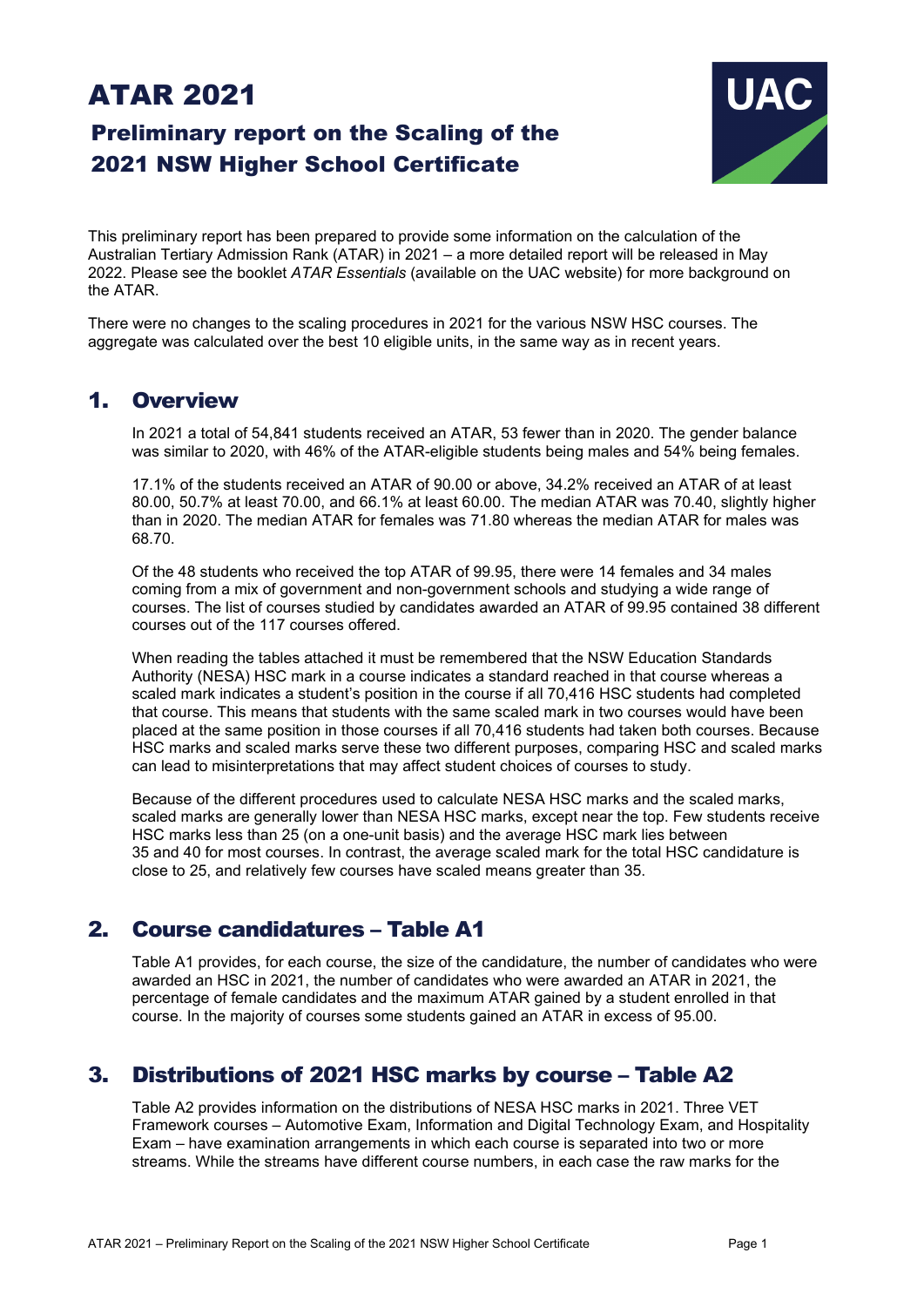

various streams in the framework are on a common scale, and so each framework is treated as a single course for scaling purposes, and they are reported on a consolidated basis in these tables.

# 4. Distributions of scaled marks – Table A3

In general, for the larger courses, the patterns of scaled marks from the HSC 2021 were similar to those from the HSC 2020. Table A3 contains a summary of the distributions of scaled marks in each course, providing information on the number of students; the mean, standard deviation and maximum mark; and the 99th, 90th, 75th, 50th and 25th percentiles of both NESA HSC marks and the scaled marks. Percentiles are not provided for courses with candidatures less than 40.

Marks are shown on a one-unit basis, so the range is 0 to 50. The percentiles in a course are based on all students completing that course irrespective of whether they were eligible for an ATAR or not.

#### **Table A3 should not be used as a simple HSC to scaled mark conversion table.**

NESA reports HSC marks rounded to the nearest integer whereas the scaled marks are calculated using the raw HSC marks based on the HSC examinations and moderated school assessments. The raw HSC marks are calculated to one decimal place. NESA aligns the raw marks to bands that best describe the standards that the students achieve. This can compress a range of raw marks to a smaller number of HSC marks. For example, all Band E4 performances in English Extension 1 are allocated one of the six integer grades 45.0 to 50.0. Thus, after aligning and rounding, for each HSC mark there can be a range of corresponding raw marks and hence a range of scaled marks. In general, there is no unique scaled mark for an HSC mark.

Table A3 gives the HSC mark at the specified percentile. Not all students with that HSC mark will be at that percentile when the raw marks are considered. For example, in German Beginners the maximum HSC mark and the 99th percentile of the HSC distribution are both 49, whereas the maximum scaled mark is 50 and the scaled mark at the 99th percentile is 49.2.

This issue has been discussed in full on pages 15–16 of the *Report on the Scaling of the 2020 NSW HSC*.

## 5. Variation in patterns of HSC and scaled marks – Tables A4, A5

A concern that is frequently raised is that the observed variation in the patterns of HSC marks across different courses (Table A2) affects scaling and the ranking calculation. Since it is the raw HSC marks that are scaled, not the HSC marks by which NESA reports student achievement, this observed variation does not affect the ranking calculation. A full discussion of this can be found in Section 3 of the *Report on Scaling of the 2020 NSW HSC*.

It is to be expected that the patterns of HSC marks will change from year to year, reflecting differences in student achievement against the published standards in individual courses. In contrast, one would expect to see differences in the patterns of scaled marks of large candidature courses only if the overall academic quality of a course candidature changed, usually as a result of a substantial change in the size of the candidature. Table A4 shows the variation in the distributions of HSC marks from 2020 to 2021, for each course, while Table A5 provides the same information for scaled marks. The data show that while some distributions of HSC marks change from 2020 to 2021 the distributions of scaled marks are generally stable. Most exceptions are small courses where the candidature can change noticeably from year to year.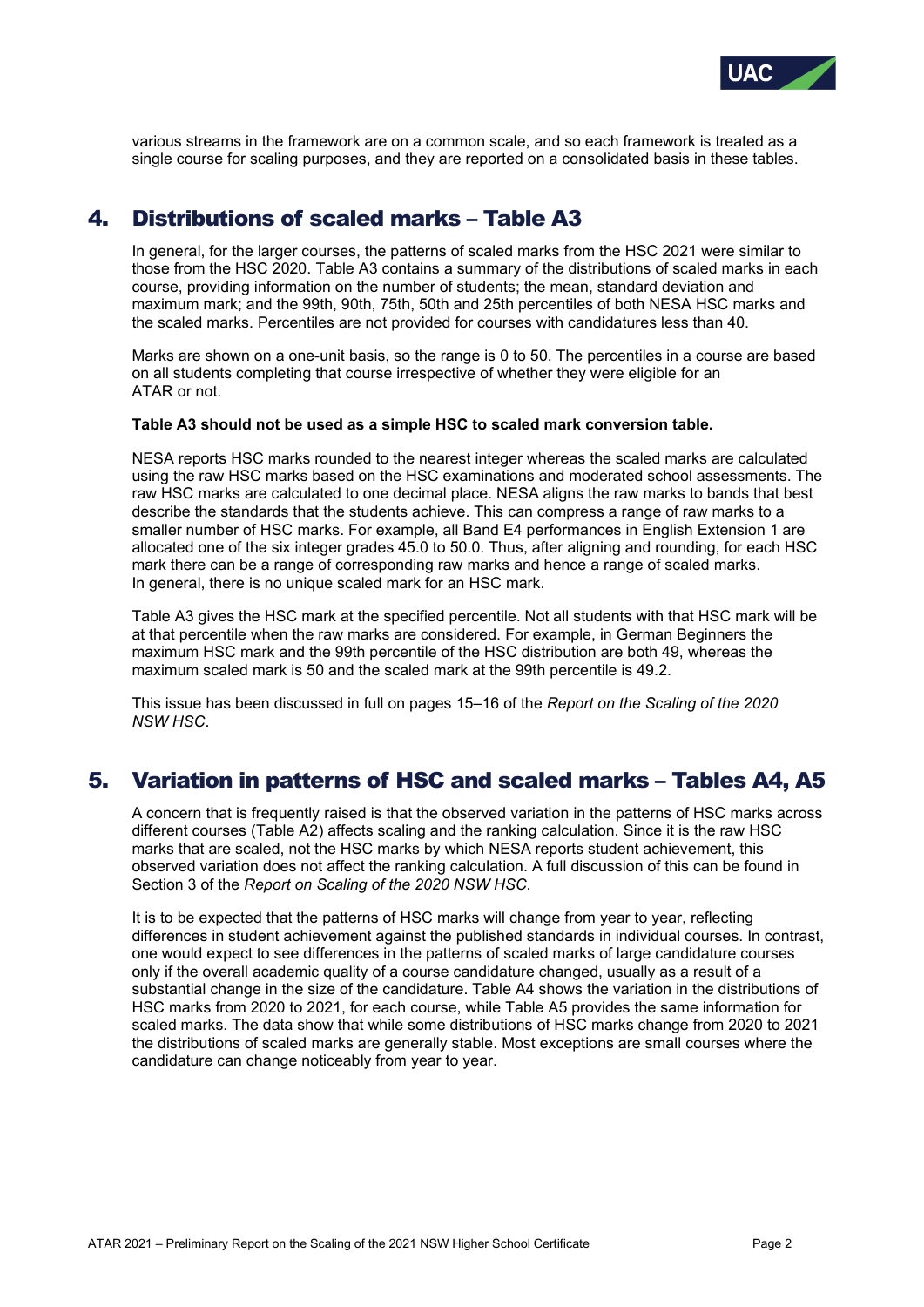

# 6. Courses that contribute to the ATAR – Table A6

The ATAR information provided to students shows which units contributed to their ATAR. Some students are puzzled as to why one course is included and not another. The scaled mark a student receives for a course depends both on the scaled mean of the course and the student's position. A frequently asked question is whether there are systematic differences between groups of courses. The concern is that some courses contribute towards the ATAR less than other courses. For each course, Table A6 provides information on the percentage of students who counted all units of that course towards their ATAR. The data indicate that while there is some variability in the percentage of students who count the course towards their ATARs, there appears to be no evidence of systematic differences between different groups of courses. Table A6 also includes, for each course, the maximum ATAR for a candidate including all units of that course in their aggregate.

# 7. ATAR distribution – Tables A7 and A8

The data given in Table A7 show the number of students awarded a particular ATAR in 2021 for ATARs of 99.00 or more, and the frequencies associated with different ATAR ranges from 99.00 to 30.00.

Table A8 gives the ATAR corresponding to selected percentiles of the ATAR cohort for 2017 to 2021.

## 8. The ATAR and the aggregate – Table A9

Table A9 shows the lowest aggregate of scaled marks out of 500 corresponding to each of the selected ATARs for 2017 to 2021.

## 9. General comparisons

Note that ATARs are, in general, lower than the average of the HSC marks reported to students. This is a consequence of the different ways student achievement is reported.

NESA reports against standards, with students being placed in bands that indicate the standards they have reached in their individual courses. An HSC mark indicates where a student is situated in a performance band and, as there are few students in Performance Band 1, most HSC marks lie between 50 and 100. In contrast, a student's ATAR indicates their overall position in relation to the entire NSW Year 12-aged population.

As mentioned earlier, the median ATAR in 2021 was 70.40. A middle student will generally have HSC marks that lie between 70 and 80. Because of the large percentage of students placed in Performance Band 4, the ATARs of students with HSC marks around 80 will often be very different from the ATARs of students with HSC marks around 70. This is discussed in the *ATAR Essentials* booklet.

# 10. Impact of COVID-19 in 2021

The extraordinary events of this year have once again undoubtedly impacted the preparation of every HSC student. While some students will have achieved more relative to their peers than they would have in a more usual year because of these events, the achievement of a similar number of students will have declined relative to their peers. While it is not possible to quantify the impact of these events on an individual student, the Technical Committee on Scaling followed the methodology established in 2020 and examined the distribution of results grouped by geographical region, school type and gender to ascertain whether there were any systematic departures from the usual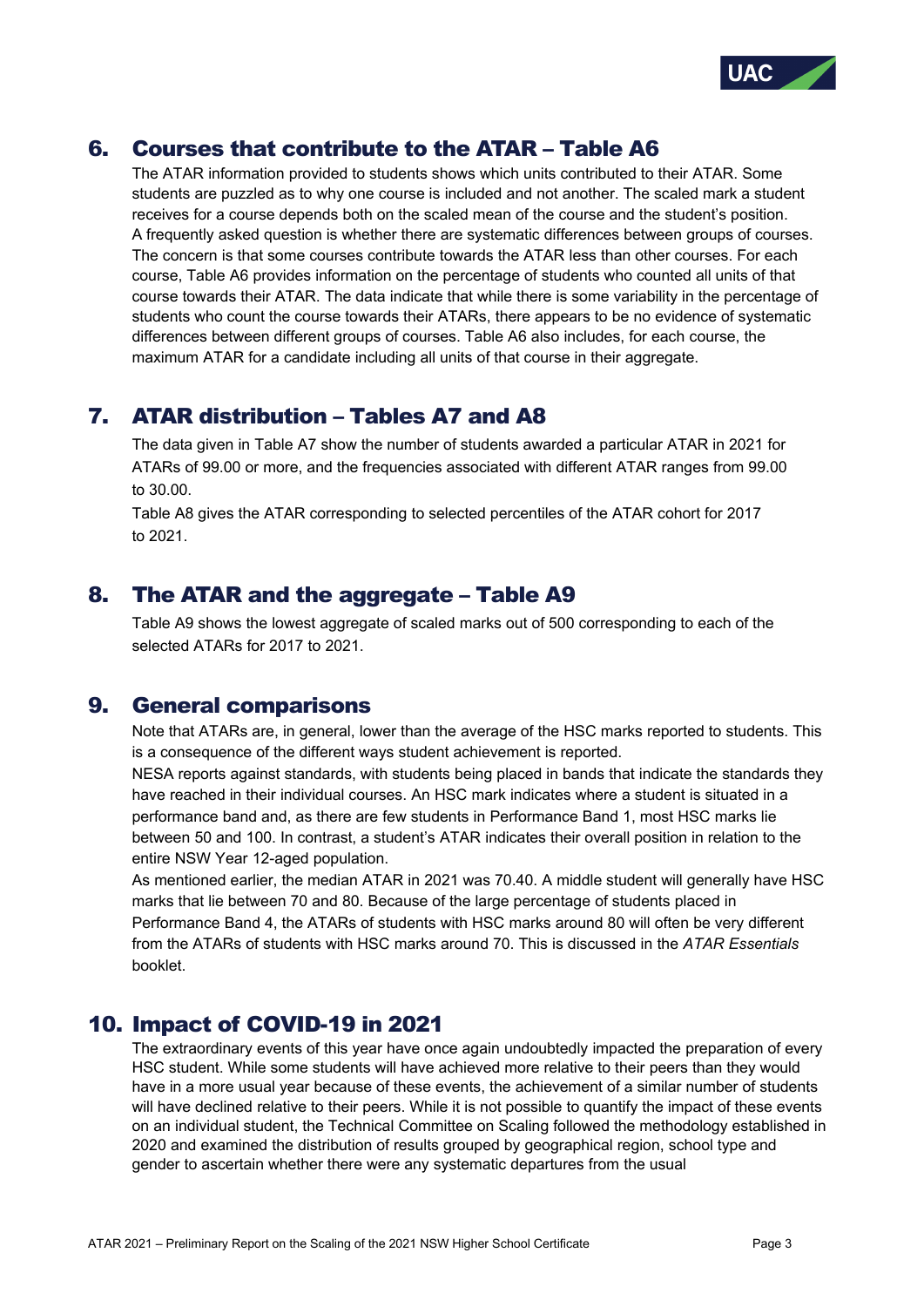

distribution for the same geographical region/school type/gender observed in the period from 2016- 2019. Additionally, we performed similar analyses on students grouped by whether or not they resided in or attended a school in an LGA of concern<sup>1</sup>.

Our methodology was to determine where students at the 99th, 90th, 75th, 50th and 25th percentile of each geographical region/school type/gender/LGA were placed within the ATAR-eligible cohort for each of the years 2016 to 2019 and 2021. The placement of a particular percentile from a particular group within the approximately 55,000 strong ATAR-eligible cohort varies from year to year, but only within a small range. While the four years of data from 2016 to 2019 is unlikely to cover the full range of natural variability, we regarded the placement of students at these percentiles as being normal only if their relative placement in the entire ATAR-eligible cohort was within that range.

Almost all the data for 2021 were either normal or, if not, were sufficiently close to the range so that the ATAR of the student exceeded or fell short of the normal range by 0.50 or less. Consequently, the Technical Committee on Scaling is satisfied that, by and large, the disruption associated with COVID-19 did not differentially affect the 12 regions into which the state was divided for our analysis or the five school systems into which schools were classified for this purpose to an extent sufficient to raise concerns about the validity of using the 2021 ATAR for its intended purpose of merit-based selection of students for entry into university courses. No evidence was found of a differential impact based on gender.

The most significant differential impact was in relation to the LGAs of concern. Students with ATARs below 85.00 who attended schools located in these LGAs were awarded ATARs typically 0.75 – 1.80 higher than would be expected from the historical data, with the effect being greatest for ATARs around 50.00. The consequent depression of ATARs for students with ATARs below 85.00 whose schools were located outside the LGAs of concern was much smaller as the changes in rankings are spread over a much larger population. The most significant impact on the ATARs of students attending schools outside the LGAs of concern was for students with an ATAR around 55.00. These ATARs are up to 0.70 lower than would be expected from the historical data.

Students residing in an LGA of concern with an ATAR below 55.00 may have had their ATAR boosted by at most 1.35.

Students not residing in an LGA of concern with an ATAR below 55.00 may have had their ATAR depressed by at most 0.60.

These effects are not cumulative, so the impact on a student with an ATAR below 50.00 residing in an LGA of concern and whose school is also in an LGA of concern may have been an ATAR boost of at most 1.80 — the greater of the two potential impacts.

It should be emphasised that these shifts, and those discussed below, are small, and that their impact on university selection is insignificant when compared to the effect of the adjustment factors that are routinely applied in the selection of students for entry into courses.

For completeness, and in keeping with the details provided with the release of the 2020 Preliminary report, the other groups where the placement was sufficiently outside the 2016-19 range to affect the ATAR by more than 0.50, and the magnitudes of these effects, are detailed below.

<span id="page-3-0"></span><sup>1</sup> The LGAs of concern were Bayside, Blacktown, Burwood, Campbelltown, Canterbury-Bankstown, Cumberland, Fairfield, Georges River, Liverpool, Parramatta, Penrith, and Strathfield.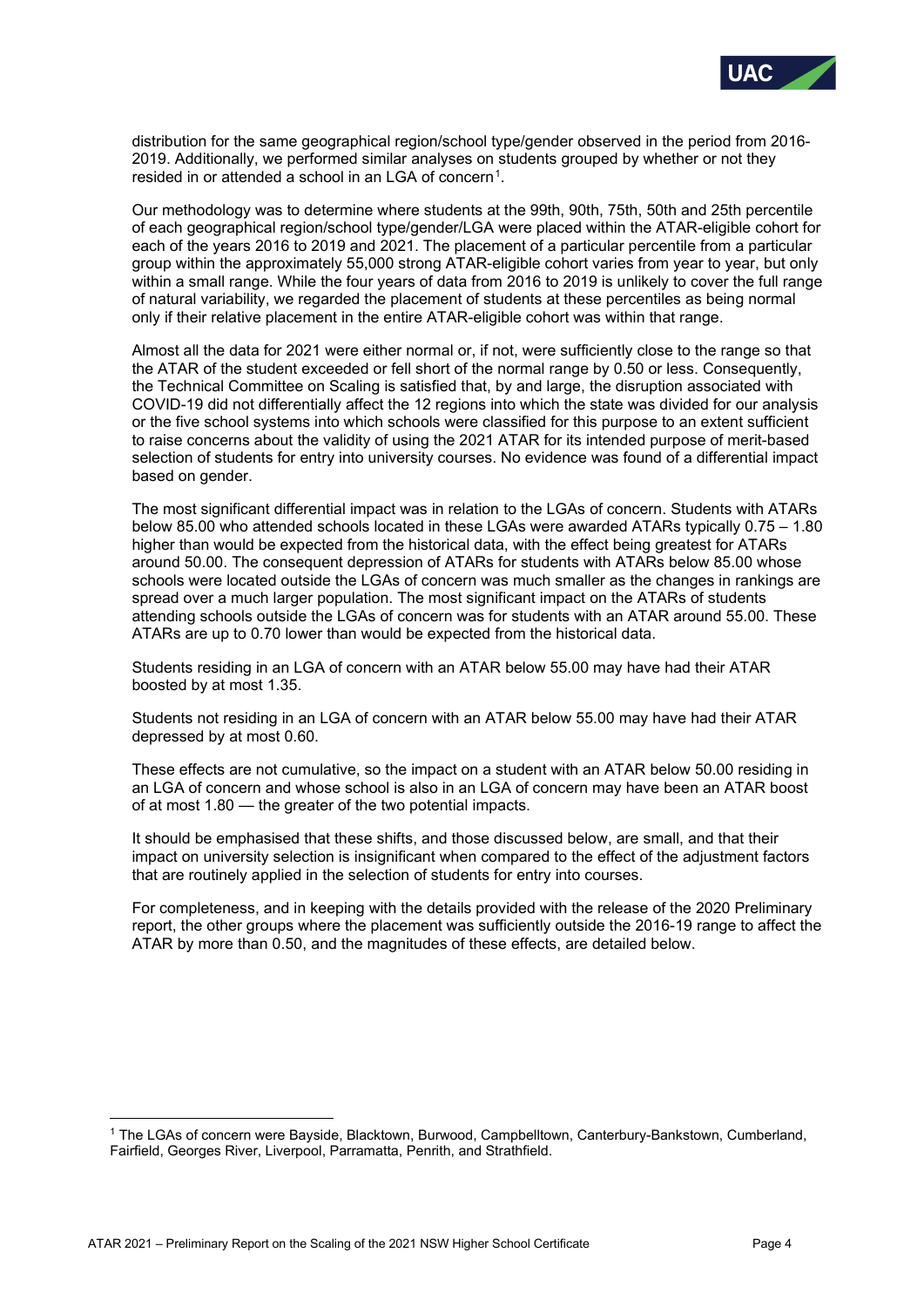

Students from the state's Hunter region<sup>[2](#page-4-0)</sup> with ATARs below 65.00 may have had their ATAR depressed by between 0.60 and 0.90, with the greatest effect on students with ATARs around 50.00. Students from the North Coast region with ATARs below 50.00 may have had their ATAR depressed by at most 0.70, while students from the Western region with ATARs below 50.00 may have had their ATAR depressed by at most 0.90. Students from the Metro North region with ATARs below 85.00 may have had their ATAR depressed by at most 1.60, with the largest effect occurring for ATARs around 70.00. Students from the Metro Outer West region with ATARs below 50 may have had their ATAR depressed by at most 0.55.

Students from the Metro North West region with ATARs below 55.00 may have their ATAR boosted by at most 1.40 while students from the Metro West region with ATARs below 60 may have had their ATAR boosted by at most 0.55. Students from the Metro South West region with ATARs between 80 and 95 may have had their ATAR boosted by at most 1.10, with the greatest effect being at ATARs around 85.00, and students from this region with ATARs below 55.00 may also have had their ATARs boosted by at most 1.05.

Students from government selective schools with ATARs below 90.00 may have had their ATAR depressed by at most 0.65. Students from independent schools with ATARs below 65.00 may have had their ATAR depressed by at most 0.70.

Students from Catholic systemic schools with ATARs between 80.00 and 95.00 may have had their ATAR boosted by at most 0.55 while students with ATARs below 60 may have had their ATAR depressed by at most 0.75.

In summary, the Technical Committee on Scaling is satisfied that the impacts of COVID-19, while keenly felt by students, has not undermined the validity of the ATAR as a tool for university selection in 2022. The shifts in ATARs that have occurred are relatively small, and there are no identifiable groups for which it will have a significant impact on students' overall selection ranks for entry into specific courses.

Assoc Prof Rod Yager Chair, Technical Committee on Scaling Macquarie University

January 2022

<span id="page-4-0"></span><sup>&</sup>lt;sup>2</sup> Our region groups are based on Statistical Area 4 (SA4) classifications from the Australian Bureau of Statistics. Hunter region includes Central Coast, Hunter Valley excluding Newcastle, and Newcastle and Lake Macquarie; North Coast region includes Coffs Harbour-Grafton, Mid North Coast and Richmond-Tweed; Metro North region includes the Northern Beaches, North Sydney and Hornsby; Metro Outer West region includes Sydney Outer South West, Outer West and Blue Mountains; Metro North West region includes Blacktown, Baulkham Hills and Hawkesbury; Metro West region includes Parramatta and Ryde; Metro South West includes Sydney South West and Sutherland.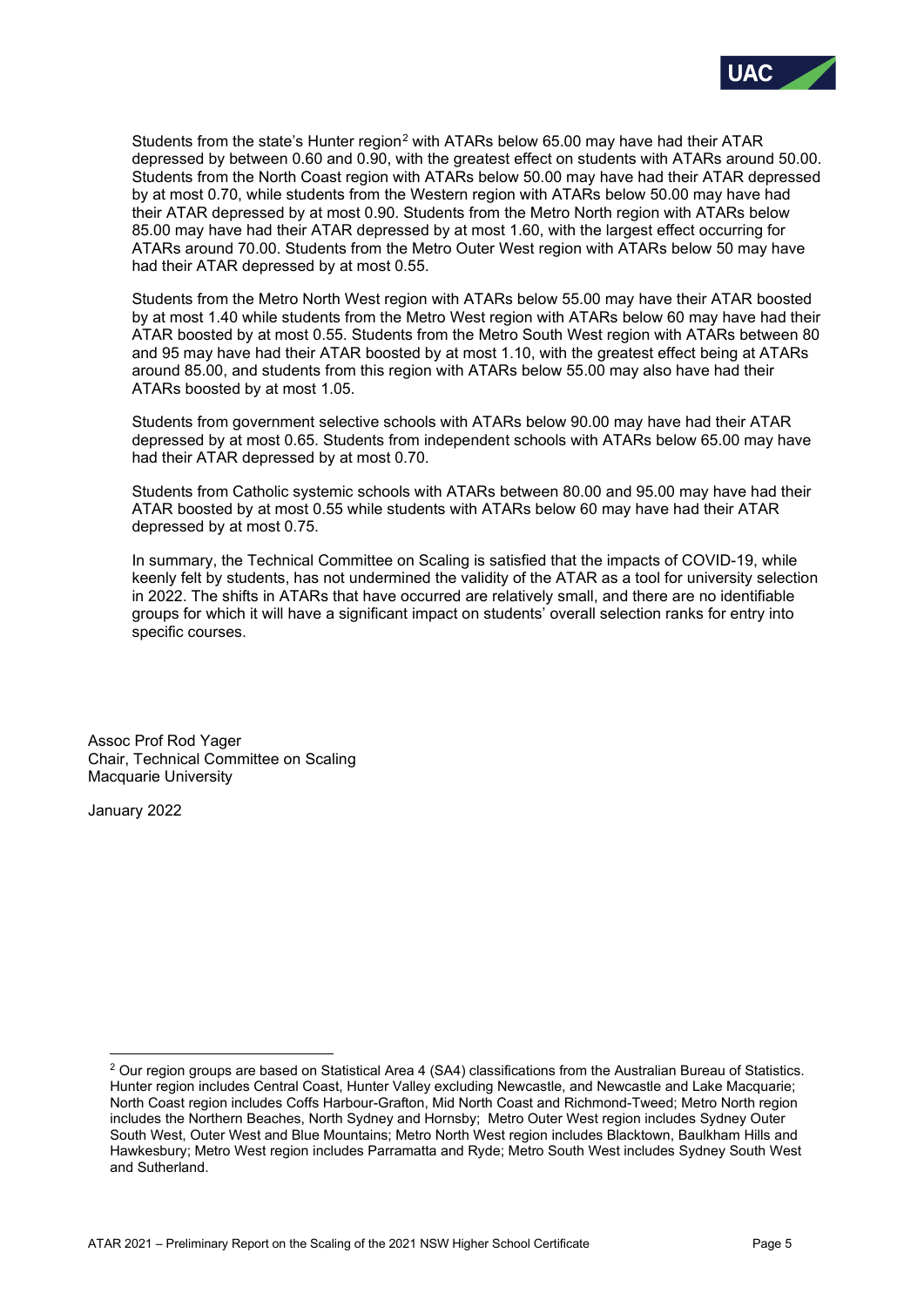

# Appendix

# Comment

The following courses are not included in the tables as they have less than 10 students:

- Classical Greek Extension
- Croatian Continuers
- Dutch Continuers
- Filipino Continuers
- Hungarian Continuers
- Khmer Continuers
- Maltese Continuers

Some other courses do not appear in all tables if they have less than the minimum number of candidates required for a particular table.

# Table descriptions

- Table A1 Course enrolments, gender, ATAR eligibility and maximum ATAR by course Excludes courses with less than 10 students
- Table A2 Distributions of 2021 HSC marks by course Excludes courses with less than 10 students
- Table A3 Descriptive statistics and selected percentiles for HSC marks and scaled marks by course Excludes courses with less than 10 students completing the course in the current year, or if the students completing the course in the current year are undertaking less than 25 other ATAR courses in the same year. No percentile data are given for courses with less than 40 students.
- Table A4 Distributions of HSC marks by course: 2020 and 2021 Excludes courses with less than 40 students in either year
- Table A5 Distributions of scaled marks by course: 2020 and 2021 Excludes courses with less than 40 students in either year
- Table A6 Courses that contribute to the ATAR (more than 10 units) Excludes courses with less than 10 students
- Table A7 ATAR distribution
- Table A8 ATAR percentiles: 2017–2021
- Table A9 Relationship between the ATAR and aggregates: 2017–2021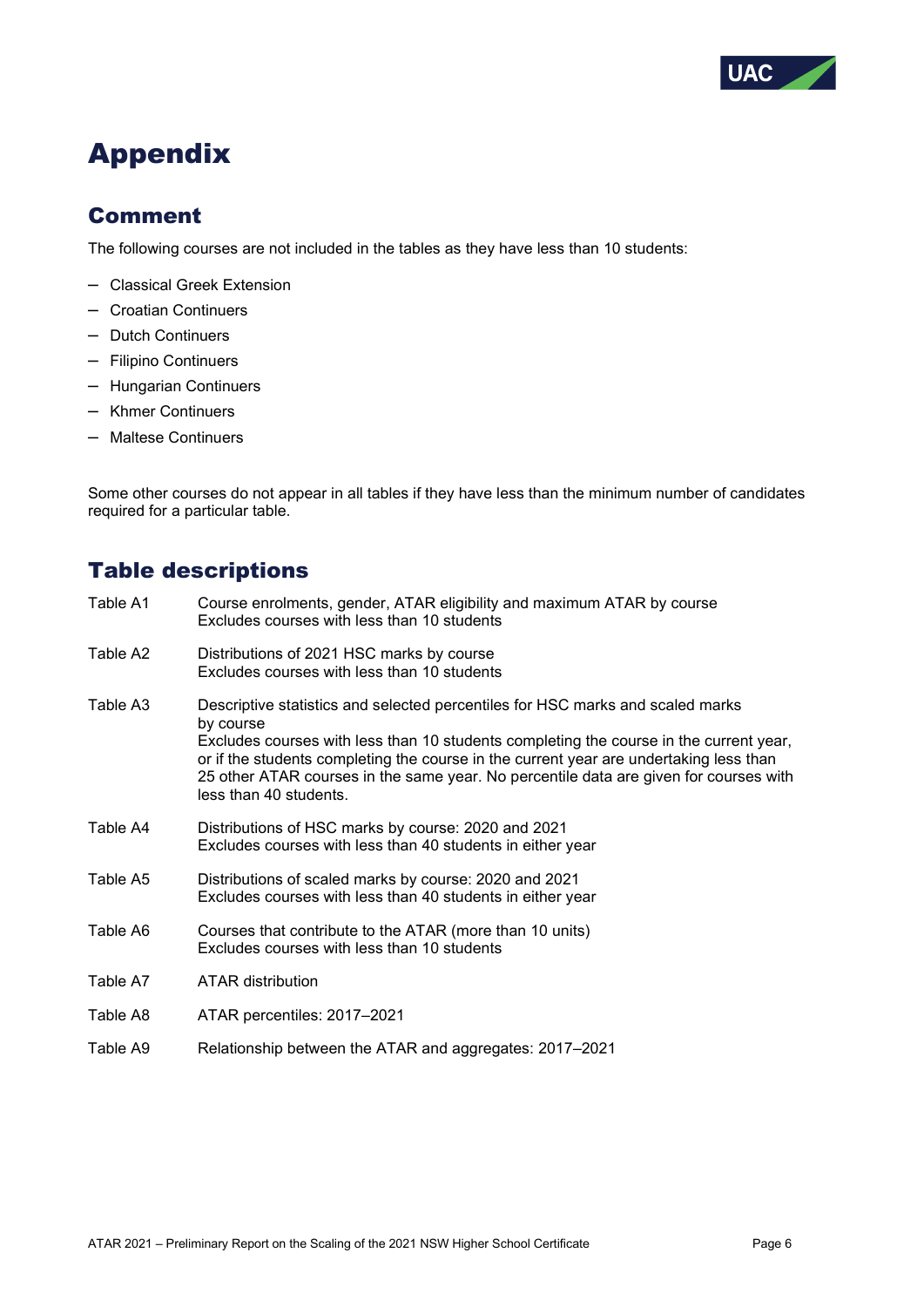#### **Table A1 Course enrolments, gender, ATAR eligibility and maximum ATAR by course**

- Notes: (i) The Number all column includes students who have completed the course in 2021 or in a previous year (and who have done at least one ATAR course in 2021).
	- (ii) The **Number HSC** column shows the number of students who completed the course in 2021 or in a previous year and received an HSC award in 2021.
	- (iii) The Number ATAR column shows the number of students who completed the course in 2021 or in a previous year and who were eligible for an ATAR in 2021.
	- (iv) The % Female column shows the percentage of students in the course who were Female.
	- (v) The % HSC column shows the percentage of students in the course who received an HSC award in 2021.
	- (vi) The % ATAR eligible column shows the percentage of students in the course who were eligible for an ATAR in 2021.
	- (vii) The Maximum ATAR column shows the maximum ATAR achieved by a student doing the course.
	- (viii) The table excludes courses with less than 10 students.

| Course                             | <b>Number</b><br>all | <b>Number</b><br><b>HSC</b> | <b>Number</b><br>ATAR | $\%$<br>Female | % HSC | % ATAR<br>eligible | Maximum<br><b>ATAR</b> |
|------------------------------------|----------------------|-----------------------------|-----------------------|----------------|-------|--------------------|------------------------|
| <b>Aboriginal Studies</b>          | 775                  | 632                         | 420                   | 76.3           | 81.5  | 54.2               | 99.55                  |
| Agriculture                        | 1,560                | 1,480                       | 1,118                 | 54.2           | 94.9  | 71.7               | 99.95                  |
| <b>Ancient History</b>             | 6,527                | 6,302                       | 5,768                 | 55.0           | 96.6  | 88.4               | 99.85                  |
| Biology                            | 19,124               | 18,569                      | 17,949                | 63.6           | 97.1  | 93.9               | 99.95                  |
| <b>Business Studies</b>            | 18,115               | 17,456                      | 16,381                | 46.5           | 96.4  | 90.4               | 99.95                  |
| Chemistry                          | 10,091               | 9,835                       | 9,800                 | 47.3           | 97.5  | 97.1               | 99.95                  |
| Community & Family Studies         | 9,015                | 8,682                       | 7,237                 | 90.3           | 96.3  | 80.3               | 99.50                  |
| Dance                              | 946                  | 882                         | 802                   | 95.6           | 93.2  | 84.8               | 99.90                  |
| Design & Technology                | 3,536                | 3,347                       | 3,026                 | 43.6           | 94.7  | 85.6               | 99.80                  |
| Drama                              | 4,012                | 3,848                       | 3,452                 | 66.5           | 95.9  | 86.0               | 99.90                  |
| Earth & Environmental Science      | 2,361                | 2,321                       | 2,101                 | 52.1           | 98.3  | 89.0               | 99.40                  |
| Economics                          | 5,088                | 5,021                       | 5,009                 | 36.1           | 98.7  | 98.4               | 99.95                  |
| <b>Engineering Studies</b>         | 2,445                | 2,357                       | 2,288                 | 9.5            | 96.4  | 93.6               | 99.95                  |
| English Studies Exam               | 1,416                | 1,228                       | 559                   | 39.4           | 86.7  | 39.5               | 84.20                  |
| English Standard                   | 31,714               | 30,747                      | 28,391                | 50.9           | 97.0  | 89.5               | 99.65                  |
| English Advanced                   | 24,594               | 24,317                      | 24,203                | 58.9           | 98.9  | 98.4               | 99.95                  |
| English EAL/D                      | 1,893                | 1,768                       | 1,688                 | 52.7           | 93.4  | 89.2               | 99.90                  |
| English Extension 1                | 3,423                | 3,404                       | 3,400                 | 67.8           | 99.4  | 99.3               | 99.95                  |
| English Extension 2                | 1,313                | 1,308                       | 1,309                 | 70.9           | 99.6  | 99.7               | 99.95                  |
| Food Technology                    | 3,694                | 3,523                       | 2,918                 | 71.3           | 95.4  | 79.0               | 99.30                  |
| Geography                          | 4,511                | 4,361                       | 4,087                 | 48.7           | 96.7  | 90.6               | 99.95                  |
| Industrial Technology              | 5,739                | 5,384                       | 3,799                 | 16.7           | 93.8  | 66.2               | 97.85                  |
| Information Processes & Technology | 2,073                | 1,901                       | 1,738                 | 19.7           | 91.7  | 83.8               | 99.95                  |
| <b>Investigating Science</b>       | 2,978                | 2,752                       | 2,413                 | 43.3           | 92.4  | 81.0               | 99.75                  |
| Legal Studies                      | 10,884               | 10,584                      | 10,158                | 63.7           | 97.2  | 93.3               | 99.95                  |
| Mathematics Standard 1 Exam        | 1,495                | 1,389                       | 873                   | 51.2           | 92.9  | 58.4               | 93.10                  |
| Mathematics Standard 2             | 30,410               | 29,607                      | 27,544                | 52.4           | 97.4  | 90.6               | 99.95                  |
| Mathematics Advanced               | 17,552               | 15,956                      | 15,920                | 47.4           | 90.9  | 90.7               | 99.95                  |
| Mathematics Extension 1            | 8,939                | 8,466                       | 8,466                 | 40.5           | 94.7  | 94.7               | 99.95                  |
| Mathematics Extension 2            | 3,252                | 3,158                       | 3,160                 | 34.6           | 97.1  | 97.2               | 99.95                  |
| Modern History                     | 11,021               | 10,694                      | 10,065                | 51.4           | 97.0  | 91.3               | 99.95                  |
| <b>History Extension</b>           | 1,746                | 1,734                       | 1,733                 | 60.7           | 99.3  | 99.3               | 99.95                  |
| Music 1                            | 4,803                | 4,590                       | 3,893                 | 49.4           | 95.6  | 81.1               | 99.90                  |
| Music 2                            | 767                  | 723                         | 722                   | 51.4           | 94.3  | 94.1               | 99.95                  |
| Music Extension                    | 384                  | 380                         | 380                   | 53.9           | 99.0  | 99.0               | 99.95                  |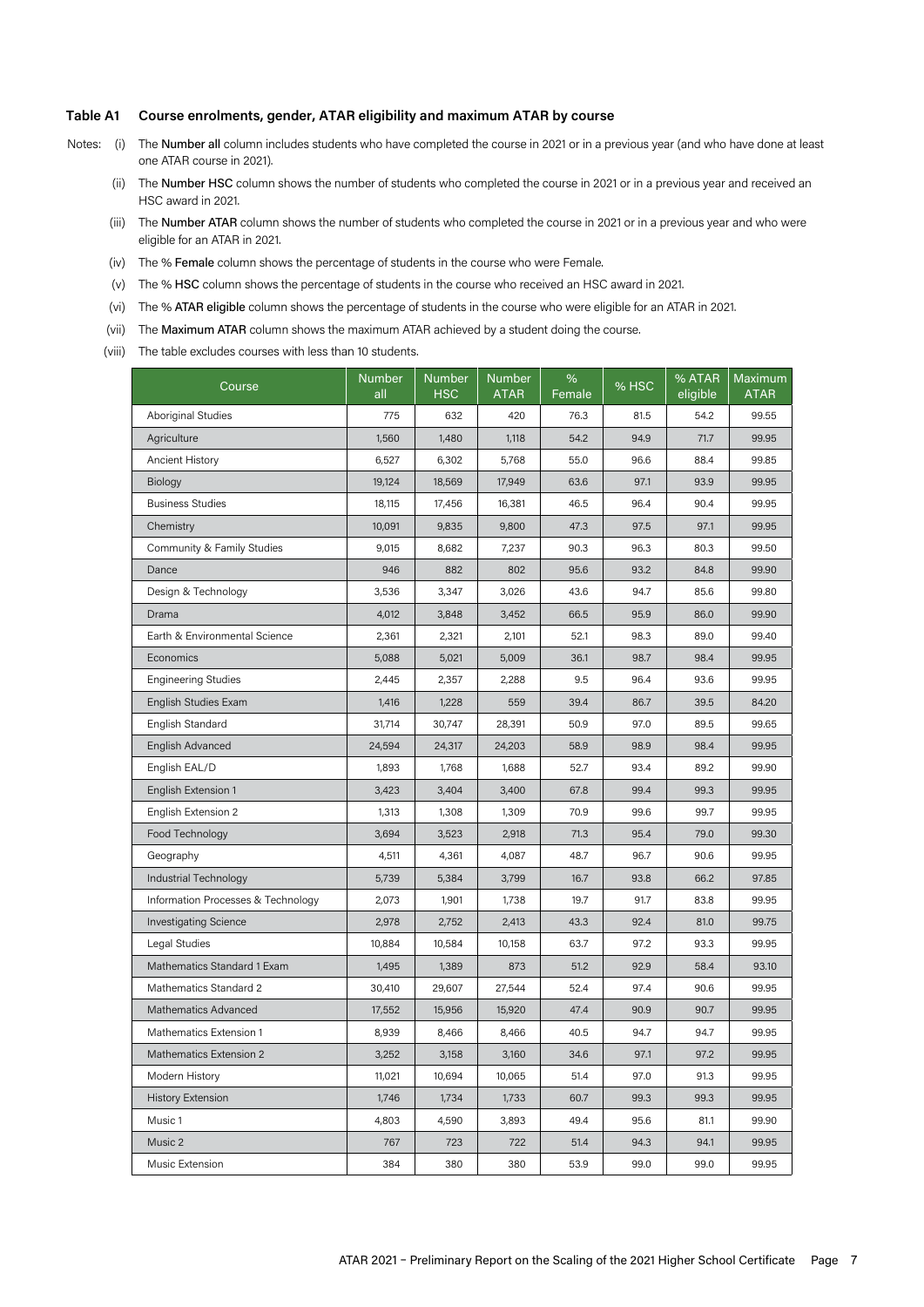| Course                             | <b>Number</b><br>all | <b>Number</b><br><b>HSC</b> | Number<br><b>ATAR</b> | $\%$<br>Female | % HSC | % ATAR<br>eligible | <b>Maximum</b><br><b>ATAR</b> |
|------------------------------------|----------------------|-----------------------------|-----------------------|----------------|-------|--------------------|-------------------------------|
| PDH&PE                             | 16,716               | 16,272                      | 14,883                | 55.6           | 97.3  | 89.0               | 99.90                         |
| Physics                            | 8,003                | 7,874                       | 7,835                 | 21.9           | 98.4  | 97.9               | 99.95                         |
| <b>Science Extension</b>           | 718                  | 712                         | 712                   | 55.2           | 99.2  | 99.2               | 99.95                         |
| Society & Culture                  | 4,821                | 4,621                       | 4,357                 | 81.2           | 95.9  | 90.4               | 99.60                         |
| Software Design & Development      | 1,775                | 1,702                       | 1,612                 | 10.9           | 95.9  | 90.8               | 99.95                         |
| Studies of Religion I              | 8,926                | 8,214                       | 8,008                 | 54.4           | 92.0  | 89.7               | 99.95                         |
| Studies of Religion II             | 6,307                | 6,057                       | 5,949                 | 64.3           | 96.0  | 94.3               | 99.85                         |
| Textiles & Design                  | 1,203                | 1,164                       | 1,019                 | 94.8           | 96.8  | 84.7               | 99.40                         |
| <b>Visual Arts</b>                 | 8,582                | 8,197                       | 7,134                 | 73.9           | 95.5  | 83.1               | 99.90                         |
| <b>Arabic Continuers</b>           | 277                  | 250                         | 227                   | 70.8           | 90.3  | 81.9               | 98.15                         |
| Arabic Extension                   | 69                   | 67                          | 58                    | 76.8           | 97.1  | 84.1               | 95.25                         |
| Armenian Continuers                | 35                   | 19                          | 23                    | 57.1           | 54.3  | 65.7               | 97.70                         |
| <b>Chinese Beginners</b>           | 79                   | 75                          | 70                    | 67.1           | 94.9  | 88.6               | 96.80                         |
| <b>Chinese Continuers</b>          | 214                  | 207                         | 206                   | 55.1           | 96.7  | 96.3               | 99.95                         |
| <b>Chinese Extension</b>           | 49                   | 48                          | 48                    | 67.3           | 98.0  | 98.0               | 99.95                         |
| Chinese & Literature               | 374                  | 353                         | 364                   | 54.5           | 94.4  | 97.3               | 99.80                         |
| Chinese in Context                 | 131                  | 125                         | 124                   | 66.4           | 95.4  | 94.7               | 99.75                         |
| <b>Classical Greek Continuers</b>  | 14                   | 12                          | 12                    | 28.6           | 85.7  | 85.7               | 99.95                         |
| <b>Classical Hebrew Continuers</b> | 29                   | 29                          | 29                    | 58.6           | 100.0 | 100.0              | 98.95                         |
| Classical Hebrew Extension         | 15                   | 15                          | 15                    | 66.7           | 100.0 | 100.0              | 98.95                         |
| French Beginners                   | 388                  | 372                         | 342                   | 77.6           | 95.9  | 88.1               | 99.95                         |
| <b>French Continuers</b>           | 628                  | 607                         | 600                   | 73.4           | 96.7  | 95.5               | 99.95                         |
| French Extension                   | 135                  | 134                         | 134                   | 71.1           | 99.3  | 99.3               | 99.95                         |
| German Beginners                   | 106                  | 98                          | 96                    | 66.0           | 92.5  | 90.6               | 99.25                         |
| German Continuers                  | 177                  | 168                         | 168                   | 55.9           | 94.9  | 94.9               | 99.95                         |
| German Extension                   | 46                   | 46                          | 46                    | 56.5           | 100.0 | 100.0              | 99.95                         |
| <b>Hindi Continuers</b>            | 26                   | 15                          | 15                    | 42.3           | 57.7  | 57.7               | 99.20                         |
| Indonesian Beginners               | 19                   | 19                          | 19                    | 63.2           | 100.0 | 100.0              | 82.95                         |
| <b>Indonesian Continuers</b>       | 62                   | 61                          | 58                    | 64.5           | 98.4  | 93.5               | 99.45                         |
| Indonesian Extension               | 17                   | 17                          | 17                    | 52.9           | 100.0 | 100.0              | 99.45                         |
| Indonesian & Literature            | 13                   | 13                          | 12                    | 92.3           | 100.0 | 92.3               | 95.95                         |
| Italian Beginners                  | 325                  | 318                         | 284                   | 69.8           | 97.8  | 87.4               | 99.85                         |
| Italian Continuers                 | 224                  | 192                         | 187                   | 66.1           | 85.7  | 83.5               | 99.95                         |
| Italian Extension                  | 37                   | 33                          | 33                    | 59.5           | 89.2  | 89.2               | 99.95                         |
| Japanese Beginners                 | 563                  | 542                         | 506                   | 54.5           | 96.3  | 89.9               | 99.90                         |
| Japanese Continuers                | 678                  | 660                         | 654                   | 62.1           | 97.3  | 96.5               | 99.80                         |
| Japanese Extension                 | 170                  | 169                         | 169                   | 61.2           | 99.4  | 99.4               | 99.55                         |
| Japanese & Literature              | 10                   | 10                          | 10                    | 80.0           | 100.0 | 100.0              | 98.15                         |
| Japanese in Context                | 33                   | 32                          | 32                    | 66.7           | 97.0  | 97.0               | 99.10                         |
| Korean Beginners                   | 110                  | 107                         | 107                   | 87.3           | 97.3  | 97.3               | 99.80                         |
| Korean Continuers                  | 19                   | 18                          | 18                    | 94.7           | 94.7  | 94.7               | 96.30                         |
| Korean & Literature                | 25                   | 23                          | 24                    | 52.0           | 92.0  | 96.0               | 98.00                         |
| Korean in Context                  | 42                   | 41                          | 42                    | 71.4           | 97.6  | 100.0              | 97.65                         |
| Latin Continuers                   | 155                  | 151                         | 151                   | 45.2           | 97.4  | 97.4               | 99.95                         |
| Latin Extension                    | 101                  | 100                         | 100                   | 48.5           | 99.0  | 99.0               | 99.95                         |
| Macedonian Continuers              | 26                   | 26                          | 25                    | 61.5           | 100.0 | 96.2               | 98.00                         |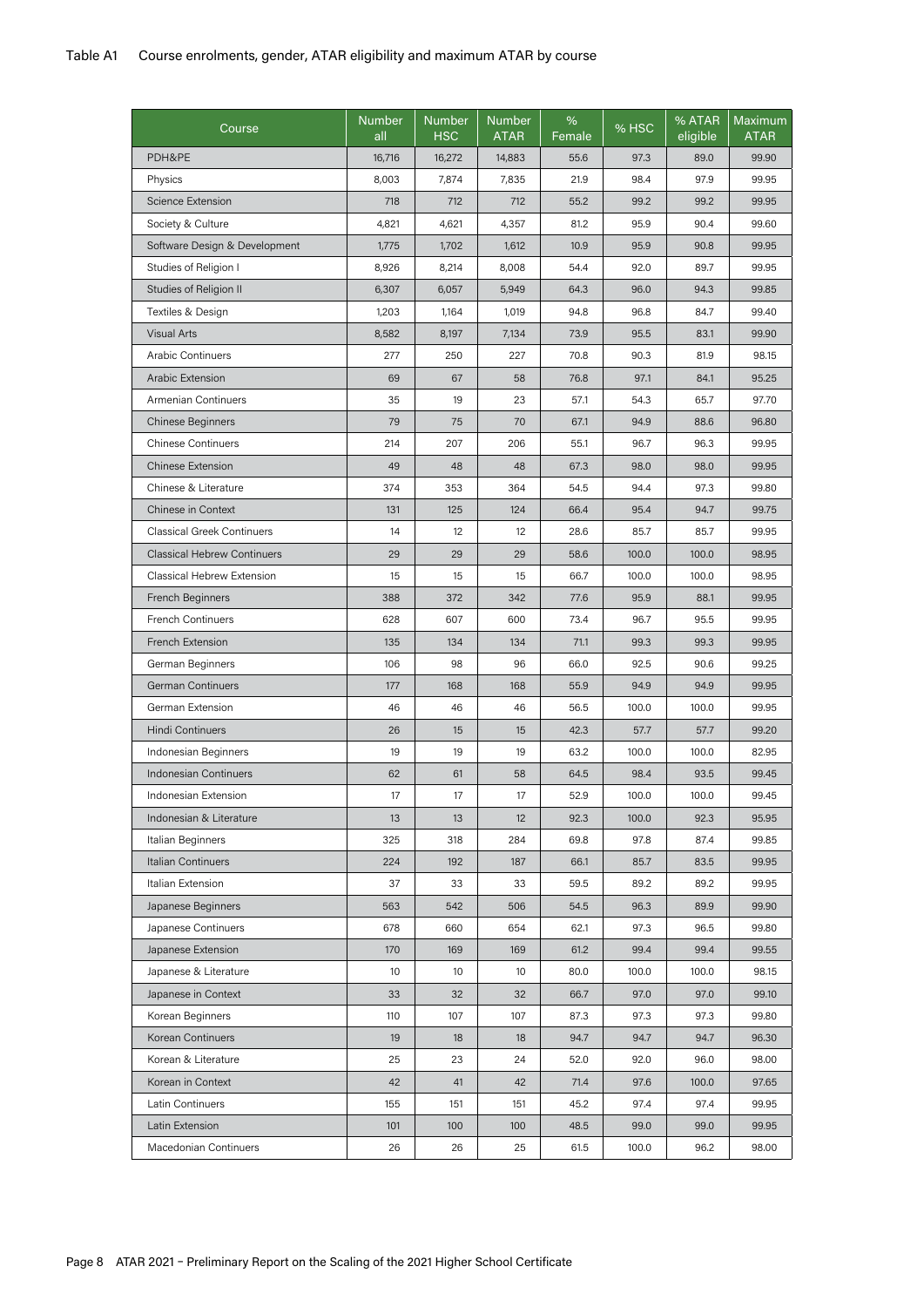#### Table A1 Course enrolments, gender, ATAR eligibility and maximum ATAR by course

| Course                                | <b>Number</b><br>all | <b>Number</b><br><b>HSC</b> | <b>Number</b><br><b>ATAR</b> | %<br>Female | % HSC | % ATAR<br>eligible | Maximum<br><b>ATAR</b> |
|---------------------------------------|----------------------|-----------------------------|------------------------------|-------------|-------|--------------------|------------------------|
| Modern Greek Beginners                | 70                   | 69                          | 65                           | 50.0        | 98.6  | 92.9               | 99.50                  |
| Modern Greek Continuers               | 67                   | 56                          | 53                           | 67.2        | 83.6  | 79.1               | 99.35                  |
| Modern Greek Extension                | 22                   | 16                          | 16                           | 68.2        | 72.7  | 72.7               | 98.00                  |
| Modern Hebrew Continuers              | 42                   | 32                          | 32                           | 54.8        | 76.2  | 76.2               | 98.95                  |
| <b>Persian Continuers</b>             | 27                   | 27                          | 26                           | 70.4        | 100.0 | 96.3               | 88.25                  |
| <b>Polish Continuers</b>              | 17                   | 15                          | 15                           | 64.7        | 88.2  | 88.2               | 92.60                  |
| Portuguese Continuers                 | 15                   | 15                          | 15                           | 73.3        | 100.0 | 100.0              | 92.85                  |
| Punjabi Continuers                    | 26                   | 26                          | 26                           | 50.0        | 100.0 | 100.0              | 99.20                  |
| <b>Russian Continuers</b>             | 20                   | 17                          | 16                           | 70.0        | 85.0  | 80.0               | 98.70                  |
| Serbian Continuers                    | 13                   | 12                          | 12                           | 53.8        | 92.3  | 92.3               | 99.20                  |
| Spanish Beginners                     | 276                  | 268                         | 248                          | 73.2        | 97.1  | 89.9               | 99.70                  |
| Spanish Continuers                    | 158                  | 158                         | 151                          | 67.7        | 100.0 | 95.6               | 99.85                  |
| Spanish Extension                     | 52                   | 52                          | 51                           | 75.0        | 100.0 | 98.1               | 99.50                  |
| Swedish Continuers                    | 17                   | 8                           | 8                            | 58.8        | 47.1  | 47.1               | 97.65                  |
| <b>Tamil Continuers</b>               | 73                   | 35                          | 36                           | 63.0        | 47.9  | 49.3               | 98.70                  |
| <b>Turkish Continuers</b>             | 46                   | 34                          | 34                           | 67.4        | 73.9  | 73.9               | 91.65                  |
| <b>Vietnamese Continuers</b>          | 218                  | 198                         | 205                          | 62.8        | 90.8  | 94.0               | 99.85                  |
| Automotive Exam                       | 260                  | 214                         | 117                          | 7.7         | 82.3  | 45.0               | 86.00                  |
| <b>Business Services Exam</b>         | 1,362                | 1,204                       | 1,000                        | 68.7        | 88.4  | 73.4               | 98.25                  |
| <b>Construction Exam</b>              | 1,661                | 1,561                       | 1,170                        | 4.5         | 94.0  | 70.4               | 94.00                  |
| Electrotechnology Exam                | 240                  | 228                         | 161                          | 7.1         | 95.0  | 67.1               | 94.35                  |
| Entertainment Industry Exam           | 847                  | 787                         | 708                          | 50.8        | 92.9  | 83.6               | 98.30                  |
| <b>Financial Services Exam</b>        | 128                  | 89                          | 85                           | 43.8        | 69.5  | 66.4               | 99.00                  |
| <b>Hospitality Exam</b>               | 4,704                | 4,335                       | 3,895                        | 72.3        | 92.2  | 82.8               | 99.55                  |
| Human Services Exam                   | 682                  | 658                         | 605                          | 91.9        | 96.5  | 88.7               | 96.90                  |
| Information & Digital Technology Exam | 476                  | 424                         | 375                          | 17.2        | 89.1  | 78.8               | 98.00                  |
| Primary Industries Exam               | 575                  | 514                         | 400                          | 52.0        | 89.4  | 69.6               | 95.45                  |
| Retail Services Exam                  | 888                  | 758                         | 613                          | 67.2        | 85.4  | 69.0               | 99.40                  |
| Tourism, Travel & Events Exam         | 143                  | 130                         | 116                          | 95.8        | 90.9  | 81.1               | 96.35                  |
|                                       |                      |                             |                              |             |       |                    |                        |
| Total                                 | 70,416               | 63,043                      | 54,841                       | 52.8        | 89.5  | 77.9               | 99.95                  |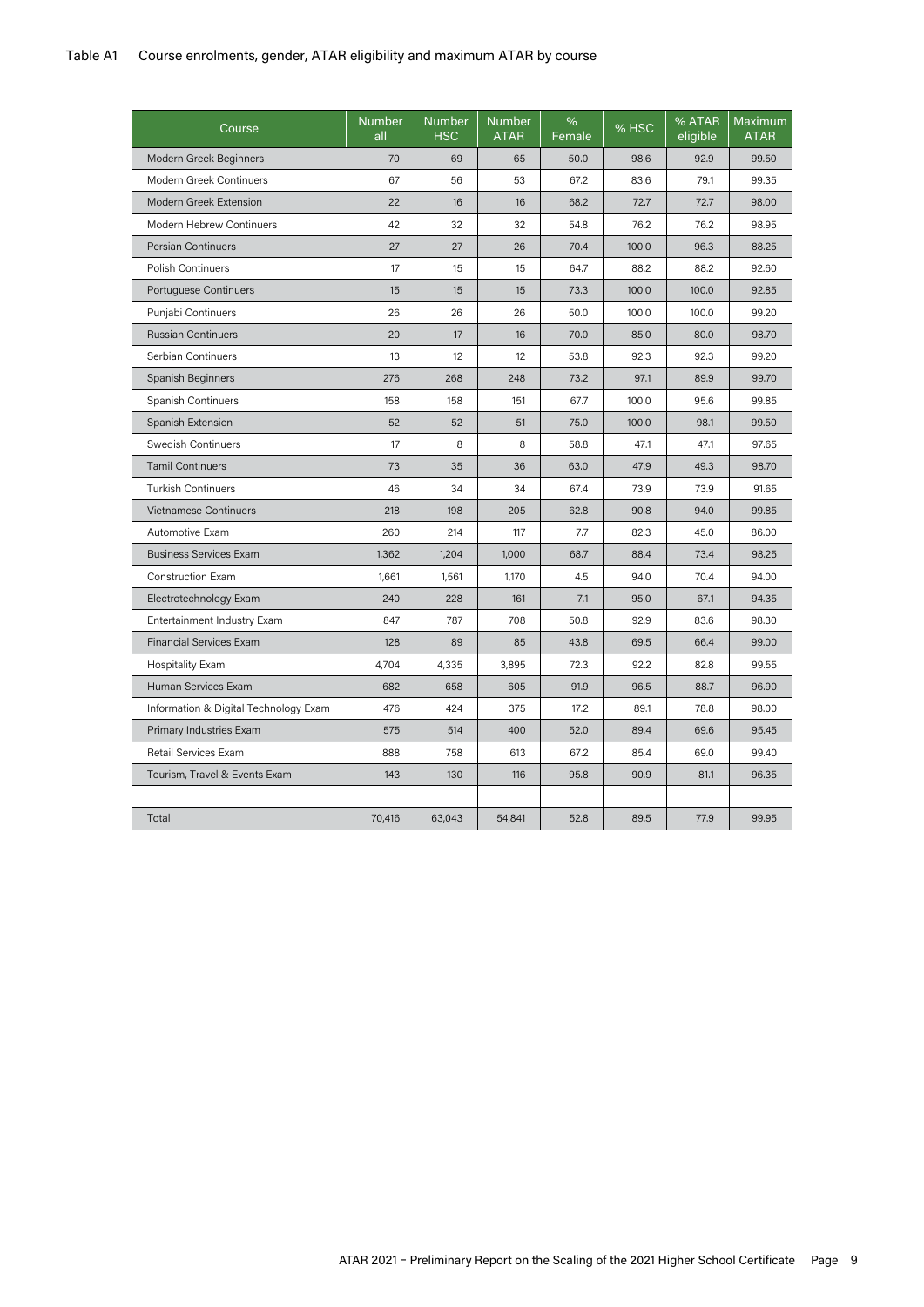#### **Table A2 Distributions of 2021 HSC marks by course**

- Notes: (i) The Number column shows the number of students who completed the course in 2021.
	- (ii) The Median HSC mark column shows the median HSC mark per course.
	- (iii) The Median Band column indicates the Performance Band in which the median HSC mark lies.
	- (iv) The Percentage of Students in Performance Band columns show the percentage of a course candidature in each of the Performance Bands 6 to 2. Extension courses show only Bands 4 to 2 as they have four Bands only: E1 to E4.
	- (v) This table excludes courses with less than 10 students.

|                                    |               | Median             | Median         |                  |                |                | Percentage students in Performance Band |                |
|------------------------------------|---------------|--------------------|----------------|------------------|----------------|----------------|-----------------------------------------|----------------|
| Course                             | <b>Number</b> | <b>HSC</b><br>mark | <b>Band</b>    | $6\phantom{1}$   | $\overline{5}$ | $\overline{4}$ | 3                                       | 2 <sup>1</sup> |
| <b>Aboriginal Studies</b>          | 704           | 69                 | 3              | 12               | 17             | 20             | 27                                      | 16             |
| Agriculture                        | 1,496         | 72                 | $\overline{4}$ | 11               | 24             | 21             | 24                                      | 15             |
| Ancient History                    | 6,375         | 74                 | 4              | 10               | 25             | 28             | 17                                      | 13             |
| Biology                            | 18,708        | 74                 | $\overline{4}$ | $\overline{7}$   | 24             | 35             | 25                                      | $\overline{7}$ |
| <b>Business Studies</b>            | 17,662        | 75                 | 4              | $\boldsymbol{9}$ | 27             | 30             | 21                                      | 9              |
| Chemistry                          | 9,884         | 76                 | $\overline{4}$ | 11               | 29             | 26             | 22                                      | 9              |
| Community & Family Studies         | 8,913         | 75                 | 4              | 6                | 27             | 40             | 21                                      | 6              |
| Dance                              | 905           | 81                 | 5              | 13               | 42             | 30             | 13                                      | $\mathbf{1}$   |
| Design & Technology                | 3,429         | 81                 | 5              | 17               | 38             | 28             | 14                                      | 2              |
| Drama                              | 3,938         | 78                 | $\overline{4}$ | 18               | 27             | 37             | 16                                      | $\mathbf{1}$   |
| Earth & Environmental Science      | 2,328         | 74                 | 4              | 5                | 23             | 34             | 24                                      | 11             |
| Economics                          | 5,043         | 80                 | 5              | 15               | 35             | 27             | 17                                      | 5              |
| <b>Engineering Studies</b>         | 2,400         | 75                 | 4              | 11               | 25             | 35             | 21                                      | 6              |
| English Studies Exam               | 1,357         | 58                 | $\overline{2}$ |                  | $\mathbf{1}$   | $\overline{7}$ | 36                                      | 40             |
| English Standard                   | 31,341        | 71                 | 4              | $\mathbf{1}$     | 16             | 41             | 33                                      | 8              |
| English Advanced                   | 24,409        | 83                 | 5              | 16               | 52             | 25             | 5                                       | $\mathbf{1}$   |
| English EAL/D                      | 1,879         | 72                 | $\overline{4}$ | 2                | 21             | 35             | 28                                      | 11             |
| English Extension 1                | 3,415         | 44                 | E <sub>3</sub> |                  |                | 41             | 53                                      | 6              |
| English Extension 2                | 1,308         | 41                 | E <sub>3</sub> |                  |                | 25             | 59                                      | 15             |
| Food Technology                    | 3,623         | 75                 | $\overline{4}$ | 11               | 26             | 26             | 24                                      | 10             |
| Geography                          | 4,438         | 78                 | $\overline{4}$ | $9\,$            | 35             | 30             | 18                                      | 6              |
| Industrial Technology              | 5,667         | 70                 | $\overline{4}$ | $\overline{7}$   | 18             | 28             | 27                                      | 16             |
| Information Processes & Technology | 1,897         | 72                 | 4              | 8                | 24             | 25             | 23                                      | 14             |
| <b>Investigating Science</b>       | 2,852         | 77                 | $\overline{4}$ | $\,8\,$          | 32             | 34             | 18                                      | 5              |
| Legal Studies                      | 10,693        | 77                 | $\overline{4}$ | 15               | 28             | 27             | 17                                      | 10             |
| Mathematics Standard 1 Exam        | 1,461         | 70                 | $\overline{4}$ | $\overline{4}$   | 15             | 32             | 32                                      | 13             |
| Mathematics Standard 2             | 30,035        | 70                 | 4              | 6                | 19             | 27             | 27                                      | 15             |
| Mathematics Advanced               | 16,769        | 80                 | $\,$ 5 $\,$    | 23               | 27             | 29             | $15\,$                                  | $\overline{4}$ |
| Mathematics Extension 1            | 8,547         | 42                 | E3             |                  |                | 37             | 37                                      | 20             |
| Mathematics Extension 2            | 3,193         | 88                 | E <sub>3</sub> |                  |                | 43             | 44                                      | 12             |
| Modern History                     | 10,890        | 75                 | $\overline{4}$ | 11               | 27             | 27             | 19                                      | 10             |
| <b>History Extension</b>           | 1,742         | 40                 | E <sub>3</sub> |                  |                | 23             | 54                                      | 21             |
| Music 1                            | 4,697         | 83                 | 5              | 20               | 44             | 25             | 9                                       | $\mathbf{1}$   |
| Music 2                            | 710           | 89                 | 5              | 45               | 43             | 11             | <1                                      |                |
| Music Extension                    | 381           | 46                 | E4             |                  |                | 64             | 31                                      | 4              |
| PDH&PE                             | 16,482        | 73                 | $\overline{4}$ | $\overline{7}$   | 24             | 29             | 26                                      | 11             |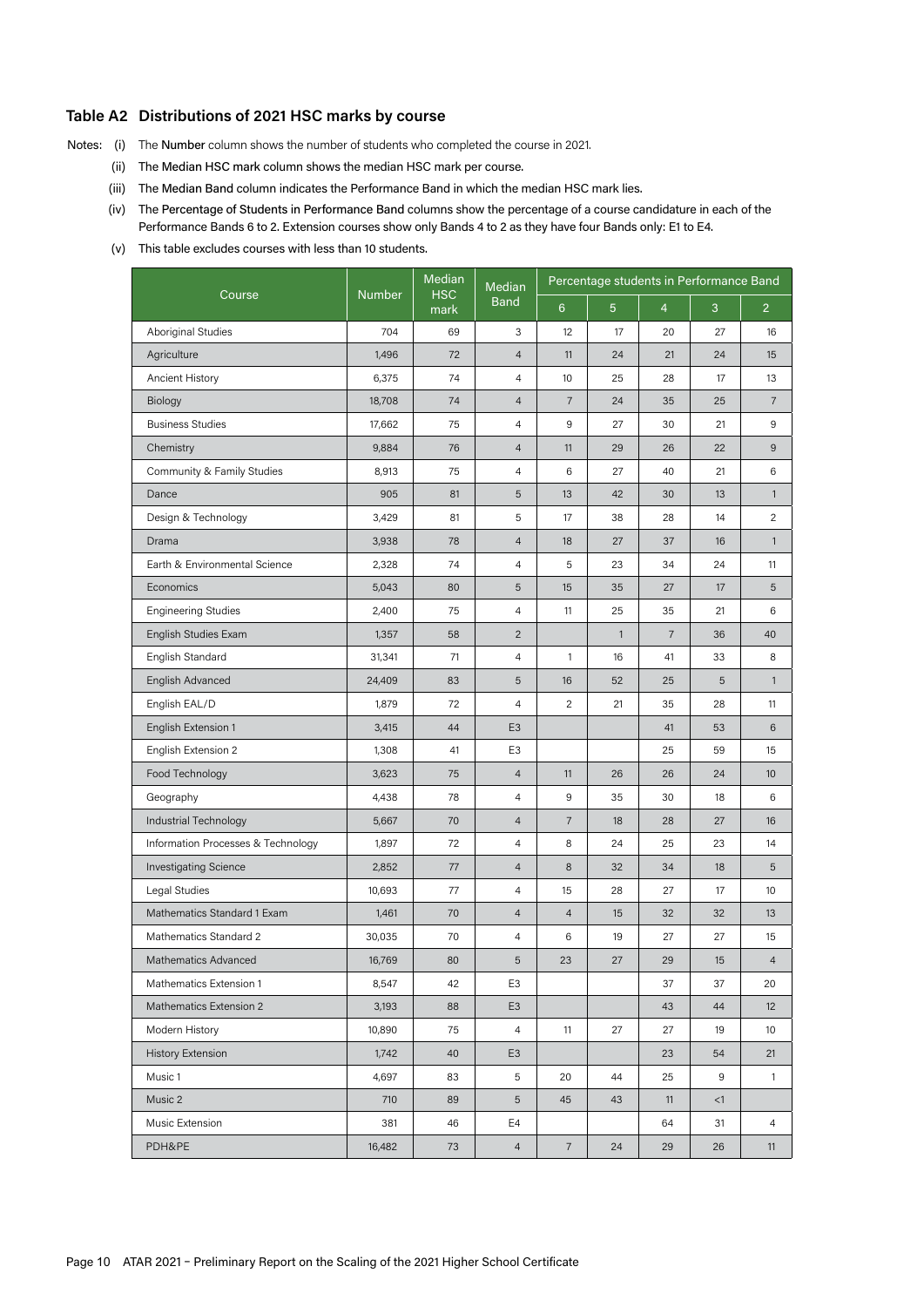### Table A2 Distributions of 2021 HSC marks by course

|                                    |                 | Median             | Median          |                |                |                | Percentage students in Performance Band |                |
|------------------------------------|-----------------|--------------------|-----------------|----------------|----------------|----------------|-----------------------------------------|----------------|
| Course                             | <b>Number</b>   | <b>HSC</b><br>mark | <b>Band</b>     | $6\phantom{a}$ | $\overline{5}$ | $\overline{4}$ | 3                                       | $\overline{2}$ |
| Physics                            | 7,922           | 77                 | 4               | 12             | 28             | 31             | 20                                      | $\overline{7}$ |
| Science Extension                  | 715             | 37                 | E <sub>3</sub>  |                |                | 10             | 62                                      | 27             |
| Society & Culture                  | 4,739           | 78                 | 4               | 13             | 33             | 34             | 14                                      | $\overline{4}$ |
| Software Design & Development      | 1,714           | 75                 | $\overline{4}$  | 12             | 24             | 31             | 22                                      | 9              |
| Studies of Religion I              | 8,389           | 38                 | 4               | 13             | 29             | 27             | 23                                      | $\overline{7}$ |
| Studies of Religion II             | 6,132           | 78                 | $\overline{4}$  | 13             | 34             | 26             | 19                                      | $\overline{7}$ |
| Textiles & Design                  | 1,189           | 81                 | 5               | 17             | 40             | 24             | 12                                      | 5              |
| <b>Visual Arts</b>                 | 8,417           | 83                 | 5               | 17             | 46             | 28             | 8                                       | $\mathbf{1}$   |
| <b>Arabic Continuers</b>           | 275             | 83                 | 5               | 19             | 48             | 29             | $\mathbf{1}$                            | 1              |
| Arabic Extension                   | 68              | 45                 | E <sub>4</sub>  |                |                | 50             | 46                                      | $\overline{4}$ |
| Armenian Continuers                | 22              | 80                 | 5               | 23             | 41             | 36             |                                         |                |
| <b>Chinese Beginners</b>           | 67              | 84                 | 5               | 37             | 16             | 19             | 18                                      | $\overline{7}$ |
| <b>Chinese Continuers</b>          | 209             | 86                 | 5               | 43             | 28             | 18             | 9                                       | $\overline{c}$ |
| <b>Chinese Extension</b>           | 49              | 46                 | E <sub>4</sub>  |                |                | 67             | 31                                      | $\overline{2}$ |
| Chinese & Literature               | 373             | 84                 | 5               | 21             | 48             | 23             | 5                                       | $\overline{c}$ |
| Chinese in Context                 | 130             | 92                 | 6               | 62             | 22             | 11             | $\overline{4}$                          | $\mathbf{1}$   |
| <b>Classical Greek Continuers</b>  | 14              | 94                 | 6               | 79             | 21             |                |                                         |                |
| <b>Classical Hebrew Continuers</b> | 28              | 88                 | 5               | 46             | 36             | $\overline{4}$ | $\overline{7}$                          |                |
| Classical Hebrew Extension         | 15              | 46                 | E4              |                |                | 60             | 40                                      |                |
| French Beginners                   | 380             | 80                 | 5               | 25             | 26             | 24             | 12                                      | 9              |
| <b>French Continuers</b>           | 598             | 84                 | 5               | 33             | 30             | 25             | 10                                      | 2              |
| French Extension                   | 132             | 40                 | E <sub>3</sub>  |                |                | 24             | 55                                      | 19             |
| German Beginners                   | 104             | 84                 | 5               | 33             | 24             | 20             | 13                                      | 9              |
| German Continuers                  | 152             | 84                 | 5               | 37             | 31             | 17             | 11                                      | $\overline{4}$ |
| German Extension                   | 45              | 46                 | E4              |                |                | 73             | 24                                      | 2              |
| <b>Hindi Continuers</b>            | 23              | 85                 | 5               | 35             | 35             | 30             |                                         |                |
| Indonesian Beginners               | 19              | 80                 | 5               | 11             | 42             | 21             | 21                                      | 5              |
| Indonesian Continuers              | 62              | 80                 | 5               | 29             | 21             | 21             | 21                                      | 6              |
| Indonesian Extension               | 17              | 43                 | E3              |                |                | 41             | 41                                      | 18             |
| Indonesian & Literature            | 13              | 83                 | 5               | 15             | 46             | 15             | 23                                      |                |
| Italian Beginners                  | 321             | 79                 | $\overline{4}$  | 21             | 27             | 26             | 20                                      | 5              |
| Italian Continuers                 | 198             | 87                 | 5               | 39             | 33             | 20             | 6                                       | 3 <sup>1</sup> |
| Italian Extension                  | 36              | 46                 | E4              |                |                | 53             | 47                                      |                |
| Japanese Beginners                 | 545             | 73                 | $\overline{4}$  | 13             | 22             | 22             | 20                                      | 14             |
| Japanese Continuers                | 632             | 82                 | 5               | 27             | 31             | 20             | 14                                      | $\overline{7}$ |
| Japanese Extension                 | 166             | 46                 | E4              |                |                | 60             | 31                                      | $7^{\circ}$    |
| Japanese & Literature              | 10 <sup>°</sup> | 81                 | 5               | 10             | 40             | 40             | 10                                      |                |
| Japanese in Context                | 33              | 86                 | $5\phantom{.0}$ | 18             | 70             | 12             |                                         |                |
| Korean Beginners                   | 110             | 83                 | 5               | 25             | 36             | 28             | $\overline{7}$                          | $\overline{4}$ |
| Korean Continuers                  | 19              | 92                 | 6               | 68             | 16             | 11             | 5                                       |                |
| Korean & Literature                | 25              | 88                 | 5               | 32             | 52             | 12             | $\overline{4}$                          |                |
| Korean in Context                  | 42              | 92                 | 6               | 71             | 19             | $\overline{7}$ | $\overline{2}$                          |                |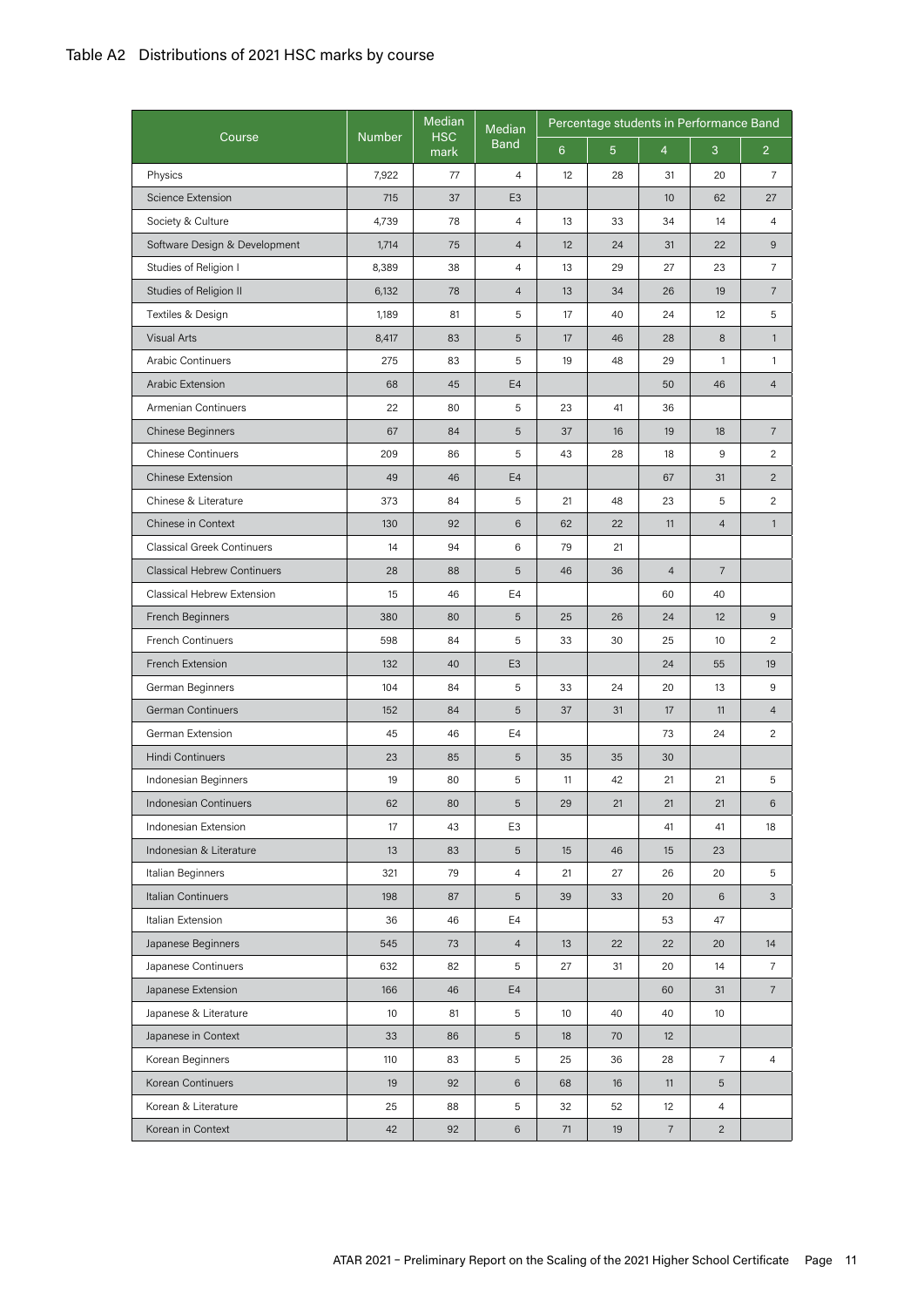### Table A2 Distributions of 2021 HSC marks by course

|                                       |               | Median             | Median         |                |                |                | Percentage students in Performance Band |                |
|---------------------------------------|---------------|--------------------|----------------|----------------|----------------|----------------|-----------------------------------------|----------------|
| Course                                | <b>Number</b> | <b>HSC</b><br>mark | <b>Band</b>    | 6 <sup>1</sup> | 5 <sup>5</sup> | $\overline{4}$ | 3                                       | $\overline{2}$ |
| Latin Continuers                      | 154           | 89                 | 5              | 47             | 30             | 15             | 5                                       | 3              |
| Latin Extension                       | 101           | 48                 | E4             |                |                | 78             | 17                                      | 5              |
| Macedonian Continuers                 | 26            | 77                 | $\overline{4}$ | 12             | 31             | 23             | 19                                      | 15             |
| Modern Greek Beginners                | 69            | 92                 | 6              | 61             | 23             | 6              | 6                                       | $\overline{4}$ |
| Modern Greek Continuers               | 53            | 85                 | 5              | 38             | 45             | 17             |                                         |                |
| Modern Greek Extension                | 16            | 42                 | E <sub>3</sub> |                |                | 44             | 19                                      | 38             |
| Modern Hebrew Continuers              | 31            | 93                 | 6              | 71             | 26             | 3              |                                         |                |
| <b>Persian Continuers</b>             | 27            | 86                 | 5              | 41             | 44             | 15             |                                         |                |
| <b>Polish Continuers</b>              | 16            | 86                 | 5              | 31             | 44             | 25             |                                         |                |
| Portuguese Continuers                 | 13            | 90                 | 6              | 54             | 23             | 8              | 15                                      |                |
| Punjabi Continuers                    | 26            | 91                 | 6              | 58             | 35             | $\overline{4}$ | $\overline{4}$                          |                |
| <b>Russian Continuers</b>             | 18            | 86                 | 5              | 33             | 50             | 11             | $6\phantom{.}$                          |                |
| Serbian Continuers                    | 12            | 92                 | 6              | 67             | 33             |                |                                         |                |
| Spanish Beginners                     | 275           | 81                 | 5              | 22             | 32             | 23             | 14                                      | 6              |
| Spanish Continuers                    | 155           | 79                 | $\overline{4}$ | 9              | 39             | 32             | 19                                      | $\mathbf{1}$   |
| Spanish Extension                     | 51            | 44                 | E <sub>3</sub> |                |                | 47             | 51                                      | $\overline{2}$ |
| <b>Tamil Continuers</b>               | 36            | 93                 | 6              | 83             | 17             |                |                                         |                |
| <b>Turkish Continuers</b>             | 38            | 86                 | 5              | 24             | 50             | 26             |                                         |                |
| Vietnamese Continuers                 | 217           | 83                 | 5              | 15             | 54             | 26             | $\overline{4}$                          | $\mathbf{1}$   |
| Automotive Exam                       | 219           | 68                 | 3              | $\overline{2}$ | 11             | 32             | 32                                      | 22             |
| <b>Business Services Exam</b>         | 1,276         | 74                 | $\overline{4}$ | 5              | 29             | 31             | 23                                      | 11             |
| Construction Exam                     | 1,607         | 77                 | $\overline{4}$ | 6              | 35             | 31             | 21                                      | $6\phantom{1}$ |
| Electrotechnology Exam                | 231           | 66                 | 3              | 3              | 8              | 24             | 48                                      | 15             |
| Entertainment Industry Exam           | 827           | 80                 | 5              | 13             | 41             | 32             | 11                                      | $\overline{2}$ |
| Financial Services Exam               | 111           | 72                 | 4              | 6              | 22             | 38             | 29                                      | 5              |
| <b>Hospitality Exam</b>               | 4,467         | 74                 | $\overline{4}$ | $\overline{4}$ | 26             | 35             | 24                                      | 9              |
| Human Services Exam                   | 673           | 71                 | $\overline{4}$ |                | 11             | 47             | 34                                      | $\overline{7}$ |
| Information & Digital Technology Exam | 418           | 74                 | $\overline{4}$ | $\overline{c}$ | 22             | 44             | 24                                      | 6              |
| Primary Industries Exam               | 526           | 74                 | 4              | 5              | 22             | 46             | 22                                      | 3              |
| Retail Services Exam                  | 776           | 69                 | 3              | $\mathbf{1}$   | 8              | 40             | 32                                      | 15             |
| Tourism, Travel & Events Exam         | 133           | 75                 | 4              | $\overline{c}$ | 18             | 59             | 15                                      | 5              |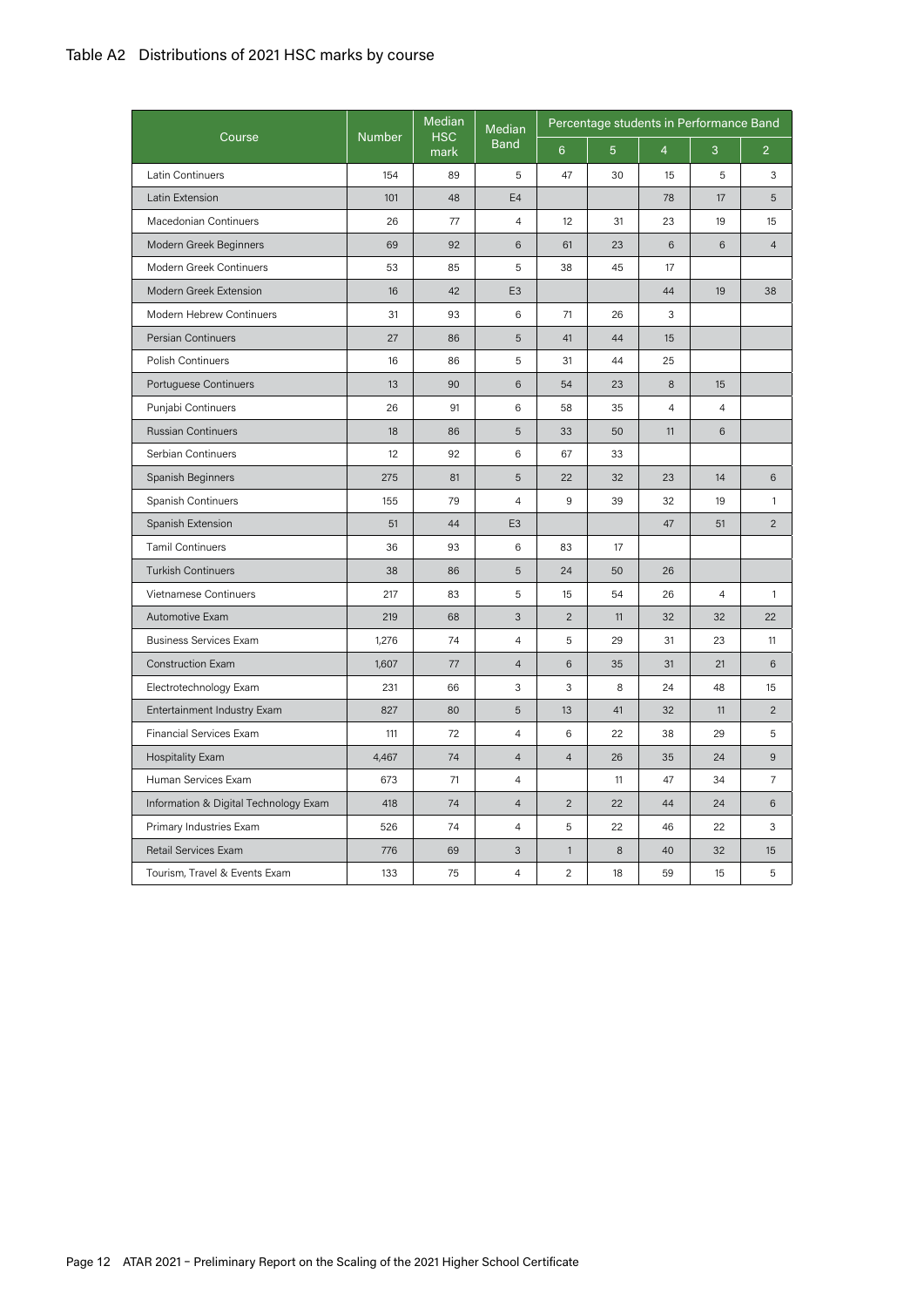Notes: (i) The Number column shows the number of students who completed the course in 2021.

- (ii) The P<sub>99</sub>, P<sub>90</sub>, P<sub>75</sub>, P<sub>50</sub>, P<sub>25</sub> columns refer to the 99th, 90th, 75th, 50th and 25th percentiles respectively.
- (iii) The table excludes courses with less than 10 students completing the course in the current year, or if the students completing the course in the current year are undertaking less than 25 other ATAR courses in the same year. No percentile data are given for courses with less than 40 students.
- (iv) This table should not be used as a simple HSC to scaled mark conversion table. For each HSC mark there can be a range of raw marks and therefore a range of scaled marks.

| Course                        | <b>Number</b> | Type of<br>mark | Mean | <b>SD</b> | Max.<br>mark | $\mathsf{P}_{\sf gg}$ | $P_{90}$ | $P_{75}$ | $P_{50}$ | $P_{25}$ |
|-------------------------------|---------------|-----------------|------|-----------|--------------|-----------------------|----------|----------|----------|----------|
| <b>Aboriginal Studies</b>     | 704           | <b>HSC</b>      | 34.8 | 7.7       | 49.0         | 48.0                  | 45.0     | 41.0     | 34.5     | 30.0     |
|                               |               | scaled          | 15.2 | 12.8      | 46.4         | 44.7                  | 36.5     | 24.2     | 10.6     | 4.9      |
| Agriculture                   | 1,496         | <b>HSC</b>      | 35.7 | 7.3       | 49.0         | 48.0                  | 45.0     | 41.5     | 36.0     | 30.5     |
|                               |               | scaled          | 19.0 | 11.1      | 45.5         | 43.5                  | 36.2     | 27.2     | 17.6     | 10.0     |
| Ancient History               | 6,375         | <b>HSC</b>      | 35.8 | 7.8       | 50.0         | 47.5                  | 44.5     | 41.5     | 37.0     | 31.0     |
|                               |               | scaled          | 23.2 | 10.9      | 49.4         | 44.7                  | 38.1     | 31.9     | 23.3     | 14.8     |
| <b>Biology</b>                | 18,708        | <b>HSC</b>      | 36.9 | 5.5       | 49.0         | 47.0                  | 44.0     | 41.0     | 37.0     | 33.5     |
|                               |               | scaled          | 25.9 | 10.1      | 50.0         | 45.5                  | 39.3     | 33.8     | 26.2     | 18.3     |
| <b>Business Studies</b>       | 17,662        | <b>HSC</b>      | 36.9 | 6.4       | 49.5         | 47.5                  | 44.5     | 41.5     | 37.5     | 33.0     |
|                               |               | scaled          | 23.9 | 10.7      | 49.4         | 45.0                  | 38.4     | 32.3     | 23.9     | 15.5     |
| Chemistry                     | 9,884         | <b>HSC</b>      | 37.4 | 6.2       | 50.0         | 48.0                  | 45.0     | 42.5     | 38.0     | 33.0     |
|                               |               | scaled          | 31.5 | 9.9       | 50.0         | 47.6                  | 43.6     | 39.7     | 33.0     | 24.5     |
| Community & Family Studies    | 8,913         | <b>HSC</b>      | 37.3 | 4.9       | 50.0         | 47.0                  | 43.5     | 40.5     | 37.5     | 34.0     |
|                               |               | scaled          | 18.9 | 10.4      | 44.2         | 40.9                  | 34.0     | 26.8     | 18.0     | 10.3     |
| Dance                         | 905           | <b>HSC</b>      | 39.9 | 4.8       | 50.0         | 49.0                  | 45.0     | 43.5     | 40.5     | 37.0     |
|                               |               | scaled          | 23.7 | 11.3      | 48.4         | 46.8                  | 39.5     | 32.6     | 23.3     | 15.0     |
| Design & Technology           | 3,429         | <b>HSC</b>      | 39.8 | 5.1       | 49.5         | 48.5                  | 46.0     | 43.5     | 40.5     | 36.5     |
|                               |               | scaled          | 22.6 | 10.6      | 48.2         | 45.1                  | 37.5     | 30.8     | 22.1     | 14.2     |
| Drama                         | 3,938         | <b>HSC</b>      | 39.5 | 5.0       | 50.0         | 49.5                  | 46.5     | 43.5     | 39.0     | 36.0     |
|                               |               | scaled          | 23.8 | 10.9      | 49.5         | 47.6                  | 39.0     | 31.9     | 23.1     | 15.3     |
| Earth & Environmental Science | 2,328         | <b>HSC</b>      | 36.3 | 5.7       | 47.5         | 46.0                  | 43.5     | 40.5     | 37.0     | 32.5     |
|                               |               | scaled          | 22.5 | 10.6      | 47.8         | 44.1                  | 37.4     | 30.2     | 22.3     | 14.0     |
| Economics                     | 5,043         | <b>HSC</b>      | 39.0 | 5.4       | 49.5         | 48.0                  | 45.5     | 43.0     | 40.0     | 35.5     |
|                               |               | scaled          | 31.9 | 9.4       | 50.0         | 46.8                  | 43.0     | 39.2     | 33.3     | 25.7     |
| <b>Engineering Studies</b>    | 2,400         | <b>HSC</b>      | 37.7 | 5.4       | 50.0         | 48.0                  | 45.0     | 41.5     | 37.5     | 34.0     |
|                               |               | scaled          | 26.1 | 9.5       | 48.7         | 44.7                  | 38.7     | 33.2     | 26.1     | 19.2     |
| English Studies Exam          | 1,357         | <b>HSC</b>      | 28.1 | 6.4       | 42.5         | 39.5                  | 34.0     | 32.0     | 29.0     | 26.0     |
|                               |               | scaled          | 9.3  | 6.1       | 35.3         | 28.9                  | 17.3     | 12.9     | 8.2      | 4.7      |
| English Standard              | 31,341        | <b>HSC</b>      | 35.4 | 4.5       | 48.5         | 44.0                  | 41.0     | 38.5     | 35.5     | 33.0     |
|                               |               | scaled          | 20.2 | 8.3       | 47.9         | 39.4                  | 31.4     | 26.0     | 19.9     | 14.2     |
| English Advanced              | 24,409        | <b>HSC</b>      | 41.2 | 3.8       | 49.5         | 48.0                  | 45.5     | 44.0     | 41.5     | 39.0     |
|                               |               | scaled          | 32.2 | 8.3       | 50.0         | 46.5                  | 42.3     | 38.5     | 33.2     | 26.9     |
| English EAL/D                 | 1,879         | <b>HSC</b>      | 35.4 | 5.7       | 50.0         | 46.0                  | 42.0     | 39.5     | 36.0     | 32.0     |
|                               |               | scaled          | 21.9 | 10.8      | 48.2         | 44.8                  | 37.1     | 30.4     | 21.0     | 13.2     |
| English Extension 1           | 3,415         | <b>HSC</b>      | 42.6 | 4.6       | 50.0         | 49.0                  | 47.0     | 46.0     | 44.0     | 40.0     |
|                               |               | scaled          | 36.6 | 6.7       | 50.0         | 47.5                  | 44.1     | 41.5     | 37.5     | 33.2     |
| English Extension 2           | 1,308         | <b>HSC</b>      | 40.2 | 5.7       | 50.0         | 49.0                  | 47.0     | 45.0     | 41.0     | 37.0     |
|                               |               | scaled          | 36.6 | 6.5       | 50.0         | 48.4                  | 44.5     | 41.4     | 37.2     | 32.7     |
| Food Technology               | 3,623         | <b>HSC</b>      | 36.9 | 6.4       | 49.5         | 48.5                  | 45.0     | 42.0     | 37.5     | 32.5     |
|                               |               | scaled          | 19.0 | 11.4      | 45.4         | 43.3                  | 35.4     | 28.3     | 18.0     | 9.0      |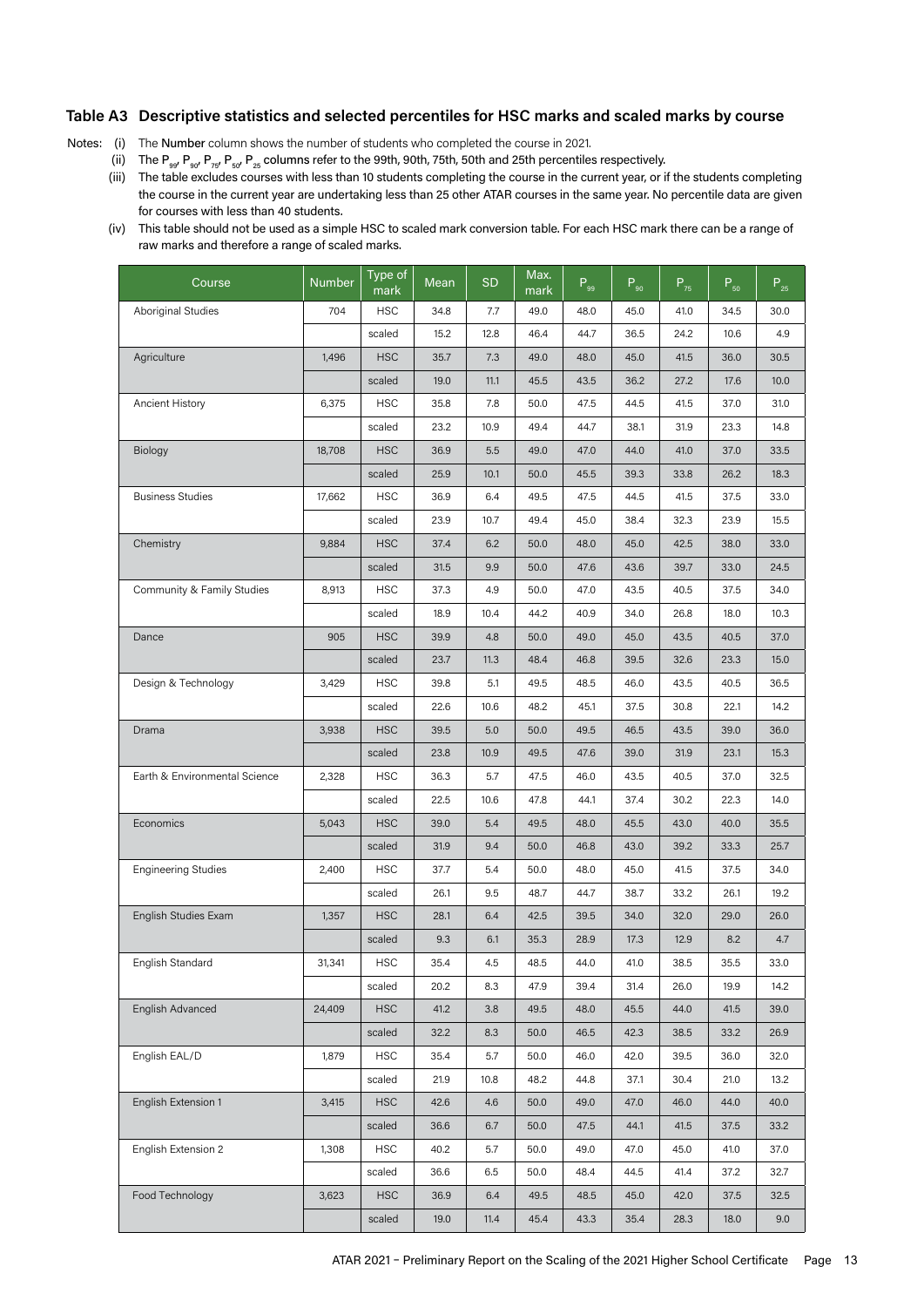| Course                         | <b>Number</b> | Type of<br>mark | Mean | <b>SD</b> | Max.<br>mark | $P_{.99}$ | $P_{g_0}$ | $P_{75}$ | $P_{50}$ | $P_{25}$ |
|--------------------------------|---------------|-----------------|------|-----------|--------------|-----------|-----------|----------|----------|----------|
| Geography                      | 4,438         | <b>HSC</b>      | 38.1 | 5.6       | 49.0         | 47.0      | 44.5      | 42.5     | 39.0     | 34.5     |
|                                |               | scaled          | 25.3 | 10.9      | 50.0         | 46.2      | 39.7      | 33.8     | 25.8     | 17.1     |
| Industrial Technology          | 5,667         | <b>HSC</b>      | 35.0 | 6.9       | 49.5         | 47.5      | 43.5      | 40.0     | 35.0     | 30.5     |
|                                |               | scaled          | 17.2 | 10.1      | 41.6         | 38.8      | 31.9      | 25.0     | 15.9     | 8.9      |
| Information Processes &        | 1,897         | <b>HSC</b>      | 35.7 | 6.9       | 49.0         | 47.5      | 44.5      | 41.0     | 36.0     | 31.0     |
| Technology                     |               | scaled          | 22.7 | 11.0      | 48.8         | 45.0      | 37.8      | 31.2     | 22.5     | 14.5     |
| <b>Investigating Science</b>   | 2,852         | <b>HSC</b>      | 38.0 | 5.4       | 48.0         | 47.0      | 44.5      | 42.0     | 38.5     | 35.0     |
|                                |               | scaled          | 20.3 | 10.6      | 45.8         | 42.5      | 34.8      | 28.4     | 19.9     | 11.8     |
| Legal Studies                  | 10,693        | <b>HSC</b>      | 37.6 | 6.7       | 49.0         | 48.0      | 45.5      | 43.0     | 38.5     | 33.5     |
|                                |               | scaled          | 25.0 | 11.0      | 50.0         | 45.9      | 39.8      | 33.9     | 25.3     | 16.3     |
| Mathematics Standard 1 Exam    | 1,461         | <b>HSC</b>      | 34.7 | 6.1       | 49.0         | 46.5      | 42.5      | 38.5     | 35.0     | 31.0     |
|                                |               | scaled          | 13.0 | 8.8       | 34.7         | 32.9      | 26.2      | 19.1     | 11.7     | 5.1      |
| Mathematics Standard 2         | 30,035        | <b>HSC</b>      | 34.8 | 6.8       | 50.0         | 47.5      | 43.5      | 39.5     | 35.0     | 30.5     |
|                                |               | scaled          | 22.1 | 10.0      | 45.9         | 42.6      | 36.2      | 29.9     | 21.6     | 14.1     |
| <b>Mathematics Advanced</b>    | 16,769        | <b>HSC</b>      | 39.4 | 6.2       | 50.0         | 49.0      | 47.0      | 44.5     | 40.0     | 35.5     |
|                                |               | scaled          | 31.4 | 9.4       | 50.0         | 47.7      | 43.1      | 38.8     | 32.3     | 25.1     |
| Mathematics Extension 1        | 8,547         | <b>HSC</b>      | 39.4 | 8.3       | 50.0         | 49.5      | 48.0      | 46.0     | 42.0     | 34.0     |
|                                |               | scaled          | 39.9 | 7.7       | 50.0         | 49.3      | 47.5      | 45.5     | 42.0     | 36.4     |
| <b>Mathematics Extension 2</b> | 3,193         | <b>HSC</b>      | 41.8 | 6.0       | 49.5         | 49.0      | 47.5      | 46.5     | 44.0     | 38.5     |
|                                |               | scaled          | 44.0 | 5.0       | 50.0         | 49.6      | 48.5      | 47.3     | 45.4     | 42.3     |
| Modern History                 | 10,890        | <b>HSC</b>      | 36.6 | 7.2       | 49.5         | 47.5      | 45.0      | 42.0     | 37.5     | 32.5     |
|                                |               | scaled          | 25.3 | 10.9      | 50.0         | 45.7      | 39.6      | 33.9     | 25.9     | 17.1     |
| <b>History Extension</b>       | 1,742         | <b>HSC</b>      | 39.1 | 6.4       | 50.0         | 49.0      | 47.0      | 44.0     | 40.0     | 35.0     |
|                                |               | scaled          | 33.4 | 7.5       | 50.0         | 46.9      | 42.8      | 38.7     | 33.8     | 28.7     |
| Music 1                        | 4,697         | <b>HSC</b>      | 40.9 | 4.6       | 50.0         | 49.0      | 46.5      | 44.0     | 41.5     | 38.0     |
|                                |               | scaled          | 21.1 | 10.8      | 47.0         | 44.5      | 36.5      | 28.9     | 20.3     | 12.5     |
| Music 2                        | 710           | <b>HSC</b>      | 43.9 | 3.3       | 49.5         | 49.5      | 48.0      | 46.5     | 44.5     | 42.0     |
|                                |               | scaled          | 33.5 | 8.9       | 50.0         | 49.4      | 44.9      | 40.4     | 34.2     | 27.2     |
| Music Extension                | 381           | <b>HSC</b>      | 44.8 | 5.0       | 50.0         | 50.0      | 50.0      | 49.0     | 46.0     | 42.0     |
|                                |               | scaled          | 35.2 | 9.6       | 50.0         | 50.0      | 47.9      | 42.9     | 35.9     | 27.5     |
| PDH&PE                         | 16,482        | <b>HSC</b>      | 36.3 | 5.9       | 49.5         | 47.0      | 44.0      | 41.0     | 36.5     | 32.5     |
|                                |               | scaled          | 23.1 | 10.5      | 48.5         | 44.3      | 37.9      | 31.3     | 22.6     | 14.9     |
| Physics                        | 7,922         | <b>HSC</b>      | 37.9 | 5.9       | 49.5         | 48.0      | 45.0      | 42.5     | 38.5     | 34.0     |
|                                |               | scaled          | 30.6 | 10.0      | 50.0         | 47.1      | 42.8      | 38.8     | 31.8     | 23.6     |
| <b>Science Extension</b>       | 715           | <b>HSC</b>      | 37.5 | 5.1       | 49.0         | 47.0      | 45.0      | 41.0     | 37.0     | 34.0     |
|                                |               | scaled          | 33.5 | 7.4       | 50.0         | 47.7      | 43.8      | 38.9     | 33.6     | 28.8     |
| Society & Culture              | 4,739         | <b>HSC</b>      | 38.7 | 5.6       | 49.5         | 48.0      | 45.5      | 43.0     | 39.0     | 35.5     |
|                                |               | scaled          | 23.4 | 10.6      | 48.5         | 44.9      | 37.9      | 31.6     | 23.1     | 15.1     |
| Software Design & Development  | 1,714         | <b>HSC</b>      | 37.3 | 6.1       | 49.5         | 48.5      | 45.5      | 42.0     | 37.5     | 33.0     |
|                                |               | scaled          | 25.6 | 10.9      | 50.0         | 47.4      | 40.6      | 34.0     | 25.2     | 17.1     |
| Studies of Religion I          | 8,389         | <b>HSC</b>      | 37.8 | 5.7       | 50.0         | 48.0      | 45.0      | 42.0     | 38.0     | 33.0     |
|                                |               | scaled          | 27.6 | 9.1       | 48.8         | 45.0      | 39.5      | 34.6     | 27.8     | 20.8     |
| Studies of Religion II         |               |                 |      |           |              |           |           |          |          |          |
|                                | 6,132         | <b>HSC</b>      | 38.2 | 5.9       | 49.5         | 47.5      | 45.0      | 43.0     | 39.0     | 34.0     |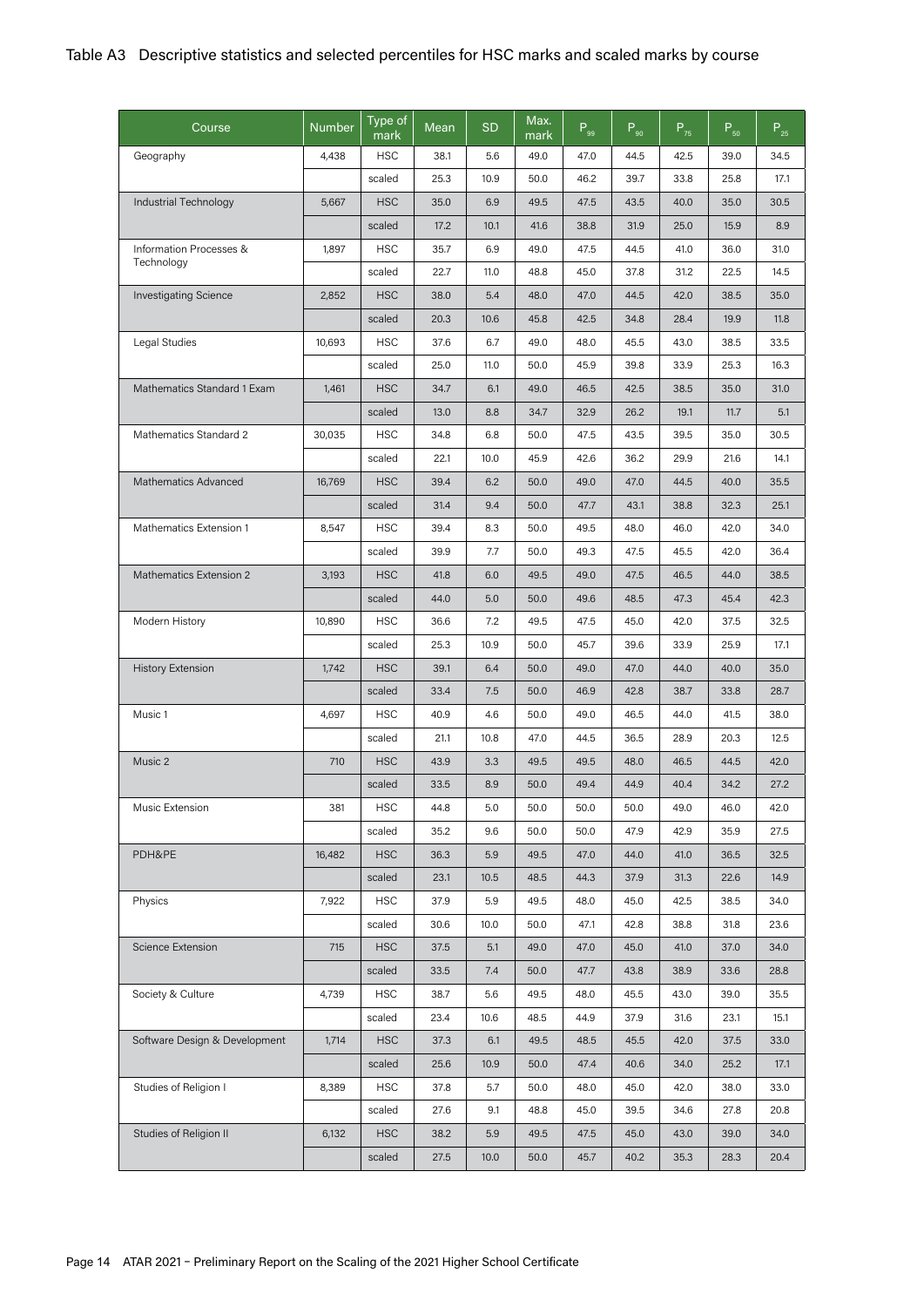| Course                             | <b>Number</b> | Type of<br>mark | Mean | SD   | Max.<br>mark | $P_{gg}$ | $P_{g_0}$ | $P_{75}$ | $P_{50}$ | $P_{25}$ |
|------------------------------------|---------------|-----------------|------|------|--------------|----------|-----------|----------|----------|----------|
| Textiles & Design                  | 1,189         | <b>HSC</b>      | 39.5 | 5.9  | 49.0         | 48.0     | 46.0      | 44.0     | 40.5     | 36.5     |
|                                    |               | scaled          | 23.1 | 11.6 | 49.0         | 47.0     | 39.3      | 32.2     | 22.5     | 13.8     |
| Visual Arts                        | 8,417         | <b>HSC</b>      | 40.7 | 4.3  | 50.0         | 48.0     | 45.5      | 44.0     | 41.5     | 38.0     |
|                                    |               | scaled          | 22.1 | 11.1 | 48.8         | 45.1     | 37.8      | 30.5     | 21.5     | 13.2     |
| <b>Arabic Continuers</b>           | 275           | <b>HSC</b>      | 41.0 | 4.5  | 49.0         | 48.0     | 46.0      | 44.0     | 41.5     | 39.0     |
|                                    |               | scaled          | 19.2 | 11.4 | 46.8         | 44.7     | 36.8      | 27.6     | 16.7     | 10.1     |
| Arabic Extension                   | 68            | <b>HSC</b>      | 43.7 | 3.8  | 50.0         | 50.0     | 48.0      | 46.0     | 44.0     | 42.0     |
|                                    |               | scaled          | 27.8 | 6.6  | 43.6         | 43.6     | 37.2      | 31.8     | 26.9     | 23.4     |
| Armenian Continuers                | 22            | <b>HSC</b>      | 41.6 | 3.2  | 47.5         |          |           |          |          |          |
|                                    |               | scaled          | 27.4 | 10.2 | 50.0         |          |           |          |          |          |
| Chinese Beginners                  | 67            | <b>HSC</b>      | 40.0 | 7.0  | 49.5         | 49.5     | 48.0      | 46.0     | 42.0     | 34.5     |
|                                    |               | scaled          | 26.3 | 10.6 | 47.6         | 47.6     | 40.4      | 34.1     | 27.7     | 18.0     |
| <b>Chinese Continuers</b>          | 209           | <b>HSC</b>      | 42.3 | 5.3  | 49.5         | 49.0     | 48.0      | 46.5     | 43.0     | 39.0     |
|                                    |               | scaled          | 31.3 | 10.1 | 50.0         | 47.3     | 44.5      | 38.5     | 31.4     | 24.7     |
| <b>Chinese Extension</b>           | 49            | <b>HSC</b>      | 44.2 | 4.4  | 49.0         | 49.0     | 48.0      | 47.0     | 46.0     | 42.0     |
|                                    |               | scaled          | 37.7 | 8.1  | 50.0         | 50.0     | 47.2      | 43.1     | 40.1     | 31.8     |
| Chinese & Literature               | 373           | <b>HSC</b>      | 41.3 | 4.3  | 48.0         | 47.5     | 46.0      | 44.5     | 42.0     | 39.0     |
|                                    |               | scaled          | 24.8 | 10.4 | 49.7         | 47.6     | 38.8      | 32.3     | 25.0     | 17.1     |
| Chinese in Context                 | 130           | <b>HSC</b>      | 44.5 | 4.1  | 49.5         | 49.0     | 48.5      | 47.5     | 46.0     | 43.0     |
|                                    |               | scaled          | 30.7 | 10.3 | 50.0         | 48.4     | 43.5      | 38.3     | 31.9     | 24.0     |
| <b>Classical Greek Continuers</b>  | 14            | <b>HSC</b>      | 46.6 | 2.3  | 49.0         |          |           |          |          |          |
|                                    |               | scaled          | 41.4 | 8.1  | 50.0         |          |           |          |          |          |
| <b>Classical Hebrew Continuers</b> | 28            | <b>HSC</b>      | 41.9 | 8.7  | 49.5         |          |           |          |          |          |
|                                    |               | scaled          | 32.1 | 9.7  | 47.8         |          |           |          |          |          |
| Classical Hebrew Extension         | 15            | <b>HSC</b>      | 44.5 | 3.1  | 49.0         |          |           |          |          |          |
|                                    |               | scaled          | 36.3 | 5.9  | 50.0         |          |           |          |          |          |
| French Beginners                   | 380           | <b>HSC</b>      | 38.9 | 7.5  | 50.0         | 49.5     | 47.0      | 44.5     | 40.0     | 35.0     |
|                                    |               | scaled          | 24.2 | 11.4 | 50.0         | 48.0     | 39.0      | 32.5     | 24.3     | 16.1     |
| French Continuers                  | 598           | <b>HSC</b>      | 41.2 | 5.4  | 49.5         | 49.0     | 47.5      | 46.0     | 41.5     | 37.5     |
|                                    |               | scaled          | 34.0 | 9.0  | 50.0         | 49.1     | 45.0      | 41.6     | 34.5     | 27.7     |
| French Extension                   | 132           | <b>HSC</b>      | 39.2 | 6.1  | 49.0         | 49.0     | 46.0      | 44.0     | 40.0     | 35.0     |
|                                    |               | scaled          | 39.7 | 6.2  | 50.0         | 49.9     | 46.8      | 44.3     | 40.1     | 36.0     |
| German Beginners                   | 104           | <b>HSC</b>      | 40.1 | 6.6  | 49.0         | 49.0     | 47.5      | 46.5     | 42.0     | 35.5     |
|                                    |               | scaled          | 28.0 | 11.3 | 50.0         | 49.2     | 42.0      | 39.3     | 28.1     | 20.1     |
| German Continuers                  | 152           | <b>HSC</b>      | 41.3 | 5.6  | 49.5         | 49.5     | 47.0      | 46.0     | 42.0     | 37.5     |
|                                    |               | scaled          | 33.3 | 10.3 | 50.0         | 49.6     | 44.3      | 41.3     | 35.1     | 25.9     |
| German Extension                   | 45            | <b>HSC</b>      | 45.6 | 3.3  | 49.0         | 49.0     | 49.0      | 48.0     | 46.0     | 44.0     |
|                                    |               | scaled          | 39.5 | 6.0  | 50.0         | 50.0     | 46.7      | 44.4     | 40.0     | 35.7     |
| Hindi Continuers                   | 23            | <b>HSC</b>      | 42.0 | 3.8  | 47.5         |          |           |          |          |          |
|                                    |               | scaled          | 30.2 | 11.0 | 50.0         |          |           |          |          |          |
| Indonesian Beginners               | 19            | <b>HSC</b>      | 38.6 | 5.4  | 48.0         |          |           |          |          |          |
|                                    |               | scaled          | 24.5 | 7.7  | 41.3         |          |           |          |          |          |
| Indonesian Continuers              | 62            | <b>HSC</b>      | 39.2 | 6.8  | 49.0         | 49.0     | 47.5      | 45.5     | 39.5     | 33.0     |
|                                    |               | scaled          | 31.0 | 10.3 | 50.0         | 50.0     | 45.2      | 39.5     | 31.3     | 21.7     |
| Indonesian Extension               | 17            | <b>HSC</b>      | 41.3 | 5.2  | 48.0         |          |           |          |          |          |
|                                    |               | scaled          | 33.5 | 5.9  | 48.3         |          |           |          |          |          |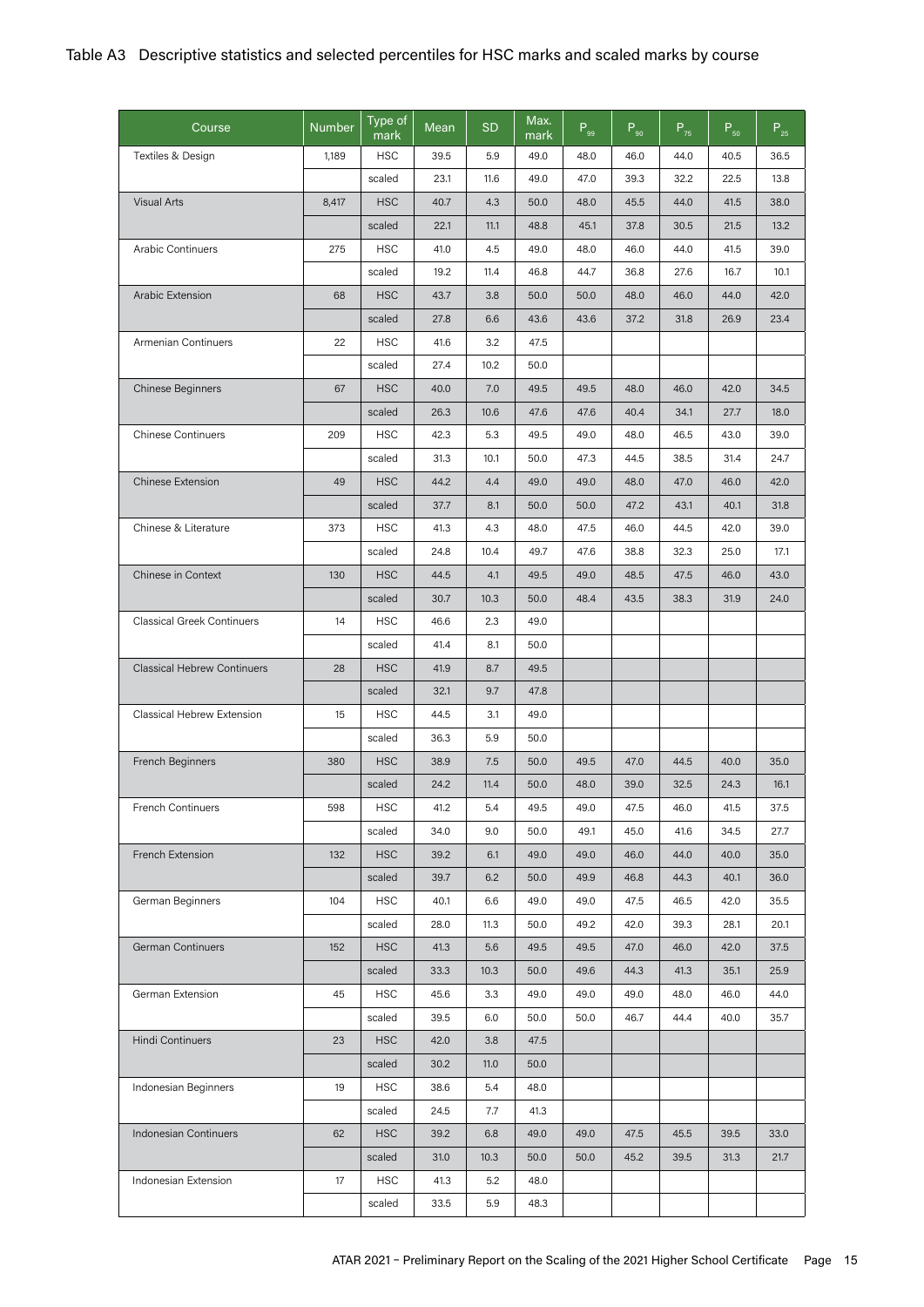| Course                   | <b>Number</b> | Type of<br>mark | Mean | <b>SD</b> | Max.<br>mark | $P_{gg}$ | $P_{90}$ | $P_{75}$ | $P_{50}$ | $P_{25}$ |
|--------------------------|---------------|-----------------|------|-----------|--------------|----------|----------|----------|----------|----------|
| Indonesian & Literature  | 13            | <b>HSC</b>      | 39.7 | 4.6       | 45.5         |          |          |          |          |          |
|                          |               | scaled          | 25.0 | 11.4      | 44.6         |          |          |          |          |          |
| Italian Beginners        | 321           | <b>HSC</b>      | 38.9 | 6.3       | 49.5         | 49.0     | 46.5     | 44.5     | 39.5     | 34.5     |
|                          |               | scaled          | 25.3 | 10.9      | 50.0         | 47.2     | 40.3     | 34.0     | 25.0     | 17.3     |
| Italian Continuers       | 198           | <b>HSC</b>      | 42.2 | 4.9       | 50.0         | 49.5     | 47.0     | 46.0     | 43.5     | 39.0     |
|                          |               | scaled          | 31.5 | 9.2       | 50.0         | 48.4     | 41.4     | 38.3     | 33.1     | 25.1     |
| Italian Extension        | 36            | <b>HSC</b>      | 43.9 | 4.1       | 50.0         |          |          |          |          |          |
|                          |               | scaled          | 38.0 | 5.4       | 50.0         |          |          |          |          |          |
| Japanese Beginners       | 545           | <b>HSC</b>      | 35.3 | 9.0       | 50.0         | 49.0     | 46.0     | 42.0     | 36.5     | 30.5     |
|                          |               | scaled          | 23.0 | 11.4      | 47.4         | 44.3     | 38.3     | 32.2     | 23.9     | 14.5     |
| Japanese Continuers      | 632           | <b>HSC</b>      | 39.9 | 6.4       | 50.0         | 49.0     | 47.5     | 45.0     | 41.0     | 35.5     |
|                          |               | scaled          | 30.8 | 9.4       | 50.0         | 47.5     | 42.8     | 38.3     | 31.8     | 24.6     |
| Japanese Extension       | 166           | <b>HSC</b>      | 43.4 | 5.6       | 50.0         | 49.0     | 48.0     | 47.0     | 46.0     | 41.0     |
|                          |               | scaled          | 36.3 | 6.3       | 50.0         | 48.0     | 43.6     | 41.3     | 36.9     | 32.3     |
| Japanese & Literature    | 10            | <b>HSC</b>      | 40.2 | 3.9       | 45.0         |          |          |          |          |          |
|                          |               | scaled          | 26.7 | 12.0      | 47.4         |          |          |          |          |          |
| Japanese in Context      | 33            | <b>HSC</b>      | 42.9 | 2.7       | 49.5         |          |          |          |          |          |
|                          |               | scaled          | 29.0 | 8.5       | 48.8         |          |          |          |          |          |
| Korean Beginners         | 110           | <b>HSC</b>      | 41.0 | 5.0       | 49.5         | 49.0     | 47.5     | 44.5     | 41.5     | 38.0     |
|                          |               | scaled          | 25.7 | 10.2      | 48.4         | 46.7     | 40.2     | 32.6     | 25.5     | 18.0     |
| Korean Continuers        | 19            | <b>HSC</b>      | 44.3 | 4.2       | 49.0         |          |          |          |          |          |
|                          |               | scaled          | 29.6 | 9.9       | 50.0         |          |          |          |          |          |
| Korean & Literature      | 25            | <b>HSC</b>      | 43.4 | 3.1       | 47.5         |          |          |          |          |          |
|                          |               | scaled          | 23.7 | 12.6      | 50.0         |          |          |          |          |          |
| Korean in Context        | 42            | <b>HSC</b>      | 45.3 | 3.6       | 49.0         | 49.0     | 49.0     | 47.5     | 46.0     | 44.5     |
|                          |               | scaled          | 27.2 | 10.5      | 47.4         | 47.4     | 43.2     | 34.6     | 25.6     | 20.8     |
| Latin Continuers         | 154           | <b>HSC</b>      | 42.9 | 4.7       | 49.0         | 49.0     | 47.5     | 46.5     | 44.5     | 40.0     |
|                          |               | scaled          | 40.8 | 7.5       | 50.0         | 49.9     | 47.7     | 46.0     | 43.1     | 37.8     |
| Latin Extension          | 101           | <b>HSC</b>      | 45.8 | 4.8       | 50.0         | 50.0     | 50.0     | 49.0     | 48.0     | 45.0     |
|                          |               | scaled          | 41.4 | 7.5       | 50.0         | 50.0     | 48.1     | 46.2     | 44.0     | 38.9     |
| Macedonian Continuers    | 26            | <b>HSC</b>      | 37.5 | 6.5       | 50.0         |          |          |          |          |          |
|                          |               | scaled          | 24.7 | 10.2      | 47.8         |          |          |          |          |          |
| Modern Greek Beginners   | 69            | <b>HSC</b>      | 43.9 | 5.8       | 49.5         | 49.5     | 49.0     | 48.0     | 46.0     | 41.5     |
|                          |               | scaled          | 28.4 | 12.2      | 50.0         | 50.0     | 43.3     | 37.3     | 29.5     | 19.1     |
| Modern Greek Continuers  | 53            | <b>HSC</b>      | 43.0 | 3.8       | 49.5         | 49.5     | 48.0     | 46.0     | 42.5     | 40.0     |
|                          |               | scaled          | 28.5 | 11.1      | 50.0         | 50.0     | 44.2     | 37.7     | 26.5     | 20.0     |
| Modern Greek Extension   | 16            | <b>HSC</b>      | 40.2 | 7.0       | 49.0         |          |          |          |          |          |
|                          |               | scaled          | 34.8 | 8.5       | 50.0         |          |          |          |          |          |
| Modern Hebrew Continuers | 31            | <b>HSC</b>      | 46.0 | 2.5       | 50.0         |          |          |          |          |          |
|                          |               | scaled          | 34.3 | 8.3       | 50.0         |          |          |          |          |          |
| Persian Continuers       | 27            | <b>HSC</b>      | 43.4 | 3.2       | 50.0         |          |          |          |          |          |
|                          |               | scaled          | 18.4 | 9.1       | 40.4         |          |          |          |          |          |
| Polish Continuers        | 16            | <b>HSC</b>      | 43.0 | 3.8       | 49.0         |          |          |          |          |          |
|                          |               | scaled          | 27.5 | 10.7      | 49.2         |          |          |          |          |          |
| Portuguese Continuers    | 13            | <b>HSC</b>      | 43.0 | 5.4       | 49.0         |          |          |          |          |          |
|                          |               | scaled          | 31.5 | 10.9      | 45.5         |          |          |          |          |          |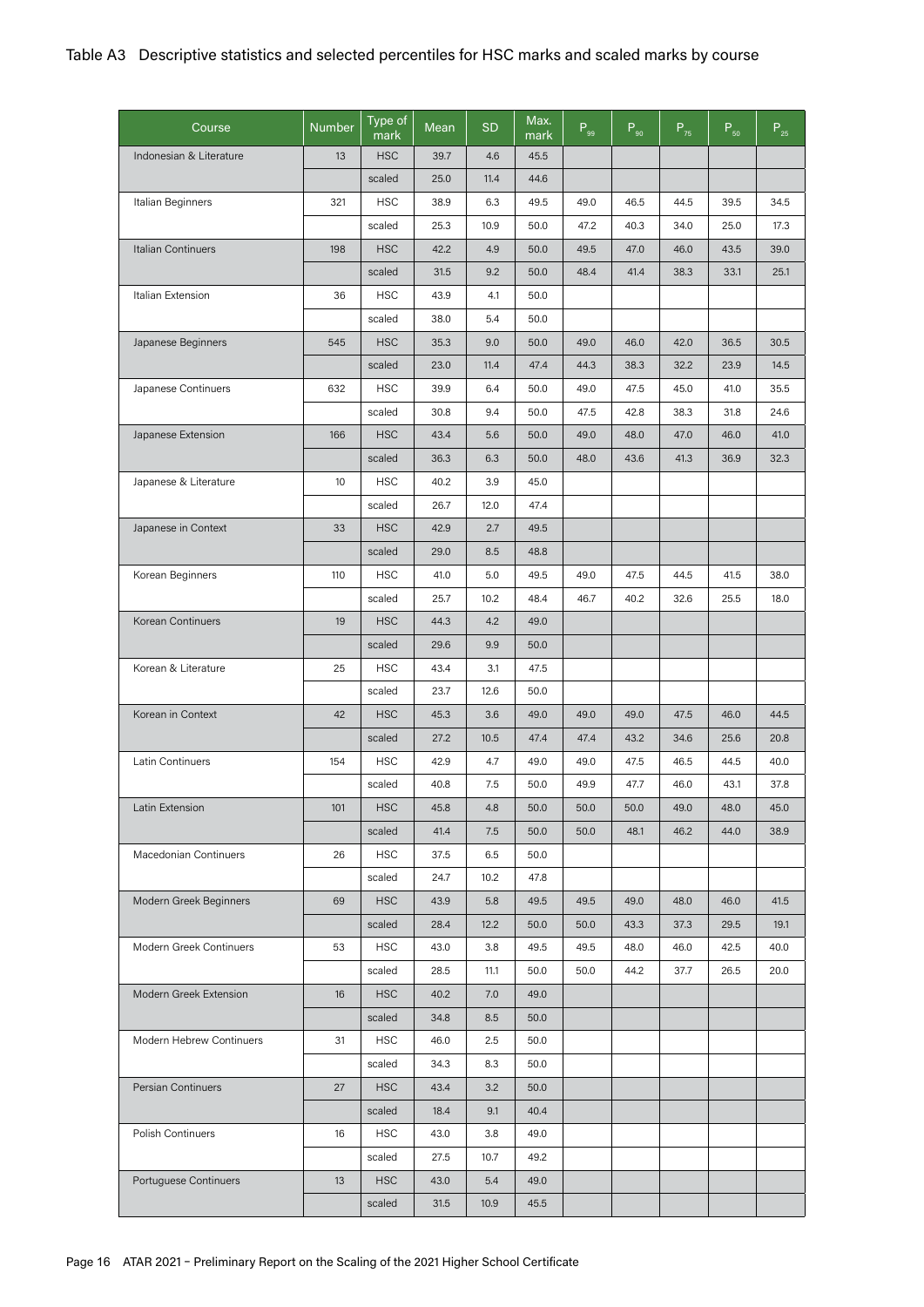| Course                           | <b>Number</b> | Type of<br>mark | Mean | <b>SD</b> | Max.<br>mark | $P_{_{99}}$ | $P_{90}$ | $P_{75}$ | $P_{50}$ | $P_{25}$ |
|----------------------------------|---------------|-----------------|------|-----------|--------------|-------------|----------|----------|----------|----------|
| Punjabi Continuers               | 26            | <b>HSC</b>      | 44.9 | 3.3       | 49.5         |             |          |          |          |          |
|                                  |               | scaled          | 28.8 | 10.3      | 49.3         |             |          |          |          |          |
| <b>Russian Continuers</b>        | 18            | <b>HSC</b>      | 43.0 | 3.5       | 48.5         |             |          |          |          |          |
|                                  |               | scaled          | 27.8 | 10.4      | 50.0         |             |          |          |          |          |
| Serbian Continuers               | 12            | <b>HSC</b>      | 45.6 | 2.2       | 49.5         |             |          |          |          |          |
|                                  |               | scaled          | 27.8 | 11.8      | 50.0         |             |          |          |          |          |
| Spanish Beginners                | 275           | <b>HSC</b>      | 39.1 | 6.7       | 49.5         | 48.5        | 46.5     | 44.5     | 40.5     | 35.5     |
|                                  |               | scaled          | 24.3 | 11.4      | 49.7         | 46.3        | 39.7     | 33.8     | 24.7     | 15.5     |
| Spanish Continuers               | 155           | <b>HSC</b>      | 39.1 | 4.3       | 47.5         | 46.5        | 44.5     | 42.5     | 39.5     | 36.5     |
|                                  |               | scaled          | 25.7 | 10.8      | 50.0         | 47.1        | 40.4     | 33.8     | 25.9     | 19.8     |
| Spanish Extension                | 51            | <b>HSC</b>      | 44.1 | 3.5       | 50.0         | 50.0        | 48.0     | 47.0     | 44.0     | 41.0     |
|                                  |               | scaled          | 31.0 | 6.2       | 45.8         | 45.8        | 38.4     | 35.1     | 29.3     | 25.6     |
| <b>Turkish Continuers</b>        | 38            | <b>HSC</b>      | 42.5 | 3.3       | 50.0         |             |          |          |          |          |
|                                  |               | scaled          | 25.4 | 10.4      | 50.0         |             |          |          |          |          |
| Vietnamese Continuers            | 217           | <b>HSC</b>      | 40.9 | 3.7       | 48.5         | 48.0        | 45.0     | 44.0     | 41.5     | 38.5     |
|                                  |               | scaled          | 22.7 | 9.9       | 46.9         | 45.6        | 36.0     | 30.6     | 22.2     | 14.8     |
| Automotive Exam                  | 219           | <b>HSC</b>      | 34.0 | 5.2       | 47.5         | 46.0        | 40.5     | 38.0     | 34.0     | 30.5     |
|                                  |               | scaled          | 14.0 | 8.8       | 35.7         | 34.8        | 27.2     | 21.3     | 11.9     | 6.8      |
| <b>Business Services Exam</b>    | 1,276         | <b>HSC</b>      | 36.6 | 5.8       | 48.0         | 46.5        | 43.5     | 40.5     | 37.0     | 33.0     |
|                                  |               | scaled          | 19.3 | 10.6      | 44.7         | 42.5        | 34.6     | 26.3     | 18.2     | 11.1     |
| Construction Exam                | 1,607         | <b>HSC</b>      | 37.8 | 5.2       | 48.5         | 47.0        | 44.0     | 41.5     | 38.5     | 34.5     |
|                                  |               | scaled          | 15.8 | 9.4       | 38.8         | 37.1        | 30.0     | 22.4     | 14.6     | 7.6      |
| Electrotechnology Exam           | 231           | <b>HSC</b>      | 34.0 | 4.6       | 47.0         | 46.5        | 40.0     | 36.5     | 33.0     | 31.0     |
|                                  |               | scaled          | 18.3 | 7.9       | 37.6         | 37.2        | 29.3     | 23.1     | 17.2     | 12.8     |
| Entertainment Industry Exam      | 827           | <b>HSC</b>      | 39.6 | 4.8       | 49.0         | 47.0        | 45.0     | 43.0     | 40.0     | 37.0     |
|                                  |               | scaled          | 20.8 | 9.5       | 44.1         | 40.7        | 33.1     | 27.3     | 20.2     | 13.1     |
| <b>Financial Services Exam</b>   | 111           | <b>HSC</b>      | 36.7 | 4.9       | 48.0         | 47.5        | 44.5     | 40.5     | 36.0     | 33.0     |
|                                  |               | scaled          | 26.8 | 9.7       | 50.0         | 49.4        | 42.8     | 34.1     | 25.3     | 19.0     |
| <b>Hospitality Exam</b>          | 4,467         | <b>HSC</b>      | 36.5 | 5.6       | 48.5         | 46.5        | 43.0     | 40.5     | 37.0     | 32.5     |
|                                  |               | scaled          | 19.1 | 10.0      | 43.7         | 40.6        | 33.0     | 26.1     | 18.2     | 10.6     |
| Human Services Exam              | 673           | <b>HSC</b>      | 35.4 | 3.8       | 44.5         | 43.5        | 40.0     | 38.0     | 35.5     | 33.0     |
|                                  |               | scaled          | 20.4 | 9.7       | 43.8         | 42.5        | 34.0     | 27.3     | 19.7     | 12.6     |
| Information & Digital Technology | 418           | <b>HSC</b>      | 36.7 | 4.7       | 48.5         | 45.5        | 42.5     | 39.5     | 37.0     | 34.0     |
| Exam                             |               | scaled          | 21.5 | 9.5       | 44.7         | 41.7        | 35.1     | 27.9     | 20.8     | 14.0     |
| Primary Industries Exam          | 526           | <b>HSC</b>      | 37.1 | 4.7       | 47.0         | 46.5        | 42.5     | 40.0     | 37.0     | 34.5     |
|                                  |               | scaled          | 18.0 | 9.8       | 41.8         | 40.4        | 31.5     | 25.3     | 16.5     | 10.1     |
| Retail Services Exam             | 776           | <b>HSC</b>      | 33.8 | 5.4       | 46.0         | 44.5        | 39.5     | 37.5     | 34.5     | 31.0     |
|                                  |               | scaled          | 16.4 | 10.8      | 43.0         | 41.9        | 33.1     | 24.6     | 14.4     | 7.8      |
| Tourism, Travel & Events Exam    | 133           | <b>HSC</b>      | 37.2 | 3.7       | 45.5         | 45.0        | 41.0     | 39.5     | 37.5     | 35.5     |
|                                  |               | scaled          | 21.5 | 9.9       | 44.7         | 43.6        | 33.6     | 27.9     | 20.7     | 14.0     |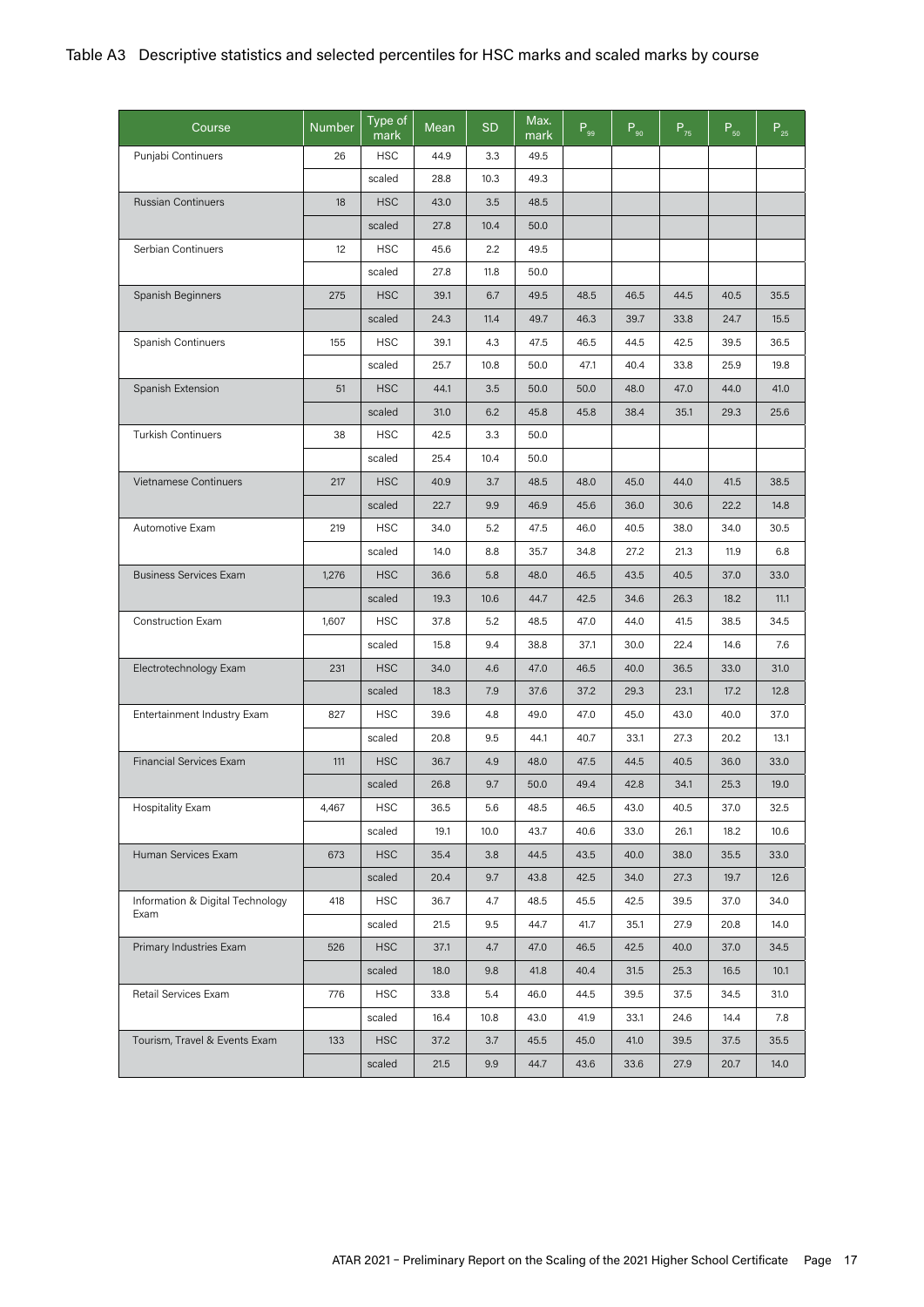### **Table A4 Distributions of HSC marks by course: 2020 and 2021**

Notes: (i) The Number column shows the number of students who completed the course in the given year.

- (ii) Columns 45, 40, 35, 30 and 25 show the percentage of the course candidature with an HSC mark less than the specified mark.
- (iii) The table excludes courses with less than 40 students in either year.

|                               |      |               | Percentage of students with HSC mark less than: |       |      |      |      |
|-------------------------------|------|---------------|-------------------------------------------------|-------|------|------|------|
| Course                        | Year | <b>Number</b> | 45                                              | 40    | 35   | 30   | 25   |
| <b>Aboriginal Studies</b>     | 2021 | 704           | 88.5                                            | 71.2  | 50.9 | 24.3 | 8.1  |
|                               | 2020 | 653           | 86.8                                            | 71.2  | 43.2 | 21.9 | 9.3  |
| Agriculture                   | 2021 | 1,496         | 89.3                                            | 65.6  | 44.9 | 20.7 | 5.7  |
|                               | 2020 | 1,470         | 89.7                                            | 61.4  | 38.3 | 16.5 | 4.1  |
| Ancient History               | 2021 | 6,375         | 90.4                                            | 65.6  | 37.7 | 20.9 | 8.4  |
|                               | 2020 | 7,164         | 91.1                                            | 66.6  | 37.1 | 15.6 | 5.3  |
| Biology                       | 2021 | 18,708        | 92.8                                            | 68.7  | 33.9 | 8.8  | 2.1  |
|                               | 2020 | 18,633        | 93.5                                            | 69.3  | 37.3 | 13.1 | 2.4  |
| <b>Business Studies</b>       | 2021 | 17,662        | 90.5                                            | 63.9  | 33.5 | 13.0 | 3.9  |
|                               | 2020 | 17,877        | 90.6                                            | 64.7  | 37.6 | 17.0 | 6.2  |
| Chemistry                     | 2021 | 9,884         | 89.0                                            | 59.6  | 33.7 | 11.3 | 2.1  |
|                               | 2020 | 10,137        | 86.6                                            | 56.9  | 30.5 | 9.4  | 1.4  |
| Community & Family Studies    | 2021 | 8,913         | 94.5                                            | 67.9  | 27.9 | 6.9  | 1.0  |
|                               | 2020 | 8,774         | 95.0                                            | 66.0  | 30.3 | 8.9  | 0.6  |
| Dance                         | 2021 | 905           | 87.3                                            | 45.3  | 14.8 | 2.0  | 0.6  |
|                               | 2020 | 914           | 90.8                                            | 42.5  | 12.7 | 1.4  | 0.4  |
| Design & Technology           | 2021 | 3,429         | 82.9                                            | 45.4  | 17.3 | 3.0  | 0.7  |
|                               | 2020 | 3,484         | 84.3                                            | 52.7  | 16.8 | 2.1  | 0.2  |
| Drama                         | 2021 | 3,938         | 81.7                                            | 54.4  | 17.2 | 1.5  | 0.2  |
|                               | 2020 | 3,902         | 80.8                                            | 52.6  | 9.7  | 2.0  | 0.6  |
| Earth & Environmental Science | 2021 | 2,328         | 94.8                                            | 71.9  | 37.6 | 13.1 | 2.4  |
|                               | 2020 | 2,117         | 93.5                                            | 70.4  | 38.7 | 14.5 | 4.1  |
| Economics                     | 2021 | 5,043         | 85.1                                            | 49.8  | 22.3 | 5.7  | 0.6  |
|                               | 2020 | 5,010         | 86.5                                            | 48.5  | 22.4 | 8.7  | 2.5  |
| <b>Engineering Studies</b>    | 2021 | 2,400         | 89.1                                            | 63.8  | 28.8 | 7.5  | 1.1  |
|                               | 2020 | 2,313         | 88.2                                            | 66.3  | 31.6 | 8.3  | 2.0  |
| English Studies Exam          | 2021 | 1,357         | 100.0                                           | 99.0  | 91.7 | 55.8 | 16.1 |
|                               | 2020 | 1,274         |                                                 | 100.0 | 97.9 | 68.8 | 22.8 |
| English Standard              | 2021 | 31,341        | 99.4                                            | 83.4  | 42.2 | 9.5  | 1.6  |
|                               | 2020 | 30,914        | 99.5                                            | 88.4  | 42.4 | 10.8 | 0.5  |
| English Advanced              | 2021 | 24,409        | 83.7                                            | 31.2  | 6.1  | 0.7  | 0.1  |
|                               | 2020 | 24,773        | 85.8                                            | 36.6  | 5.2  | 0.6  |      |
| English EAL/D                 | 2021 | 1,879         | 97.6                                            | 76.6  | 41.6 | 13.8 | 3.3  |
|                               | 2020 | 2,022         | 96.6                                            | 73.9  | 42.8 | 15.5 | 4.5  |
| English Extension 1           | 2021 | 3,415         | 58.9                                            | 20.8  | 6.1  | 1.7  | 0.4  |
|                               | 2020 | 3,551         | 61.2                                            | 24.0  | 7.3  | 2.2  | 0.7  |
| English Extension 2           | 2021 | 1,308         | 74.8                                            | 40.7  | 15.8 | 4.0  | 0.9  |
|                               | 2020 | 1,380         | 74.1                                            | 41.4  | 17.5 | 5.1  | 0.7  |
| Food Technology               | 2021 | 3,623         | 89.1                                            | 63.5  | 37.3 | 13.3 | 2.9  |
|                               | 2020 | 3,376         | 91.1                                            | 69.8  | 40.2 | 15.7 | 2.3  |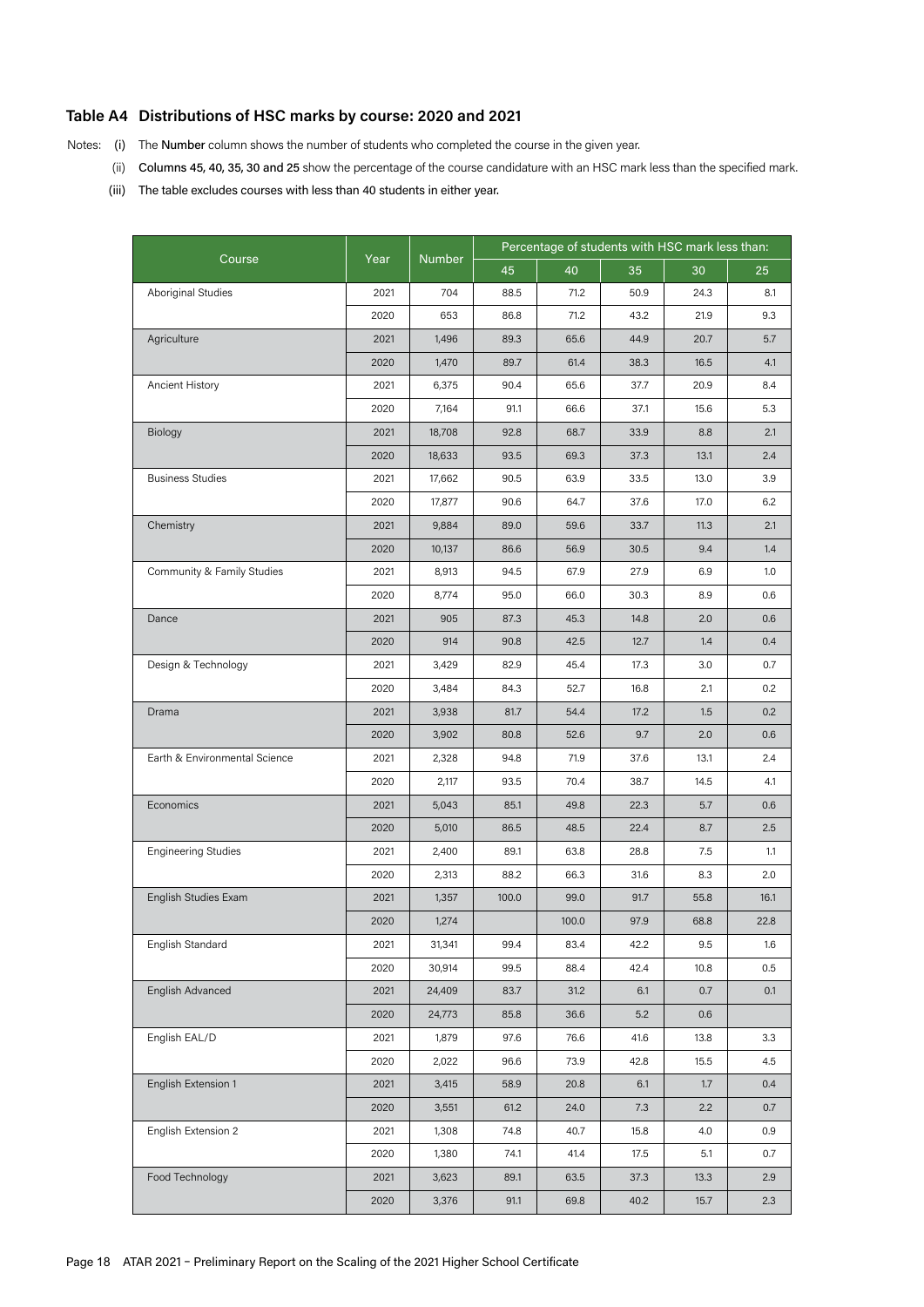|                                    |      |               | Percentage of students with HSC mark less than: |      |      |      |     |
|------------------------------------|------|---------------|-------------------------------------------------|------|------|------|-----|
| Course                             | Year | <b>Number</b> | 45                                              | 40   | 35   | 30   | 25  |
| Geography                          | 2021 | 4,438         | 90.7                                            | 55.6 | 25.8 | 8.1  | 1.8 |
|                                    | 2020 | 4,396         | 87.5                                            | 58.2 | 29.1 | 12.8 | 4.3 |
| Industrial Technology              | 2021 | 5,667         | 93.0                                            | 74.7 | 47.2 | 20.6 | 4.7 |
|                                    | 2020 | 5,856         | 91.9                                            | 76.2 | 47.5 | 19.2 | 5.9 |
| Information Processes & Technology | 2021 | 1,897         | 91.7                                            | 67.9 | 42.8 | 19.5 | 5.2 |
|                                    | 2020 | 2,024         | 92.3                                            | 67.5 | 41.3 | 17.9 | 5.8 |
| <b>Investigating Science</b>       | 2021 | 2,852         | 91.5                                            | 59.2 | 25.0 | 7.0  | 1.7 |
|                                    | 2020 | 2,589         | 95.3                                            | 71.7 | 41.8 | 16.1 | 4.8 |
| Legal Studies                      | 2021 | 10,693        | 85.2                                            | 57.6 | 30.8 | 13.6 | 3.9 |
|                                    | 2020 | 10,651        | 84.8                                            | 60.1 | 31.8 | 10.8 | 2.5 |
| Mathematics Standard 1 Exam        | 2021 | 1,461         | 95.8                                            | 80.7 | 49.1 | 16.6 | 3.8 |
|                                    | 2020 | 1,340         | 97.4                                            | 83.7 | 45.1 | 18.0 | 4.9 |
| Mathematics Standard 2             | 2021 | 30,035        | 94.4                                            | 75.2 | 48.7 | 21.4 | 6.2 |
|                                    | 2020 | 30,026        | 94.6                                            | 75.3 | 49.6 | 24.5 | 7.1 |
| <b>Mathematics Advanced</b>        | 2021 | 16,769        | 76.8                                            | 49.8 | 21.2 | 6.2  | 1.9 |
|                                    | 2020 | 16,771        | 76.9                                            | 47.4 | 19.0 | 4.2  | 1.5 |
| Mathematics Extension 1            | 2021 | 8,547         | 62.7                                            | 42.0 | 25.7 | 13.0 | 5.8 |
|                                    | 2020 | 8,804         | 62.1                                            | 42.0 | 25.5 | 12.4 | 5.5 |
| Mathematics Extension 2            | 2021 | 3,193         | 57.2                                            | 30.0 | 13.4 | 4.7  | 1.4 |
|                                    | 2020 | 3,372         | 63.6                                            | 34.0 | 16.0 | 7.0  | 2.8 |
| Modern History                     | 2021 | 10,890        | 89.3                                            | 62.0 | 34.9 | 15.8 | 5.5 |
|                                    | 2020 | 10,860        | 89.8                                            | 62.6 | 33.8 | 15.5 | 6.5 |
| <b>History Extension</b>           | 2021 | 1,742         | 76.6                                            | 48.9 | 22.6 | 7.3  | 2.1 |
|                                    | 2020 | 1,746         | 79.4                                            | 50.2 | 23.9 | 6.6  | 1.8 |
| Music 1                            | 2021 | 4,697         | 80.0                                            | 35.7 | 10.6 | 1.7  | 0.3 |
|                                    | 2020 | 4,500         | 78.1                                            | 35.5 | 9.3  | 1.8  | 0.4 |
| Music 2                            | 2021 | 710           | 54.8                                            | 11.5 | 0.4  |      |     |
|                                    | 2020 | 688           | 61.6                                            | 12.2 | 0.3  |      |     |
| Music Extension                    | 2021 | 381           | 36.0                                            | 17.1 | 4.7  | 1.0  | 0.3 |
|                                    | 2020 | 400           | 31.5                                            | 11.3 | 2.8  | 0.8  | 0.8 |
| PDH&PE                             | 2021 | 16,482        | 93.1                                            | 69.1 | 39.6 | 13.5 | 2.7 |
|                                    | 2020 | 16,183        | 90.8                                            | 65.5 | 38.6 | 14.4 | 4.1 |
| Physics                            | 2021 | 7,922         | 87.6                                            | 59.4 | 28.7 | 9.2  | 1.8 |
|                                    | 2020 | 7,991         | 87.4                                            | 59.4 | 32.8 | 13.9 | 4.1 |
| Science Extension                  | 2021 | 715           | 89.5                                            | 64.8 | 27.8 | 5.9  | 0.7 |
|                                    | 2020 | 608           | 93.1                                            | 65.6 | 26.2 | 3.3  | 1.3 |
| Society & Culture                  | 2021 | 4,739         | 87.0                                            | 54.5 | 20.1 | 6.2  | 2.2 |
|                                    | 2020 | 4,566         | 89.0                                            | 56.1 | 19.8 | 5.8  | 1.2 |
| Software Design & Development      | 2021 | 1,714         | 87.5                                            | 63.8 | 32.8 | 11.0 | 1.9 |
|                                    | 2020 | 1,737         | 87.1                                            | 62.2 | 34.3 | 11.7 | 3.8 |
| Studies of Religion I              | 2021 | 8,389         | 87.0                                            | 58.0 | 30.6 | 8.1  | 0.9 |
|                                    | 2020 | 8,129         | 92.3                                            | 56.1 | 22.9 | 5.9  | 1.3 |
| Studies of Religion II             | 2021 | 6,132         | 87.3                                            | 53.7 | 28.1 | 9.3  | 1.8 |
|                                    |      |               |                                                 |      |      |      |     |
|                                    | 2020 | 6,133         | 93.4                                            | 56.2 | 25.7 | 7.8  | 2.1 |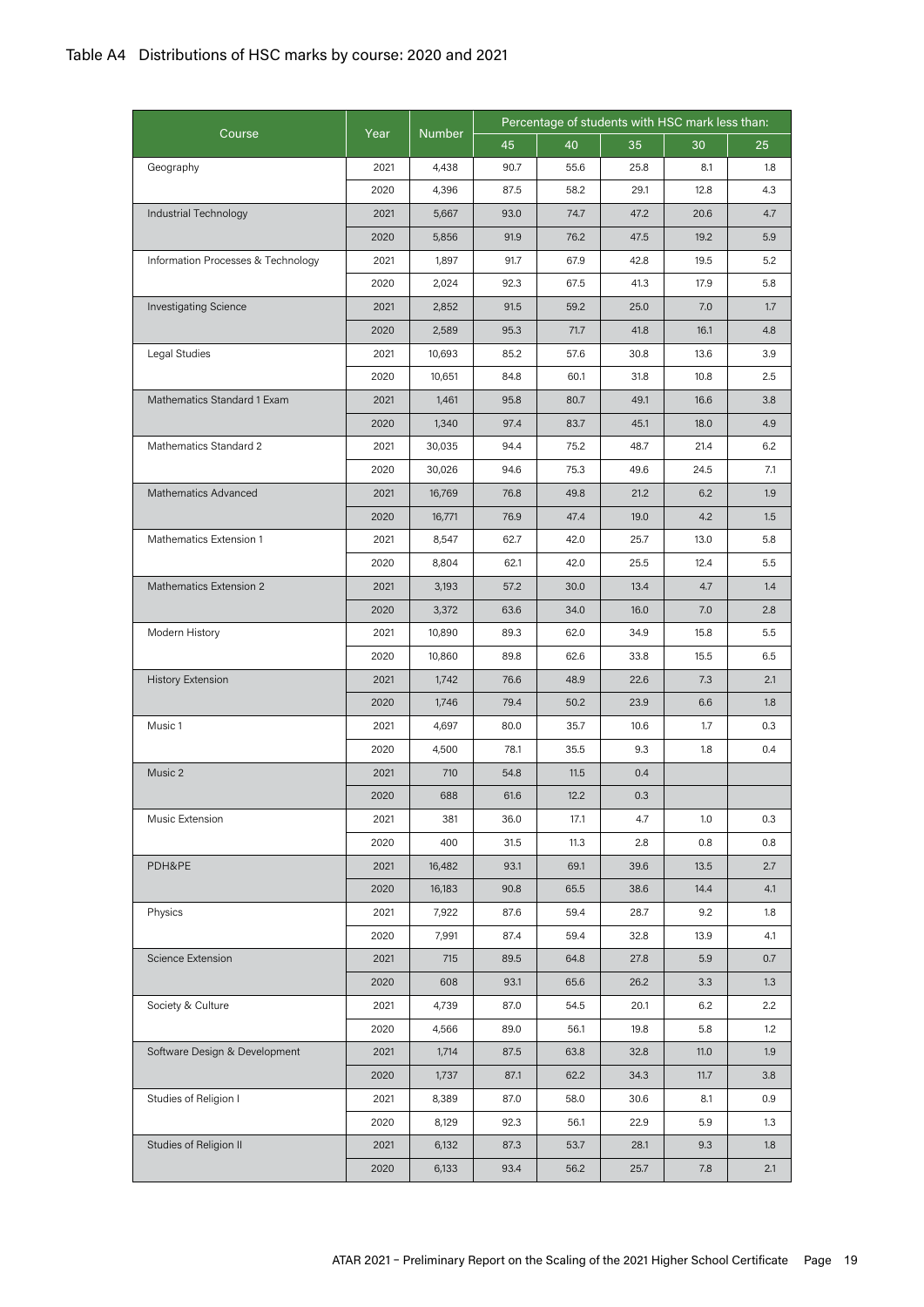|                           |      |               | Percentage of students with HSC mark less than: |      |      |      |      |  |
|---------------------------|------|---------------|-------------------------------------------------|------|------|------|------|--|
| Course                    | Year | <b>Number</b> | 45                                              | 40   | 35   | 30   | 25   |  |
| Textiles & Design         | 2021 | 1,189         | 83.1                                            | 43.3 | 19.0 | 6.7  | 2.1  |  |
|                           | 2020 | 1,323         | 82.5                                            | 43.2 | 15.0 | 3.8  | 0.5  |  |
| <b>Visual Arts</b>        | 2021 | 8,417         | 83.0                                            | 36.8 | 9.3  | 1.6  | 0.2  |  |
|                           | 2020 | 8,580         | 83.1                                            | 35.0 | 9.9  | 1.8  | 0.3  |  |
| <b>Arabic Continuers</b>  | 2021 | 275           | 81.1                                            | 33.5 | 4.0  | 2.9  | 1.5  |  |
|                           | 2020 | 299           | 91.0                                            | 50.2 | 19.1 | 4.3  | 1.3  |  |
| Arabic Extension          | 2021 | 68            | 50.0                                            | 11.8 | 4.4  |      |      |  |
|                           | 2020 | 101           | 68.3                                            | 47.5 | 23.8 |      |      |  |
| Chinese Beginners         | 2021 | 67            | 62.7                                            | 46.3 | 26.9 | 9.0  | 1.5  |  |
|                           | 2020 | 80            | 76.3                                            | 52.5 | 40.0 | 25.0 | 15.0 |  |
| <b>Chinese Continuers</b> | 2021 | 209           | 56.9                                            | 28.7 | 10.5 | 1.9  |      |  |
|                           | 2020 | 187           | 56.7                                            | 24.1 | 11.2 | 4.3  | 2.1  |  |
| Chinese Extension         | 2021 | 49            | 32.7                                            | 16.3 | 2.0  | 2.0  |      |  |
|                           | 2020 | 40            | 30.0                                            | 10.0 | 2.5  |      |      |  |
| Chinese & Literature      | 2021 | 373           | 78.6                                            | 30.3 | 7.2  | 2.1  | 0.3  |  |
|                           | 2020 | 461           | 83.1                                            | 31.5 | 7.4  | 3.5  | 1.5  |  |
| Chinese in Context        | 2021 | 130           | 37.7                                            | 15.4 | 4.6  | 0.8  |      |  |
|                           | 2020 | 137           | 44.5                                            | 10.9 | 0.7  |      |      |  |
| French Beginners          | 2021 | 380           | 75.0                                            | 48.9 | 24.5 | 12.9 | 3.9  |  |
|                           | 2020 | 507           | 75.0                                            | 48.3 | 29.2 | 14.4 | 5.3  |  |
| <b>French Continuers</b>  | 2021 | 598           | 67.1                                            | 37.0 | 12.4 | 2.5  | 0.5  |  |
|                           | 2020 | 593           | 69.5                                            | 36.4 | 14.7 | 3.2  | 0.3  |  |
| French Extension          | 2021 | 132           | 75.8                                            | 49.2 | 20.5 | 7.6  | 1.5  |  |
|                           | 2020 | 133           | 72.9                                            | 41.4 | 18.8 | 2.3  |      |  |
| German Beginners          | 2021 | 104           | 67.3                                            | 43.3 | 23.1 | 9.6  | 1.0  |  |
|                           | 2020 | 89            | 69.7                                            | 48.3 | 28.1 | 6.7  | 2.2  |  |
| <b>German Continuers</b>  | 2021 | 152           | 63.2                                            | 32.2 | 15.1 | 3.9  |      |  |
|                           | 2020 | 212           | 75.0                                            | 35.4 | 13.7 | 5.2  | 0.5  |  |
| German Extension          | 2021 | 45            | 26.7                                            | 6.7  | 2.2  |      |      |  |
|                           | 2020 | 55            | 47.3                                            | 9.1  |      |      |      |  |
| Indonesian Continuers     | 2021 | 62            | 71.0                                            | 50.0 | 29.0 | 8.1  | 1.6  |  |
|                           | 2020 | 78            | 74.4                                            | 37.2 | 17.9 | 2.6  |      |  |
| Italian Beginners         | 2021 | 321           | 79.1                                            | 52.0 | 25.9 | 6.2  | 1.6  |  |
|                           | 2020 | 306           | 84.0                                            | 53.9 | 26.1 | 10.5 | 3.6  |  |
| Italian Continuers        | 2021 | 198           | 61.1                                            | 27.8 | 8.1  | 2.5  |      |  |
|                           | 2020 | 210           | 72.9                                            | 41.9 | 12.9 | 3.3  | 1.4  |  |
| Japanese Beginners        | 2021 | 545           | 87.2                                            | 65.1 | 43.3 | 23.1 | 9.4  |  |
|                           | 2020 | 635           | 82.8                                            | 64.7 | 40.8 | 19.7 | 6.3  |  |
| Japanese Continuers       | 2021 | 632           | 73.4                                            | 42.1 | 21.7 | 8.1  | 1.4  |  |
|                           | 2020 | 671           | 71.1                                            | 43.7 | 21.0 | 5.2  | 1.3  |  |
| Japanese Extension        | 2021 | 166           | 39.8                                            | 21.7 | 8.4  | 3.0  | 1.2  |  |
|                           | 2020 | 163           | 55.8                                            | 28.2 | 11.0 | 0.6  | 0.6  |  |
| Korean Beginners          | 2021 | 110           | 75.5                                            | 39.1 | 10.9 | 3.6  |      |  |
|                           | 2020 | 127           | 81.9                                            | 46.5 | 11.8 | 5.5  | 1.6  |  |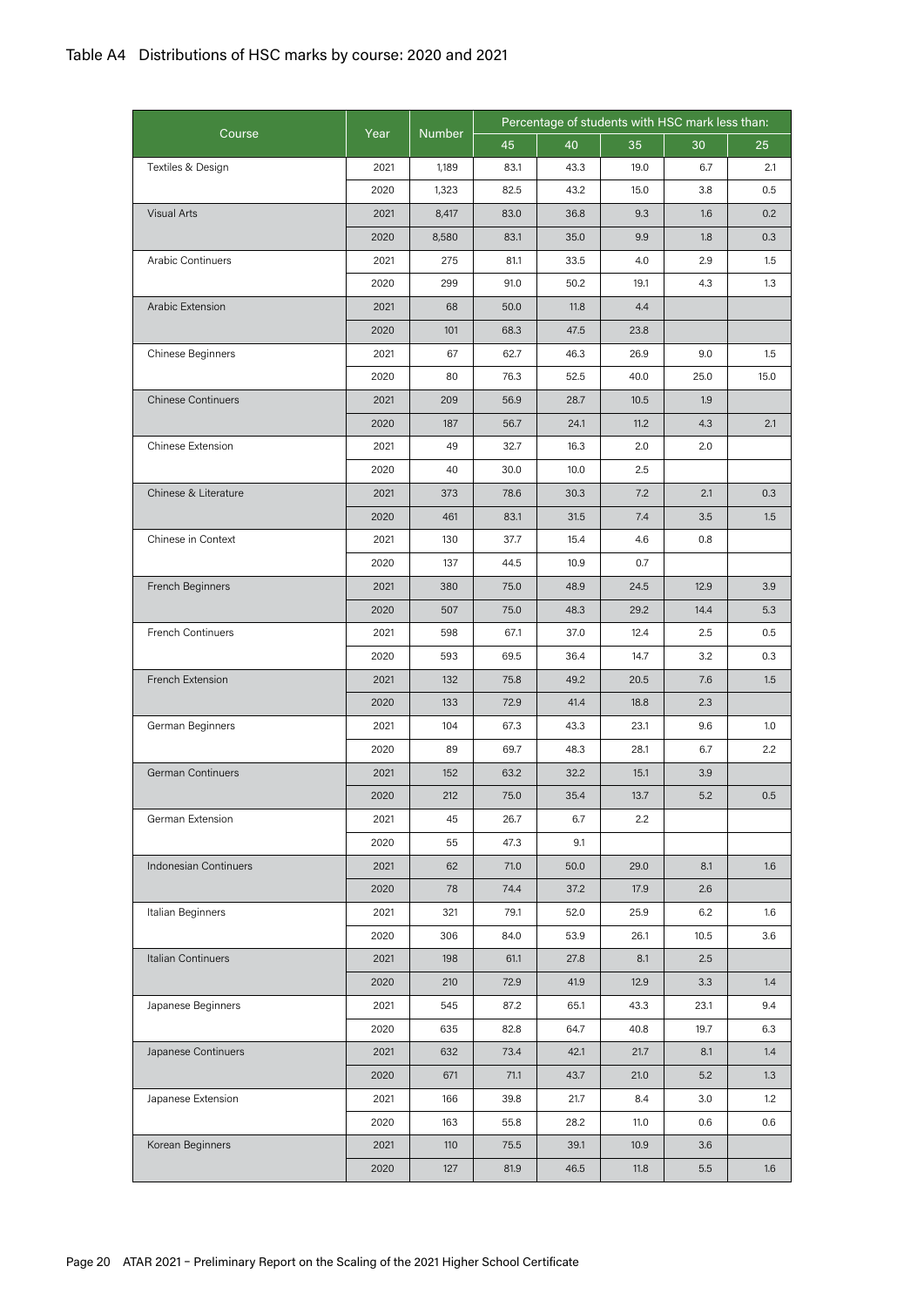|                                       |      |               | Percentage of students with HSC mark less than: |      |      |      |     |
|---------------------------------------|------|---------------|-------------------------------------------------|------|------|------|-----|
| Course                                | Year | <b>Number</b> | 45                                              | 40   | 35   | 30   | 25  |
| Latin Continuers                      | 2021 | 154           | 52.6                                            | 22.7 | 7.8  | 2.6  |     |
|                                       | 2020 | 142           | 50.0                                            | 11.3 | 4.2  |      |     |
| Latin Extension                       | 2021 | 101           | 21.8                                            | 9.9  | 5.0  | 3.0  |     |
|                                       | 2020 | 104           | 13.5                                            | 2.9  |      |      |     |
| Modern Greek Beginners                | 2021 | 69            | 39.1                                            | 15.9 | 10.1 | 4.3  |     |
|                                       | 2020 | 70            | 60.0                                            | 20.0 | 10.0 | 1.4  |     |
| Modern Greek Continuers               | 2021 | 53            | 62.3                                            | 17.0 |      |      |     |
|                                       | 2020 | 72            | 55.6                                            | 19.4 | 4.2  |      |     |
| Spanish Beginners                     | 2021 | 275           | 78.2                                            | 46.2 | 22.9 | 9.1  | 3.3 |
|                                       | 2020 | 328           | 86.0                                            | 58.8 | 32.0 | 12.8 | 2.4 |
| Spanish Continuers                    | 2021 | 155           | 91.0                                            | 51.6 | 20.0 | 1.3  |     |
|                                       | 2020 | 164           | 90.2                                            | 48.8 | 19.5 | 1.8  | 0.6 |
| Spanish Extension                     | 2021 | 51            | 52.9                                            | 5.9  | 2.0  |      |     |
|                                       | 2020 | 53            | 71.7                                            | 24.5 | 1.9  | 1.9  | 1.9 |
| Vietnamese Continuers                 | 2021 | 217           | 85.3                                            | 31.3 | 5.1  | 1.4  |     |
|                                       | 2020 | 190           | 89.5                                            | 36.3 | 5.8  | 1.1  | 0.5 |
| Automotive Exam                       | 2021 | 219           | 98.2                                            | 87.7 | 56.2 | 23.7 | 1.8 |
|                                       | 2020 | 237           | 97.5                                            | 86.1 | 54.9 | 21.1 | 4.6 |
| <b>Business Services Exam</b>         | 2021 | 1,276         | 95.2                                            | 66.7 | 35.9 | 12.9 | 1.5 |
|                                       | 2020 | 1,155         | 95.6                                            | 69.5 | 38.0 | 13.0 | 2.9 |
| <b>Construction Exam</b>              | 2021 | 1,607         | 94.0                                            | 58.6 | 27.4 | 6.3  | 0.7 |
|                                       | 2020 | 1,741         | 94.5                                            | 57.9 | 22.2 | 7.0  | 1.0 |
| Electrotechnology Exam                | 2021 | 231           | 97.0                                            | 89.2 | 64.9 | 16.5 | 1.3 |
|                                       | 2020 | 223           | 97.3                                            | 81.6 | 41.3 | 4.5  | 0.4 |
| Entertainment Industry Exam           | 2021 | 827           | 87.1                                            | 45.9 | 13.9 | 3.0  | 1.0 |
|                                       | 2020 | 713           | 87.0                                            | 51.3 | 15.3 | 3.2  | 0.4 |
| <b>Financial Services Exam</b>        | 2021 | 111           | 93.7                                            | 72.1 | 34.2 | 5.4  | 0.9 |
|                                       | 2020 | 80            | 96.3                                            | 71.3 | 32.5 | 1.3  |     |
| Hospitality Exam                      | 2021 | 4,467         | 95.7                                            | 70.0 | 34.7 | 11.1 | 1.8 |
|                                       | 2020 | 4,337         | 96.4                                            | 69.2 | 32.5 | 7.0  | 1.0 |
| Human Services Exam                   | 2021 | 673           | 100.0                                           | 88.6 | 41.5 | 7.6  | 0.4 |
|                                       | 2020 | 705           | 99.3                                            | 86.8 | 53.3 | 8.8  | 0.4 |
| Information & Digital Technology Exam | 2021 | 418           | 97.6                                            | 75.4 | 30.9 | 6.9  | 1.2 |
|                                       | 2020 | 466           | 96.1                                            | 70.0 | 19.5 | 3.9  | 1.3 |
| Primary Industries Exam               | 2021 | 526           | 94.9                                            | 72.6 | 26.6 | 4.6  | 1.7 |
|                                       | 2020 | 520           | 97.5                                            | 78.8 | 29.2 | 5.4  | 1.3 |
| Retail Services Exam                  | 2021 | 776           | 99.2                                            | 91.6 | 51.4 | 19.3 | 4.0 |
|                                       | 2020 | 825           | 99.5                                            | 91.6 | 47.2 | 16.5 | 1.5 |
| Tourism, Travel & Events Exam         | 2021 | 133           | 97.7                                            | 79.7 | 20.3 | 5.3  |     |
|                                       | 2020 | 161           | 97.5                                            | 80.1 | 23.6 | 0.6  |     |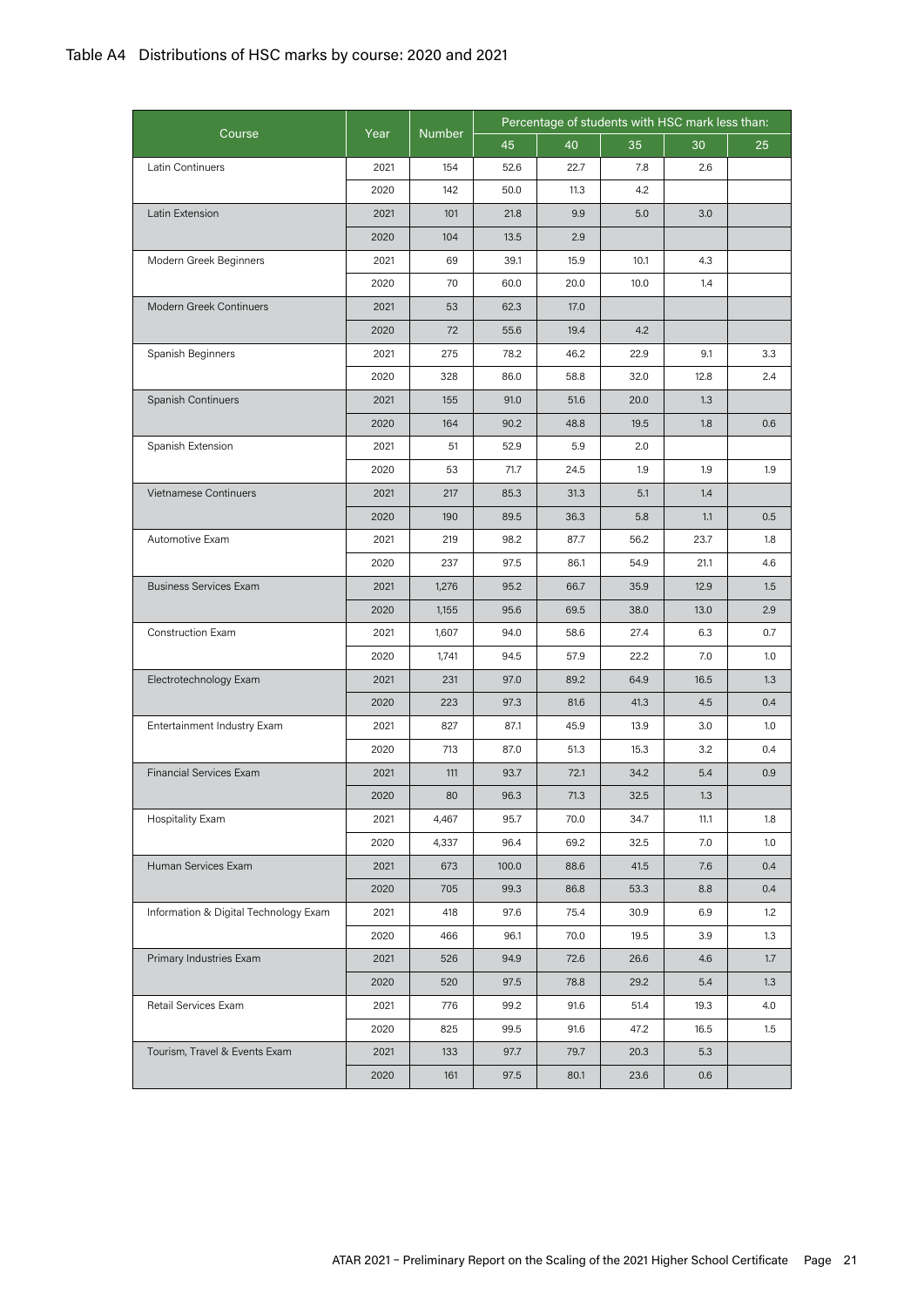### **Table A5 Distributions of scaled marks by course: 2020 and 2021**

Notes: (i) The Number column shows the number of students who completed the course in the given year.

- (ii) Columns 45, 40, 35, 30, 25, 20 and 15 show the percentage of the course candidature with a scaled mark less than the specified mark.
- (iii) The table excludes courses with less than 40 students in either year.

|                               |      |               |       | Percentage of students with scaled mark less than: |      |       |      |      |                  |
|-------------------------------|------|---------------|-------|----------------------------------------------------|------|-------|------|------|------------------|
| Course                        | Year | <b>Number</b> | 45    | 40                                                 | 35   | 30    | 25   | 20   | 15 <sub>15</sub> |
| <b>Aboriginal Studies</b>     | 2021 | 704           | 99.4  | 94.6                                               | 88.5 | 81.8  | 76.3 | 70.0 | 60.1             |
|                               | 2020 | 653           | 100.0 | 96.8                                               | 89.6 | 84.4  | 79.0 | 72.7 | 60.0             |
| Agriculture                   | 2021 | 1,496         | 99.8  | 96.3                                               | 88.2 | 81.1  | 70.3 | 57.6 | 40.8             |
|                               | 2020 | 1,470         | 99.7  | 95.9                                               | 90.1 | 81.6  | 68.6 | 55.8 | 42.1             |
| Ancient History               | 2021 | 6,375         | 99.3  | 93.4                                               | 83.0 | 70.1  | 55.3 | 39.8 | 25.8             |
|                               | 2020 | 7,164         | 98.7  | 93.0                                               | 83.4 | 70.7  | 55.5 | 40.4 | 26.2             |
| Biology                       | 2021 | 18,708        | 98.7  | 91.3                                               | 78.5 | 62.8  | 46.2 | 30.3 | 16.5             |
|                               | 2020 | 18,633        | 98.7  | 91.9                                               | 79.6 | 62.8  | 45.4 | 29.0 | 15.5             |
| <b>Business Studies</b>       | 2021 | 17,662        | 99.0  | 93.1                                               | 82.2 | 68.6  | 53.4 | 37.8 | 23.6             |
|                               | 2020 | 17,877        | 99.1  | 93.0                                               | 81.0 | 67.2  | 53.2 | 38.6 | 24.8             |
| Chemistry                     | 2021 | 9,884         | 94.2  | 76.5                                               | 57.4 | 40.4  | 26.4 | 14.9 | 6.9              |
|                               | 2020 | 10,137        | 95.1  | 77.8                                               | 58.5 | 41.0  | 25.4 | 13.9 | 5.8              |
| Community & Family Studies    | 2021 | 8,913         | 100.0 | 98.4                                               | 91.8 | 82.6  | 70.2 | 56.4 | 40.9             |
|                               | 2020 | 8,774         | 100.0 | 98.6                                               | 92.4 | 81.9  | 69.5 | 55.1 | 39.7             |
| Dance                         | 2021 | 905           | 97.8  | 90.8                                               | 80.8 | 68.4  | 54.4 | 40.3 | 25.5             |
|                               | 2020 | 914           | 98.7  | 94.6                                               | 83.6 | 71.0  | 57.5 | 42.0 | 28.4             |
| Design & Technology           | 2021 | 3,429         | 99.0  | 94.4                                               | 85.0 | 73.3  | 59.2 | 43.6 | 28.1             |
|                               | 2020 | 3,484         | 98.8  | 93.9                                               | 86.0 | 74.1  | 61.0 | 45.2 | 29.4             |
| Drama                         | 2021 | 3,938         | 97.0  | 91.7                                               | 82.0 | 70.3  | 56.0 | 40.3 | 24.3             |
|                               | 2020 | 3,902         | 97.3  | 90.6                                               | 81.0 | 69.8  | 55.9 | 40.1 | 24.3             |
| Earth & Environmental Science | 2021 | 2,328         | 99.4  | 94.8                                               | 84.7 | 74.1  | 59.0 | 43.0 | 27.7             |
|                               | 2020 | 2,117         | 99.2  | 94.7                                               | 84.6 | 71.8  | 55.8 | 40.2 | 26.2             |
| Economics                     | 2021 | 5,043         | 96.0  | 78.3                                               | 56.6 | 38.2  | 23.3 | 12.3 | 6.0              |
|                               | 2020 | 5,010         | 96.0  | 78.0                                               | 55.3 | 35.0  | 21.7 | 13.1 | 6.7              |
| <b>Engineering Studies</b>    | 2021 | 2,400         | 99.2  | 92.8                                               | 80.1 | 63.3  | 45.8 | 27.9 | 14.3             |
|                               | 2020 | 2,313         | 99.5  | 93.4                                               | 80.6 | 64.2  | 46.5 | 28.1 | 14.9             |
| English Studies Exam          | 2021 | 1,357         |       | 100.0                                              | 99.9 | 99.4  | 98.0 | 94.0 | 83.3             |
|                               | 2020 | 1,274         |       |                                                    |      | 100.0 | 99.8 | 98.7 | 89.6             |
| English Standard              | 2021 | 31,341        | 99.9  | 99.3                                               | 95.7 | 87.0  | 71.4 | 50.5 | 28.4             |
|                               | 2020 | 30,914        | 99.9  | 99.3                                               | 96.3 | 87.6  | 71.9 | 49.8 | 28.7             |
| English Advanced              | 2021 | 24,409        | 96.8  | 81.4                                               | 58.1 | 36.2  | 19.3 | 8.8  | 3.2              |
|                               | 2020 | 24,773        | 97.4  | 82.1                                               | 58.7 | 34.9  | 17.4 | 7.2  | 2.5              |
| English EAL/D                 | 2021 | 1,879         | 99.0  | 95.1                                               | 85.6 | 74.2  | 62.7 | 47.2 | 30.6             |
|                               | 2020 | 2,022         | 98.7  | 94.9                                               | 86.1 | 74.9  | 64.5 | 49.9 | 33.4             |
| English Extension 1           | 2021 | 3,415         | 93.3  | 66.0                                               | 34.8 | 14.1  | 5.9  | 2.5  | 0.8              |
|                               | 2020 | 3,551         | 94.3  | 68.0                                               | 35.9 | 14.6  | 5.4  | 2.1  | 0.7              |
| English Extension 2           | 2021 | 1,308         | 92.0  | 66.5                                               | 36.3 | 15.4  | 5.2  | 1.3  | 0.5              |
|                               | 2020 | 1,380         | 91.4  | 68.3                                               | 37.2 | 16.3  | 5.5  | 1.2  |                  |
| Food Technology               | 2021 | 3,623         | 99.8  | 96.5                                               | 89.4 | 78.6  | 67.9 | 55.9 | 41.5             |
|                               | 2020 | 3,376         | 99.9  | 96.6                                               | 89.1 | 80.3  | 68.5 | 54.9 | 42.1             |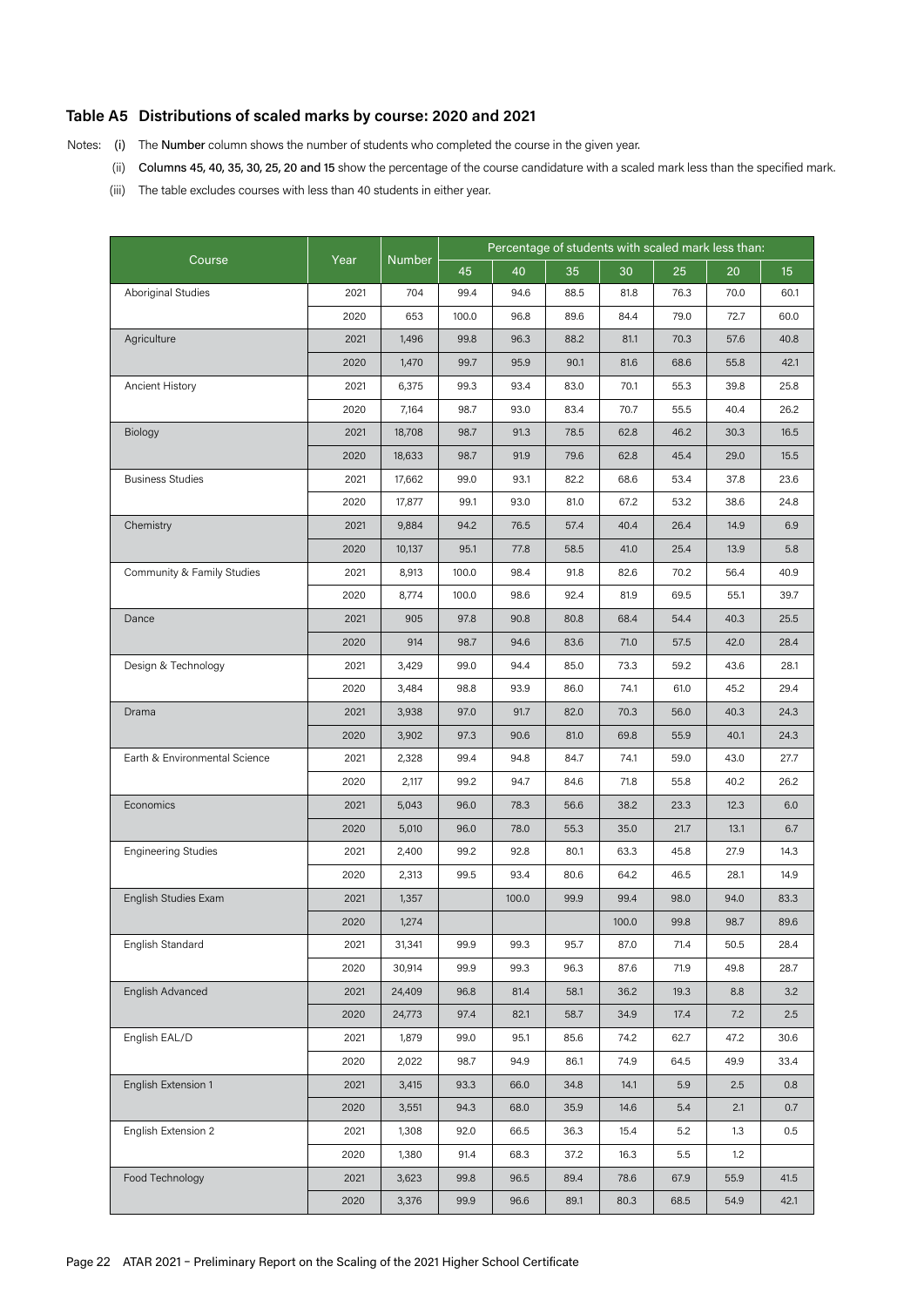| Course<br>Year<br><b>Number</b><br>45<br>40<br>30<br>25<br>35<br>20<br>15<br>Geography<br>2021<br>4,438<br>98.1<br>90.7<br>78.5<br>63.8<br>47.2<br>32.3<br>20.0<br>2020<br>4,396<br>98.2<br>90.1<br>77.4<br>61.6<br>46.4<br>32.8<br>21.1<br>Industrial Technology<br>2021<br>100.0<br>99.7<br>94.8<br>86.1<br>62.5<br>5,667<br>75.1<br>46.6<br>2020<br>100.0<br>99.6<br>94.9<br>62.3<br>5,856<br>86.0<br>74.9<br>46.5<br>Information Processes & Technology<br>2021<br>1,897<br>98.9<br>83.9<br>94.4<br>71.1<br>58.2<br>42.6<br>26.7<br>2020<br>99.0<br>93.9<br>84.8<br>72.6<br>57.9<br>41.9<br>27.7<br>2,024<br><b>Investigating Science</b><br>2021<br>99.8<br>96.9<br>90.4<br>79.1<br>50.0<br>2,852<br>65.1<br>35.0<br>2020<br>98.7<br>93.8<br>84.1<br>40.0<br>2,589<br>100.0<br>69.8<br>54.8<br>Legal Studies<br>2021<br>98.3<br>78.0<br>10,693<br>90.3<br>64.4<br>49.1<br>35.0<br>21.9<br>2020<br>98.4<br>90.7<br>78.6<br>50.2<br>35.2<br>10,651<br>65.4<br>21.6<br>Mathematics Standard 1 Exam<br>2021<br>100.0<br>95.8<br>88.2<br>77.7<br>1,461<br>62.1<br>2020<br>100.0<br>96.1<br>1,340<br>88.6<br>76.0<br>62.3<br>Mathematics Standard 2<br>99.9<br>2021<br>30,035<br>96.4<br>87.5<br>75.2<br>61.0<br>44.5<br>27.9<br>2020<br>30,026<br>100.0<br>97.5<br>88.5<br>74.5<br>58.6<br>42.5<br>27.2<br><b>Mathematics Advanced</b><br>2021<br>95.1<br>79.6<br>60.0<br>40.9<br>13.2<br>16,769<br>24.8<br>6.0<br>2020<br>94.6<br>59.4<br>42.0<br>16,771<br>78.5<br>26.4<br>14.2<br>6.3<br>Mathematics Extension 1<br>2021<br>8,547<br>71.3<br>39.5<br>21.2<br>11.4<br>6.2<br>2.5<br>1.1<br>2020<br>74.9<br>43.3<br>21.9<br>5.6<br>2.3<br>0.9<br>8,804<br>11.4<br>Mathematics Extension 2<br>2021<br>6.0<br>2.5<br>0.8<br>0.4<br>3,193<br>45.0<br>15.2<br>0.2<br>2020<br>5.8<br>2.5<br>0.3<br>3,372<br>48.1<br>15.5<br>1.1<br>0.7<br>Modern History<br>2021<br>10,890<br>98.6<br>90.9<br>78.3<br>63.2<br>47.2<br>32.5<br>20.1 |
|--------------------------------------------------------------------------------------------------------------------------------------------------------------------------------------------------------------------------------------------------------------------------------------------------------------------------------------------------------------------------------------------------------------------------------------------------------------------------------------------------------------------------------------------------------------------------------------------------------------------------------------------------------------------------------------------------------------------------------------------------------------------------------------------------------------------------------------------------------------------------------------------------------------------------------------------------------------------------------------------------------------------------------------------------------------------------------------------------------------------------------------------------------------------------------------------------------------------------------------------------------------------------------------------------------------------------------------------------------------------------------------------------------------------------------------------------------------------------------------------------------------------------------------------------------------------------------------------------------------------------------------------------------------------------------------------------------------------------------------------------------------------------------------------------------------------------------------------------------------------------------------------------------------------------------|
|                                                                                                                                                                                                                                                                                                                                                                                                                                                                                                                                                                                                                                                                                                                                                                                                                                                                                                                                                                                                                                                                                                                                                                                                                                                                                                                                                                                                                                                                                                                                                                                                                                                                                                                                                                                                                                                                                                                                |
|                                                                                                                                                                                                                                                                                                                                                                                                                                                                                                                                                                                                                                                                                                                                                                                                                                                                                                                                                                                                                                                                                                                                                                                                                                                                                                                                                                                                                                                                                                                                                                                                                                                                                                                                                                                                                                                                                                                                |
|                                                                                                                                                                                                                                                                                                                                                                                                                                                                                                                                                                                                                                                                                                                                                                                                                                                                                                                                                                                                                                                                                                                                                                                                                                                                                                                                                                                                                                                                                                                                                                                                                                                                                                                                                                                                                                                                                                                                |
|                                                                                                                                                                                                                                                                                                                                                                                                                                                                                                                                                                                                                                                                                                                                                                                                                                                                                                                                                                                                                                                                                                                                                                                                                                                                                                                                                                                                                                                                                                                                                                                                                                                                                                                                                                                                                                                                                                                                |
|                                                                                                                                                                                                                                                                                                                                                                                                                                                                                                                                                                                                                                                                                                                                                                                                                                                                                                                                                                                                                                                                                                                                                                                                                                                                                                                                                                                                                                                                                                                                                                                                                                                                                                                                                                                                                                                                                                                                |
|                                                                                                                                                                                                                                                                                                                                                                                                                                                                                                                                                                                                                                                                                                                                                                                                                                                                                                                                                                                                                                                                                                                                                                                                                                                                                                                                                                                                                                                                                                                                                                                                                                                                                                                                                                                                                                                                                                                                |
|                                                                                                                                                                                                                                                                                                                                                                                                                                                                                                                                                                                                                                                                                                                                                                                                                                                                                                                                                                                                                                                                                                                                                                                                                                                                                                                                                                                                                                                                                                                                                                                                                                                                                                                                                                                                                                                                                                                                |
|                                                                                                                                                                                                                                                                                                                                                                                                                                                                                                                                                                                                                                                                                                                                                                                                                                                                                                                                                                                                                                                                                                                                                                                                                                                                                                                                                                                                                                                                                                                                                                                                                                                                                                                                                                                                                                                                                                                                |
|                                                                                                                                                                                                                                                                                                                                                                                                                                                                                                                                                                                                                                                                                                                                                                                                                                                                                                                                                                                                                                                                                                                                                                                                                                                                                                                                                                                                                                                                                                                                                                                                                                                                                                                                                                                                                                                                                                                                |
|                                                                                                                                                                                                                                                                                                                                                                                                                                                                                                                                                                                                                                                                                                                                                                                                                                                                                                                                                                                                                                                                                                                                                                                                                                                                                                                                                                                                                                                                                                                                                                                                                                                                                                                                                                                                                                                                                                                                |
|                                                                                                                                                                                                                                                                                                                                                                                                                                                                                                                                                                                                                                                                                                                                                                                                                                                                                                                                                                                                                                                                                                                                                                                                                                                                                                                                                                                                                                                                                                                                                                                                                                                                                                                                                                                                                                                                                                                                |
|                                                                                                                                                                                                                                                                                                                                                                                                                                                                                                                                                                                                                                                                                                                                                                                                                                                                                                                                                                                                                                                                                                                                                                                                                                                                                                                                                                                                                                                                                                                                                                                                                                                                                                                                                                                                                                                                                                                                |
|                                                                                                                                                                                                                                                                                                                                                                                                                                                                                                                                                                                                                                                                                                                                                                                                                                                                                                                                                                                                                                                                                                                                                                                                                                                                                                                                                                                                                                                                                                                                                                                                                                                                                                                                                                                                                                                                                                                                |
|                                                                                                                                                                                                                                                                                                                                                                                                                                                                                                                                                                                                                                                                                                                                                                                                                                                                                                                                                                                                                                                                                                                                                                                                                                                                                                                                                                                                                                                                                                                                                                                                                                                                                                                                                                                                                                                                                                                                |
|                                                                                                                                                                                                                                                                                                                                                                                                                                                                                                                                                                                                                                                                                                                                                                                                                                                                                                                                                                                                                                                                                                                                                                                                                                                                                                                                                                                                                                                                                                                                                                                                                                                                                                                                                                                                                                                                                                                                |
|                                                                                                                                                                                                                                                                                                                                                                                                                                                                                                                                                                                                                                                                                                                                                                                                                                                                                                                                                                                                                                                                                                                                                                                                                                                                                                                                                                                                                                                                                                                                                                                                                                                                                                                                                                                                                                                                                                                                |
|                                                                                                                                                                                                                                                                                                                                                                                                                                                                                                                                                                                                                                                                                                                                                                                                                                                                                                                                                                                                                                                                                                                                                                                                                                                                                                                                                                                                                                                                                                                                                                                                                                                                                                                                                                                                                                                                                                                                |
|                                                                                                                                                                                                                                                                                                                                                                                                                                                                                                                                                                                                                                                                                                                                                                                                                                                                                                                                                                                                                                                                                                                                                                                                                                                                                                                                                                                                                                                                                                                                                                                                                                                                                                                                                                                                                                                                                                                                |
|                                                                                                                                                                                                                                                                                                                                                                                                                                                                                                                                                                                                                                                                                                                                                                                                                                                                                                                                                                                                                                                                                                                                                                                                                                                                                                                                                                                                                                                                                                                                                                                                                                                                                                                                                                                                                                                                                                                                |
|                                                                                                                                                                                                                                                                                                                                                                                                                                                                                                                                                                                                                                                                                                                                                                                                                                                                                                                                                                                                                                                                                                                                                                                                                                                                                                                                                                                                                                                                                                                                                                                                                                                                                                                                                                                                                                                                                                                                |
|                                                                                                                                                                                                                                                                                                                                                                                                                                                                                                                                                                                                                                                                                                                                                                                                                                                                                                                                                                                                                                                                                                                                                                                                                                                                                                                                                                                                                                                                                                                                                                                                                                                                                                                                                                                                                                                                                                                                |
|                                                                                                                                                                                                                                                                                                                                                                                                                                                                                                                                                                                                                                                                                                                                                                                                                                                                                                                                                                                                                                                                                                                                                                                                                                                                                                                                                                                                                                                                                                                                                                                                                                                                                                                                                                                                                                                                                                                                |
| 2020<br>10,860<br>98.5<br>91.2<br>78.1<br>62.1<br>20.1<br>45.3<br>31.3                                                                                                                                                                                                                                                                                                                                                                                                                                                                                                                                                                                                                                                                                                                                                                                                                                                                                                                                                                                                                                                                                                                                                                                                                                                                                                                                                                                                                                                                                                                                                                                                                                                                                                                                                                                                                                                         |
| <b>History Extension</b><br>2021<br>79.6<br>55.3<br>12.9<br>1,742<br>96.5<br>30.6<br>4.9<br>1.6                                                                                                                                                                                                                                                                                                                                                                                                                                                                                                                                                                                                                                                                                                                                                                                                                                                                                                                                                                                                                                                                                                                                                                                                                                                                                                                                                                                                                                                                                                                                                                                                                                                                                                                                                                                                                                |
| 2020<br>80.3<br>12.0<br>1,746<br>96.2<br>53.7<br>28.9<br>3.9<br>1.6                                                                                                                                                                                                                                                                                                                                                                                                                                                                                                                                                                                                                                                                                                                                                                                                                                                                                                                                                                                                                                                                                                                                                                                                                                                                                                                                                                                                                                                                                                                                                                                                                                                                                                                                                                                                                                                            |
| Music 1<br>2021<br>4,697<br>99.2<br>95.4<br>86.8<br>76.9<br>64.2<br>49.1<br>33.0                                                                                                                                                                                                                                                                                                                                                                                                                                                                                                                                                                                                                                                                                                                                                                                                                                                                                                                                                                                                                                                                                                                                                                                                                                                                                                                                                                                                                                                                                                                                                                                                                                                                                                                                                                                                                                               |
| 2020<br>99.2<br>95.1<br>87.4<br>75.9<br>61.9<br>47.9<br>32.1<br>4,500                                                                                                                                                                                                                                                                                                                                                                                                                                                                                                                                                                                                                                                                                                                                                                                                                                                                                                                                                                                                                                                                                                                                                                                                                                                                                                                                                                                                                                                                                                                                                                                                                                                                                                                                                                                                                                                          |
| Music 2<br>2021<br>90.0<br>74.4<br>53.5<br>8.2<br>710<br>34.4<br>18.9<br>2.3                                                                                                                                                                                                                                                                                                                                                                                                                                                                                                                                                                                                                                                                                                                                                                                                                                                                                                                                                                                                                                                                                                                                                                                                                                                                                                                                                                                                                                                                                                                                                                                                                                                                                                                                                                                                                                                   |
| 2020<br>688<br>90.3<br>74.4<br>53.3<br>29.8<br>16.9<br>5.8<br>0.9                                                                                                                                                                                                                                                                                                                                                                                                                                                                                                                                                                                                                                                                                                                                                                                                                                                                                                                                                                                                                                                                                                                                                                                                                                                                                                                                                                                                                                                                                                                                                                                                                                                                                                                                                                                                                                                              |
| Music Extension<br>2021<br>381<br>82.9<br>62.5<br>46.2<br>32.3<br>18.9<br>5.8<br>1.0                                                                                                                                                                                                                                                                                                                                                                                                                                                                                                                                                                                                                                                                                                                                                                                                                                                                                                                                                                                                                                                                                                                                                                                                                                                                                                                                                                                                                                                                                                                                                                                                                                                                                                                                                                                                                                           |
| 2020<br>400<br>74.5<br>60.0<br>43.8<br>28.3<br>16.3<br>8.5<br>2.8                                                                                                                                                                                                                                                                                                                                                                                                                                                                                                                                                                                                                                                                                                                                                                                                                                                                                                                                                                                                                                                                                                                                                                                                                                                                                                                                                                                                                                                                                                                                                                                                                                                                                                                                                                                                                                                              |
| PDH&PE<br>2021<br>16,482<br>99.3<br>93.9<br>84.1<br>72.0<br>25.2<br>57.2<br>41.1                                                                                                                                                                                                                                                                                                                                                                                                                                                                                                                                                                                                                                                                                                                                                                                                                                                                                                                                                                                                                                                                                                                                                                                                                                                                                                                                                                                                                                                                                                                                                                                                                                                                                                                                                                                                                                               |
| 2020<br>99.5<br>94.4<br>84.3<br>71.4<br>26.1<br>16,183<br>56.9<br>41.3                                                                                                                                                                                                                                                                                                                                                                                                                                                                                                                                                                                                                                                                                                                                                                                                                                                                                                                                                                                                                                                                                                                                                                                                                                                                                                                                                                                                                                                                                                                                                                                                                                                                                                                                                                                                                                                         |
| Physics<br>2021<br>7,922<br>79.6<br>60.9<br>95.8<br>43.9<br>29.0<br>16.9<br>8.3                                                                                                                                                                                                                                                                                                                                                                                                                                                                                                                                                                                                                                                                                                                                                                                                                                                                                                                                                                                                                                                                                                                                                                                                                                                                                                                                                                                                                                                                                                                                                                                                                                                                                                                                                                                                                                                |
| 2020<br>7,991<br>97.0<br>80.8<br>59.5<br>7.9<br>41.1<br>26.9<br>16.2                                                                                                                                                                                                                                                                                                                                                                                                                                                                                                                                                                                                                                                                                                                                                                                                                                                                                                                                                                                                                                                                                                                                                                                                                                                                                                                                                                                                                                                                                                                                                                                                                                                                                                                                                                                                                                                           |
| Science Extension<br>2021<br>715<br>93.3<br>58.3<br>1.0<br>78.6<br>31.0<br>13.6<br>3.1                                                                                                                                                                                                                                                                                                                                                                                                                                                                                                                                                                                                                                                                                                                                                                                                                                                                                                                                                                                                                                                                                                                                                                                                                                                                                                                                                                                                                                                                                                                                                                                                                                                                                                                                                                                                                                         |
| 2020<br>608<br>96.1<br>82.1<br>57.7<br>30.1<br>10.5<br>3.5<br>1.5                                                                                                                                                                                                                                                                                                                                                                                                                                                                                                                                                                                                                                                                                                                                                                                                                                                                                                                                                                                                                                                                                                                                                                                                                                                                                                                                                                                                                                                                                                                                                                                                                                                                                                                                                                                                                                                              |
| Society & Culture<br>2021<br>4,739<br>99.2<br>93.7<br>83.8<br>40.5<br>71.5<br>56.4<br>24.5                                                                                                                                                                                                                                                                                                                                                                                                                                                                                                                                                                                                                                                                                                                                                                                                                                                                                                                                                                                                                                                                                                                                                                                                                                                                                                                                                                                                                                                                                                                                                                                                                                                                                                                                                                                                                                     |
| 2020<br>99.1<br>94.2<br>84.2<br>71.9<br>41.4<br>4,566<br>57.4<br>25.3                                                                                                                                                                                                                                                                                                                                                                                                                                                                                                                                                                                                                                                                                                                                                                                                                                                                                                                                                                                                                                                                                                                                                                                                                                                                                                                                                                                                                                                                                                                                                                                                                                                                                                                                                                                                                                                          |
| Software Design & Development<br>2021<br>96.7<br>88.5<br>77.1<br>19.3<br>1,714<br>64.4<br>49.2<br>33.3                                                                                                                                                                                                                                                                                                                                                                                                                                                                                                                                                                                                                                                                                                                                                                                                                                                                                                                                                                                                                                                                                                                                                                                                                                                                                                                                                                                                                                                                                                                                                                                                                                                                                                                                                                                                                         |
| 2020<br>97.5<br>88.7<br>76.6<br>62.7<br>47.3<br>33.5<br>20.4<br>1,737                                                                                                                                                                                                                                                                                                                                                                                                                                                                                                                                                                                                                                                                                                                                                                                                                                                                                                                                                                                                                                                                                                                                                                                                                                                                                                                                                                                                                                                                                                                                                                                                                                                                                                                                                                                                                                                          |
| Studies of Religion I<br>2021<br>8,389<br>98.9<br>91.3<br>76.4<br>22.6<br>9.5<br>58.5<br>39.4                                                                                                                                                                                                                                                                                                                                                                                                                                                                                                                                                                                                                                                                                                                                                                                                                                                                                                                                                                                                                                                                                                                                                                                                                                                                                                                                                                                                                                                                                                                                                                                                                                                                                                                                                                                                                                  |
| 2020<br>99.4<br>91.9<br>75.3<br>20.0<br>9.0<br>8,129<br>55.2<br>36.1                                                                                                                                                                                                                                                                                                                                                                                                                                                                                                                                                                                                                                                                                                                                                                                                                                                                                                                                                                                                                                                                                                                                                                                                                                                                                                                                                                                                                                                                                                                                                                                                                                                                                                                                                                                                                                                           |
| Studies of Religion II<br>2021<br>98.5<br>89.4<br>74.0<br>38.7<br>12.9<br>6,132<br>56.5<br>24.2                                                                                                                                                                                                                                                                                                                                                                                                                                                                                                                                                                                                                                                                                                                                                                                                                                                                                                                                                                                                                                                                                                                                                                                                                                                                                                                                                                                                                                                                                                                                                                                                                                                                                                                                                                                                                                |
| 2020<br>6,133<br>98.0<br>90.1<br>73.9<br>55.4<br>38.3<br>24.6<br>13.7                                                                                                                                                                                                                                                                                                                                                                                                                                                                                                                                                                                                                                                                                                                                                                                                                                                                                                                                                                                                                                                                                                                                                                                                                                                                                                                                                                                                                                                                                                                                                                                                                                                                                                                                                                                                                                                          |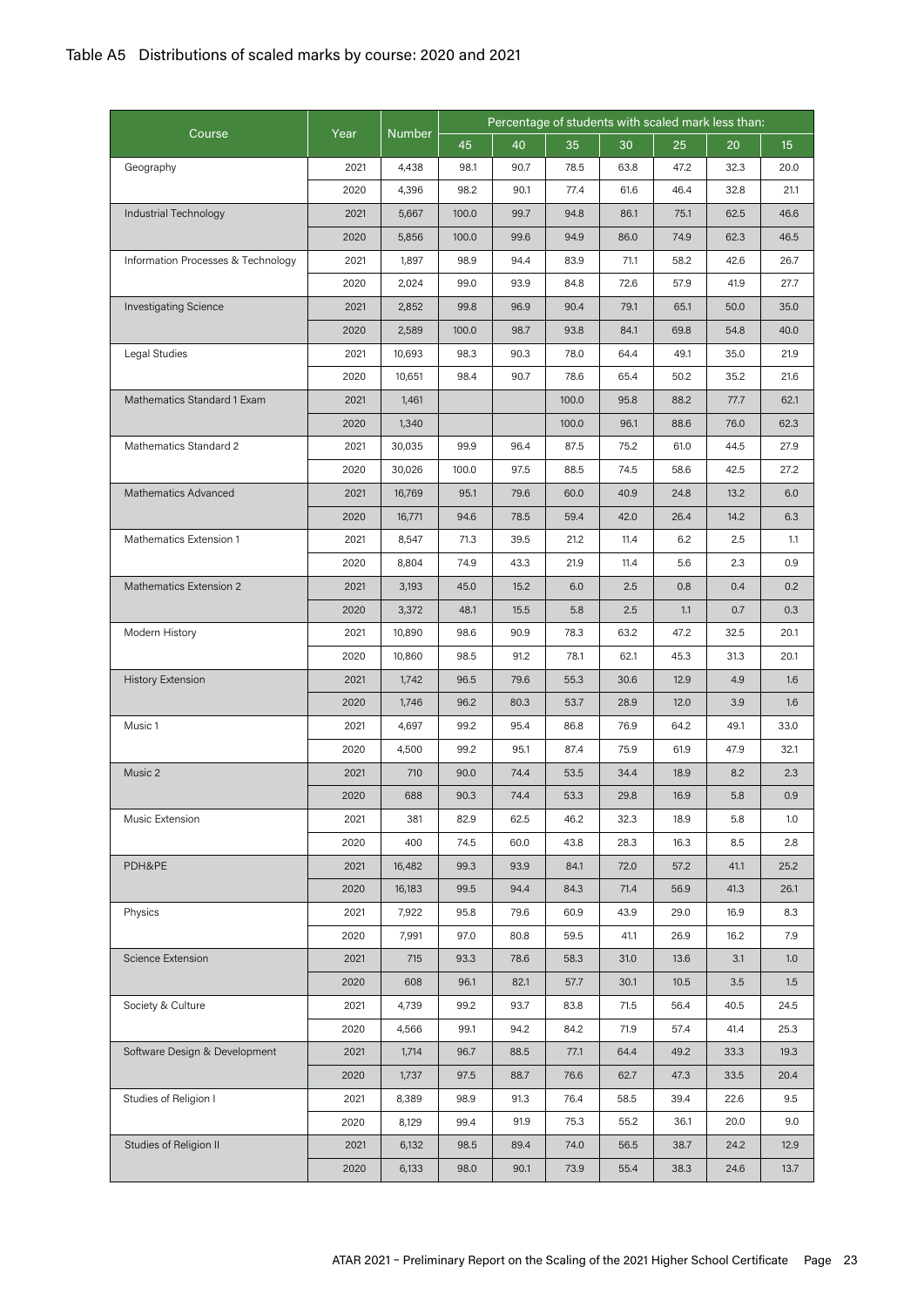|                           |      |               | Percentage of students with scaled mark less than: |       |      |      |      |      |      |  |
|---------------------------|------|---------------|----------------------------------------------------|-------|------|------|------|------|------|--|
| Course                    | Year | <b>Number</b> | 45                                                 | 40    | 35   | 20   | 15   |      |      |  |
| Textiles & Design         | 2021 | 1,189         | 97.7                                               | 91.0  | 81.8 | 70.0 | 56.4 | 42.4 | 28.2 |  |
|                           | 2020 | 1,323         | 98.4                                               | 92.4  | 82.4 | 71.0 | 56.4 | 42.3 | 28.3 |  |
| Visual Arts               | 2021 | 8,417         | 98.9                                               | 93.5  | 84.5 | 73.9 | 60.5 | 45.6 | 30.1 |  |
|                           | 2020 | 8,580         | 98.9                                               | 93.3  | 84.6 | 73.9 | 60.9 | 46.4 | 30.5 |  |
| <b>Arabic Continuers</b>  | 2021 | 275           | 99.3                                               | 94.5  | 86.2 | 78.9 | 70.2 | 58.5 | 45.8 |  |
|                           | 2020 | 299           | 100.0                                              | 98.7  | 92.6 | 87.0 | 76.6 | 66.2 | 55.2 |  |
| Arabic Extension          | 2021 | 68            | 100.0                                              | 95.6  | 83.8 | 60.3 | 39.7 | 8.8  | 1.5  |  |
|                           | 2020 | 101           |                                                    | 100.0 | 94.1 | 85.1 | 66.3 | 42.6 | 17.8 |  |
| Chinese Beginners         | 2021 | 67            | 95.5                                               | 89.6  | 80.6 | 59.7 | 46.3 | 32.8 | 13.4 |  |
|                           | 2020 | 80            | 98.8                                               | 97.5  | 85.0 | 67.5 | 52.5 | 45.0 | 38.8 |  |
| <b>Chinese Continuers</b> | 2021 | 209           | 93.3                                               | 77.5  | 58.9 | 44.0 | 25.4 | 12.4 | 8.6  |  |
|                           | 2020 | 187           | 96.8                                               | 72.7  | 54.5 | 31.6 | 20.3 | 13.4 | 5.3  |  |
| Chinese Extension         | 2021 | 49            | 85.7                                               | 49.0  | 30.6 | 22.4 | 6.1  | 2.0  | 2.0  |  |
|                           | 2020 | 40            | 85.0                                               | 55.0  | 32.5 | 15.0 | 5.0  | 2.5  |      |  |
| Chinese & Literature      | 2021 | 373           | 97.1                                               | 92.2  | 83.4 | 68.9 | 49.6 | 33.5 | 19.8 |  |
|                           | 2020 | 461           | 97.2                                               | 92.4  | 82.4 | 65.1 | 51.8 | 37.7 | 22.3 |  |
| Chinese in Context        | 2021 | 130           | 94.6                                               | 79.2  | 61.5 | 42.3 | 27.7 | 16.9 | 10.0 |  |
|                           | 2020 | 137           | 90.5                                               | 77.4  | 64.2 | 47.4 | 29.9 | 18.2 | 8.8  |  |
| French Beginners          | 2021 | 380           | 95.3                                               | 91.6  | 82.1 | 66.8 | 52.9 | 37.6 | 21.8 |  |
|                           | 2020 | 507           | 97.6                                               | 90.9  | 81.5 | 64.3 | 49.3 | 33.9 | 23.5 |  |
| <b>French Continuers</b>  | 2021 | 598           | 90.1                                               | 69.2  | 52.5 | 32.3 | 16.2 | 8.0  | 2.8  |  |
|                           | 2020 | 593           | 89.5                                               | 70.3  | 48.4 | 30.0 | 17.4 | 8.8  | 2.9  |  |
| French Extension          | 2021 | 132           | 79.5                                               | 49.2  | 20.5 | 7.6  | 2.3  | 1.5  |      |  |
|                           | 2020 | 133           | 85.0                                               | 45.1  | 25.6 | 6.8  | 2.3  | 0.8  |      |  |
| German Beginners          | 2021 | 104           | 97.1                                               | 77.9  | 67.3 | 56.7 | 44.2 | 24.0 | 15.4 |  |
|                           | 2020 | 89            | 97.8                                               | 86.5  | 70.8 | 59.6 | 48.3 | 31.5 | 13.5 |  |
| <b>German Continuers</b>  | 2021 | 152           | 92.1                                               | 68.4  | 49.3 | 30.3 | 21.1 | 13.2 | 7.2  |  |
|                           | 2020 | 212           | 91.5                                               | 73.1  | 44.8 | 22.6 | 14.6 | 9.0  | 5.7  |  |
| German Extension          | 2021 | 45            | 75.6                                               | 51.1  | 22.2 | 6.7  | 2.2  |      |      |  |
|                           | 2020 | 55            | 89.1                                               | 49.1  | 10.9 |      |      |      |      |  |
| Indonesian Continuers     | 2021 | 62            | 88.7                                               | 80.6  | 54.8 | 43.5 | 30.6 | 21.0 | 6.5  |  |
|                           | 2020 | 78            | 92.3                                               | 82.1  | 71.8 | 50.0 | 34.6 | 21.8 | 7.7  |  |
| Italian Beginners         | 2021 | 321           | 97.2                                               | 89.1  | 77.9 | 65.7 | 49.8 | 34.9 | 18.4 |  |
|                           | 2020 | 306           | 95.8                                               | 87.9  | 75.5 | 58.2 | 46.1 | 32.4 | 19.0 |  |
| Italian Continuers        | 2021 | 198           | 96.0                                               | 83.3  | 57.6 | 40.4 | 24.7 | 11.1 | 7.6  |  |
|                           | 2020 | 210           | 91.9                                               | 74.8  | 63.3 | 43.3 | 26.7 | 11.4 | 6.7  |  |
| Japanese Beginners        | 2021 | 545           | 99.3                                               | 93.9  | 83.1 | 68.6 | 54.3 | 39.1 | 26.2 |  |
|                           | 2020 | 635           | 98.9                                               | 92.9  | 78.9 | 67.1 | 54.2 | 38.9 | 26.3 |  |
| Japanese Continuers       | 2021 | 632           | 95.9                                               | 82.1  | 64.2 | 43.2 | 25.8 | 14.2 | 6.2  |  |
|                           | 2020 | 671           | 93.3                                               | 79.6  | 63.3 | 46.3 | 30.3 | 16.4 | 7.2  |  |
| Japanese Extension        | 2021 | 166           | 93.4                                               | 68.1  | 39.8 | 18.1 | 3.0  | 1.2  | 0.6  |  |
|                           | 2020 | 163           | 84.7                                               | 62.0  | 32.5 | 12.3 | 1.2  | 0.6  |      |  |
| Korean Beginners          | 2021 | 110           | 96.4                                               | 89.1  | 84.5 | 65.5 | 47.3 | 29.1 | 15.5 |  |
|                           | 2020 | 127           | 96.9                                               | 89.8  | 77.2 | 63.8 | 49.6 | 34.6 | 17.3 |  |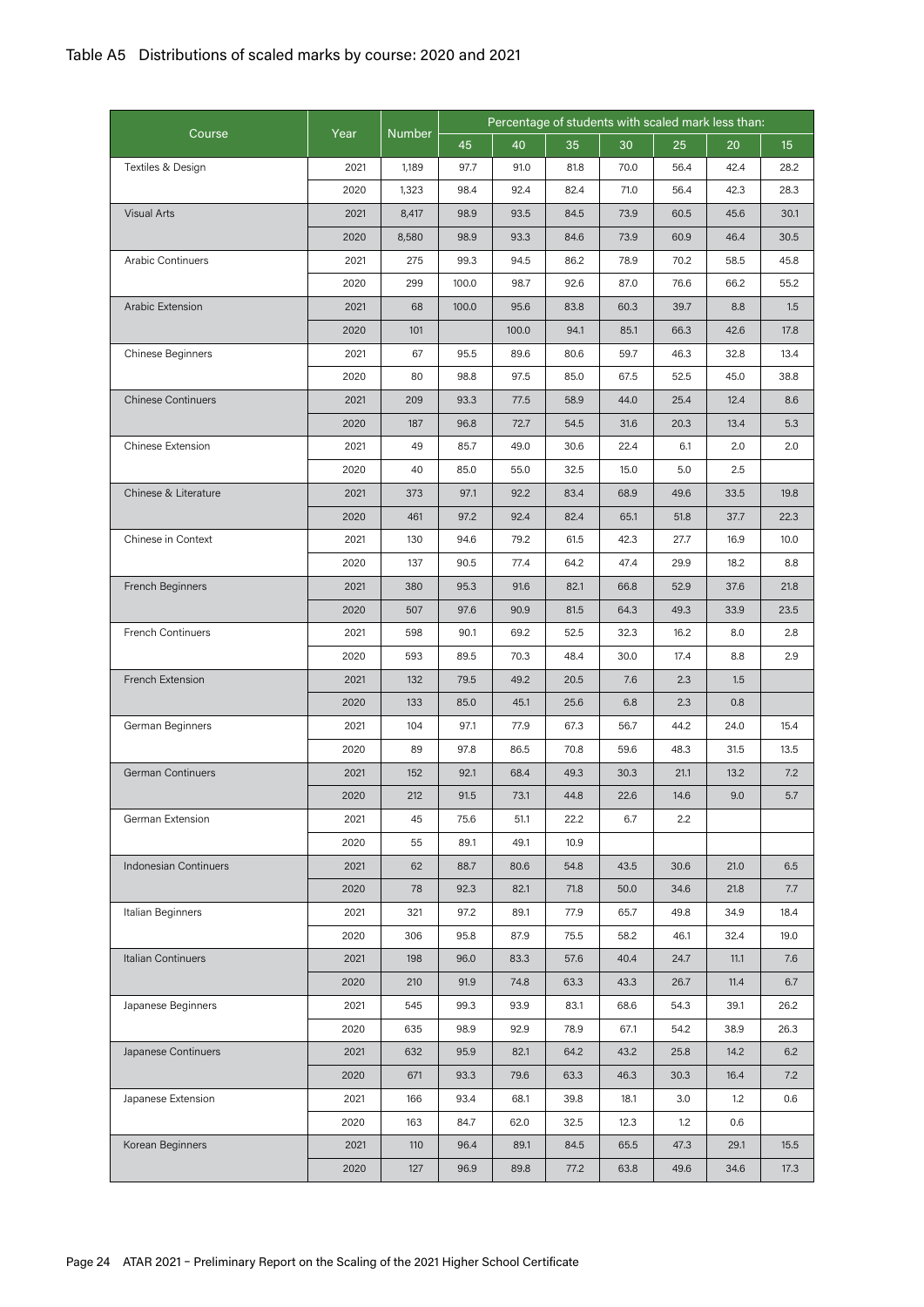|                                       |      |               | Percentage of students with scaled mark less than: |       |      |      |      |      |      |  |
|---------------------------------------|------|---------------|----------------------------------------------------|-------|------|------|------|------|------|--|
| Course                                | Year | <b>Number</b> | 45                                                 | 40    | 35   | 30   | 25   | 20   | 15   |  |
| Latin Continuers                      | 2021 | 154           | 65.6                                               | 30.5  | 19.5 | 8.4  | 4.5  | 3.9  | 1.3  |  |
|                                       | 2020 | 142           | 64.8                                               | 31.7  | 19.0 | 6.3  | 4.2  | 2.1  |      |  |
| Latin Extension                       | 2021 | 101           | 58.4                                               | 30.7  | 16.8 | 6.9  | 5.0  | 3.0  |      |  |
|                                       | 2020 | 104           | 59.6                                               | 28.8  | 12.5 | 7.7  | 2.9  | 1.0  |      |  |
| Modern Greek Beginners                | 2021 | 69            | 94.2                                               | 79.7  | 69.6 | 52.2 | 37.7 | 26.1 | 14.5 |  |
|                                       | 2020 | 70            | 95.7                                               | 82.9  | 65.7 | 54.3 | 40.0 | 22.9 | 15.7 |  |
| Modern Greek Continuers               | 2021 | 53            | 92.5                                               | 81.1  | 64.2 | 58.5 | 45.3 | 26.4 | 11.3 |  |
|                                       | 2020 | 72            | 97.2                                               | 90.3  | 69.4 | 55.6 | 38.9 | 25.0 | 12.5 |  |
| Spanish Beginners                     | 2021 | 275           | 97.8                                               | 90.9  | 78.5 | 66.5 | 50.5 | 37.5 | 23.6 |  |
|                                       | 2020 | 328           | 96.3                                               | 89.3  | 79.9 | 67.4 | 53.4 | 37.8 | 24.4 |  |
| Spanish Continuers                    | 2021 | 155           | 98.1                                               | 88.4  | 80.0 | 66.5 | 43.9 | 26.5 | 17.4 |  |
|                                       | 2020 | 164           | 98.8                                               | 90.9  | 80.5 | 62.2 | 43.3 | 27.4 | 15.2 |  |
| Spanish Extension                     | 2021 | 51            | 98.0                                               | 92.2  | 74.5 | 52.9 | 15.7 | 2.0  | 2.0  |  |
|                                       | 2020 | 53            | 96.2                                               | 90.6  | 71.7 | 43.4 | 18.9 | 1.9  | 1.9  |  |
| <b>Vietnamese Continuers</b>          | 2021 | 217           | 98.6                                               | 94.5  | 87.6 | 74.2 | 59.4 | 43.3 | 25.3 |  |
|                                       | 2020 | 190           | 98.9                                               | 93.7  | 88.9 | 80.0 | 71.6 | 57.4 | 37.4 |  |
| Automotive Exam                       | 2021 | 219           |                                                    | 100.0 | 99.1 | 96.3 | 85.4 | 72.1 | 59.4 |  |
|                                       | 2020 | 237           |                                                    | 100.0 | 98.7 | 92.4 | 84.8 | 75.5 | 62.0 |  |
| <b>Business Services Exam</b>         | 2021 | 1,276         | 100.0                                              | 96.7  | 91.5 | 81.7 | 70.1 | 55.2 | 38.5 |  |
|                                       | 2020 | 1,155         | 100.0                                              | 98.4  | 92.8 | 82.6 | 72.1 | 57.0 | 41.7 |  |
| Construction Exam                     | 2021 | 1,607         |                                                    | 100.0 | 97.4 | 89.7 | 80.5 | 67.5 | 50.5 |  |
|                                       | 2020 | 1,741         |                                                    | 100.0 | 96.9 | 90.4 | 81.2 | 67.2 | 52.0 |  |
| Electrotechnology Exam                | 2021 | 231           |                                                    | 100.0 | 97.0 | 90.0 | 81.0 | 61.9 | 37.2 |  |
|                                       | 2020 | 223           |                                                    | 100.0 | 96.4 | 87.9 | 77.1 | 62.8 | 41.3 |  |
| Entertainment Industry Exam           | 2021 | 827           | 100.0                                              | 98.5  | 92.0 | 81.7 | 67.2 | 45.9 | 27.8 |  |
|                                       | 2020 | 713           | 100.0                                              | 98.2  | 92.0 | 81.1 | 65.2 | 47.7 | 28.5 |  |
| <b>Financial Services Exam</b>        | 2021 | 111           | 97.3                                               | 88.3  | 80.2 | 66.7 | 49.5 | 26.1 | 10.8 |  |
|                                       | 2020 | 80            | 96.3                                               | 87.5  | 73.8 | 62.5 | 42.5 | 26.3 | 6.3  |  |
| <b>Hospitality Exam</b>               | 2021 | 4,467         | 100.0                                              | 98.9  | 93.2 | 83.3 | 70.0 | 53.7 | 37.5 |  |
|                                       | 2020 | 4,337         | 100.0                                              | 98.9  | 92.5 | 82.4 | 69.2 | 53.5 | 36.2 |  |
| Human Services Exam                   | 2021 | 673           | 100.0                                              | 97.2  | 90.2 | 82.9 | 68.1 | 50.4 | 34.2 |  |
|                                       | 2020 | 705           | 100.0                                              | 98.4  | 92.9 | 82.3 | 68.8 | 50.2 | 33.3 |  |
| Information & Digital Technology Exam | 2021 | 418           | 100.0                                              | 97.4  | 90.0 | 80.6 | 66.0 | 46.7 | 27.8 |  |
|                                       | 2020 | 466           | 100.0                                              | 98.1  | 92.3 | 82.0 | 70.0 | 52.1 | 36.3 |  |
| Primary Industries Exam               | 2021 | 526           | 100.0                                              | 98.5  | 93.9 | 85.2 | 72.6 | 62.4 | 42.4 |  |
|                                       | 2020 | 520           | 100.0                                              | 99.8  | 97.5 | 87.7 | 75.8 | 57.3 | 44.4 |  |
| Retail Services Exam                  | 2021 | 776           | 100.0                                              | 98.5  | 93.0 | 85.6 | 76.8 | 65.6 | 51.4 |  |
|                                       | 2020 | 825           | 100.0                                              | 97.6  | 92.6 | 86.4 | 76.6 | 65.7 | 47.2 |  |
| Tourism, Travel & Events Exam         | 2021 | 133           | 100.0                                              | 95.5  | 91.0 | 79.7 | 63.2 | 46.6 | 28.6 |  |
|                                       | 2020 | 161           | 99.4                                               | 93.2  | 85.1 | 74.5 | 60.2 | 46.0 | 28.0 |  |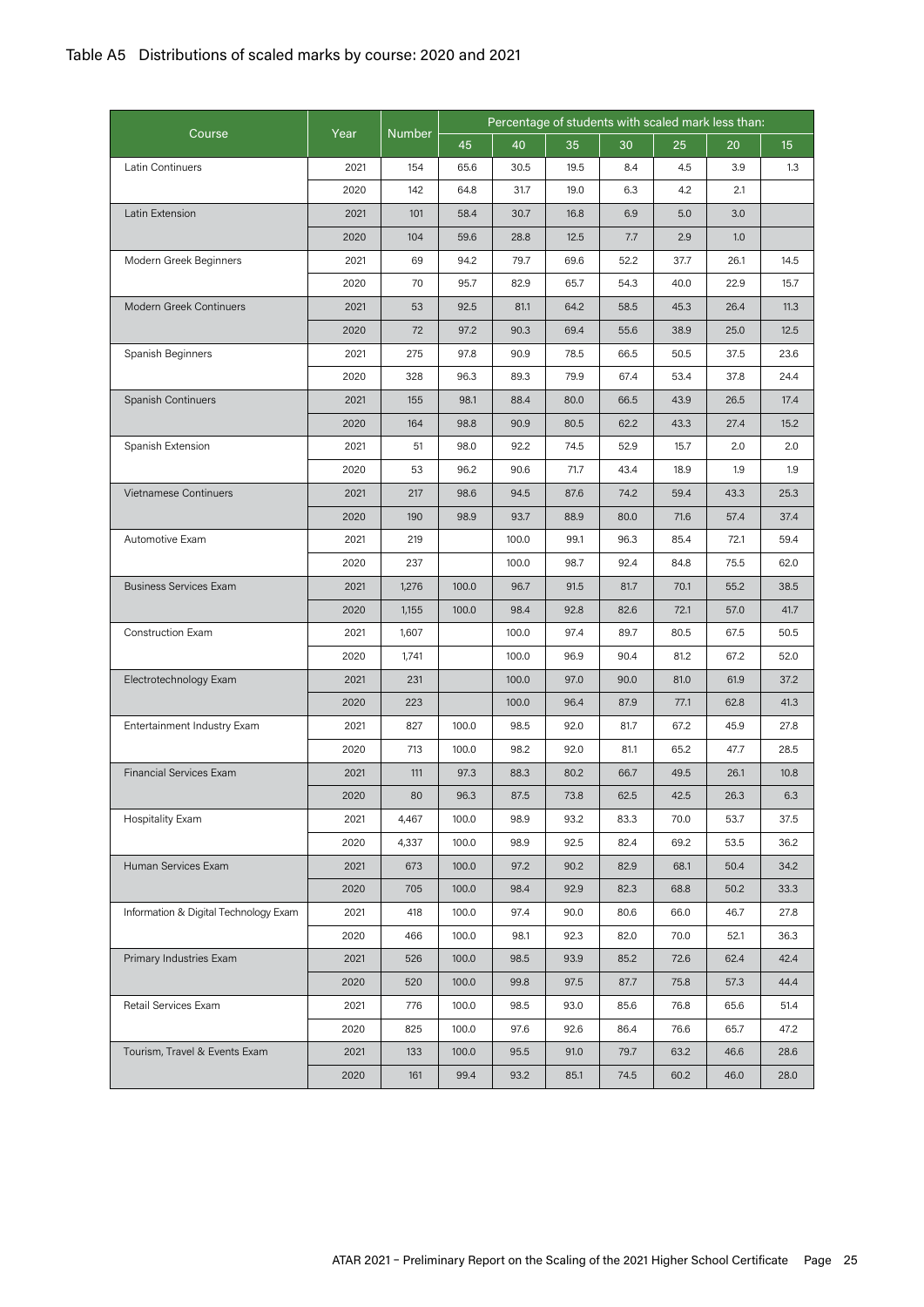#### **Table A6 Courses that contribute to the ATAR (more than 10 units)**

- Notes: (i) This table shows the percentage of the course candidature who completed more than 10 units of ATAR courses and for whom *all* units of that course contributed to their ATAR.
	- (ii) The Number receiving ATAR column shows the number of students who did the course in 2021 or a previous year, and received an ATAR in 2021.
	- (iii) The ATAR students with > 10 units columns show the number and percentage of ATAR students who completed more than 10 units of ATAR courses.
	- (iv) The Percentage who counted course column shows the percentage of the ATAR students who completed more than 10 units of ATAR courses for whom all units of that course contributed towards their ATAR.
	- (v) The Maximum ATAR including the course column shows the maximum ATAR of any student doing the course in any year and including all units from that course in their ATAR calculation.
	- (vi) The table excludes courses with less than 10 students.

|                                    | <b>Number</b>            | ATAR students with $> 10$ units | Maximum    |                                     |                              |
|------------------------------------|--------------------------|---------------------------------|------------|-------------------------------------|------------------------------|
| Course                             | receiving<br><b>ATAR</b> | <b>Number</b>                   | Percentage | Percentage<br>who counted<br>course | ATAR including<br>the course |
| <b>Aboriginal Studies</b>          | 420                      | 122                             | 29         | 76                                  | 98.35                        |
| Agriculture                        | 1,118                    | 407                             | 36         | 72                                  | 99.70                        |
| Ancient History                    | 5,768                    | 2,156                           | 37         | 84                                  | 99.85                        |
| Biology                            | 17,949                   | 7,315                           | 41         | 81                                  | 99.95                        |
| <b>Business Studies</b>            | 16,381                   | 5,506                           | 34         | 85                                  | 99.95                        |
| Chemistry                          | 9,800                    | 5,632                           | 57         | 74                                  | 99.95                        |
| Community & Family Studies         | 7,237                    | 2,075                           | 29         | 87                                  | 99.10                        |
| Dance                              | 802                      | 223                             | 28         | 64                                  | 99.90                        |
| Design & Technology                | 3,026                    | 1,068                           | 35         | 73                                  | 99.80                        |
| Drama                              | 3,452                    | 1,191                           | 35         | 75                                  | 99.90                        |
| Earth & Environmental Science      | 2,101                    | 668                             | 32         | 83                                  | 99.40                        |
| Economics                          | 5,009                    | 2,527                           | 50         | 77                                  | 99.95                        |
| <b>Engineering Studies</b>         | 2,288                    | 1,126                           | 49         | 72                                  | 99.70                        |
| English Studies Exam               | 559                      | 107                             | 19         | 100                                 | 84.20                        |
| English Standard                   | 28,391                   | 7,682                           | 27         | 100                                 | 99.65                        |
| English Advanced                   | 24,203                   | 11,577                          | 48         | 99                                  | 99.95                        |
| English EAL/D                      | 1,688                    | 510                             | 30         | 100                                 | 99.90                        |
| English Extension 1                | 3,400                    | 2,310                           | 68         | 89                                  | 99.95                        |
| English Extension 2                | 1,309                    | 794                             | 61         | 84                                  | 99.95                        |
| Food Technology                    | 2,918                    | 859                             | 29         | 85                                  | 99.30                        |
| Geography                          | 4,087                    | 1,634                           | 40         | 81                                  | 99.95                        |
| Industrial Technology              | 3,799                    | 1,111                           | 29         | 78                                  | 96.55                        |
| Information Processes & Technology | 1,738                    | 706                             | 41         | 75                                  | 99.90                        |
| <b>Investigating Science</b>       | 2,413                    | 803                             | 33         | 84                                  | 99.75                        |
| Legal Studies                      | 10,158                   | 3,649                           | 36         | 85                                  | 99.95                        |
| Mathematics Standard 1 Exam        | 873                      | 191                             | 22         | 52                                  | 91.65                        |
| Mathematics Standard 2             | 27,544                   | 7,775                           | 28         | 71                                  | 99.80                        |
| Mathematics Advanced               | 15,920                   | 8,595                           | 54         | 73                                  | 99.95                        |
| Mathematics Extension 1            | 8,466                    | 6,026                           | 71         | 90                                  | 99.95                        |
| Mathematics Extension 2            | 3,160                    | 1,691                           | 54         | 98                                  | 99.95                        |
| Modern History                     | 10,065                   | 4,085                           | 41         | 84                                  | 99.95                        |
| <b>History Extension</b>           | 1,733                    | 1,366                           | 79         | 83                                  | 99.95                        |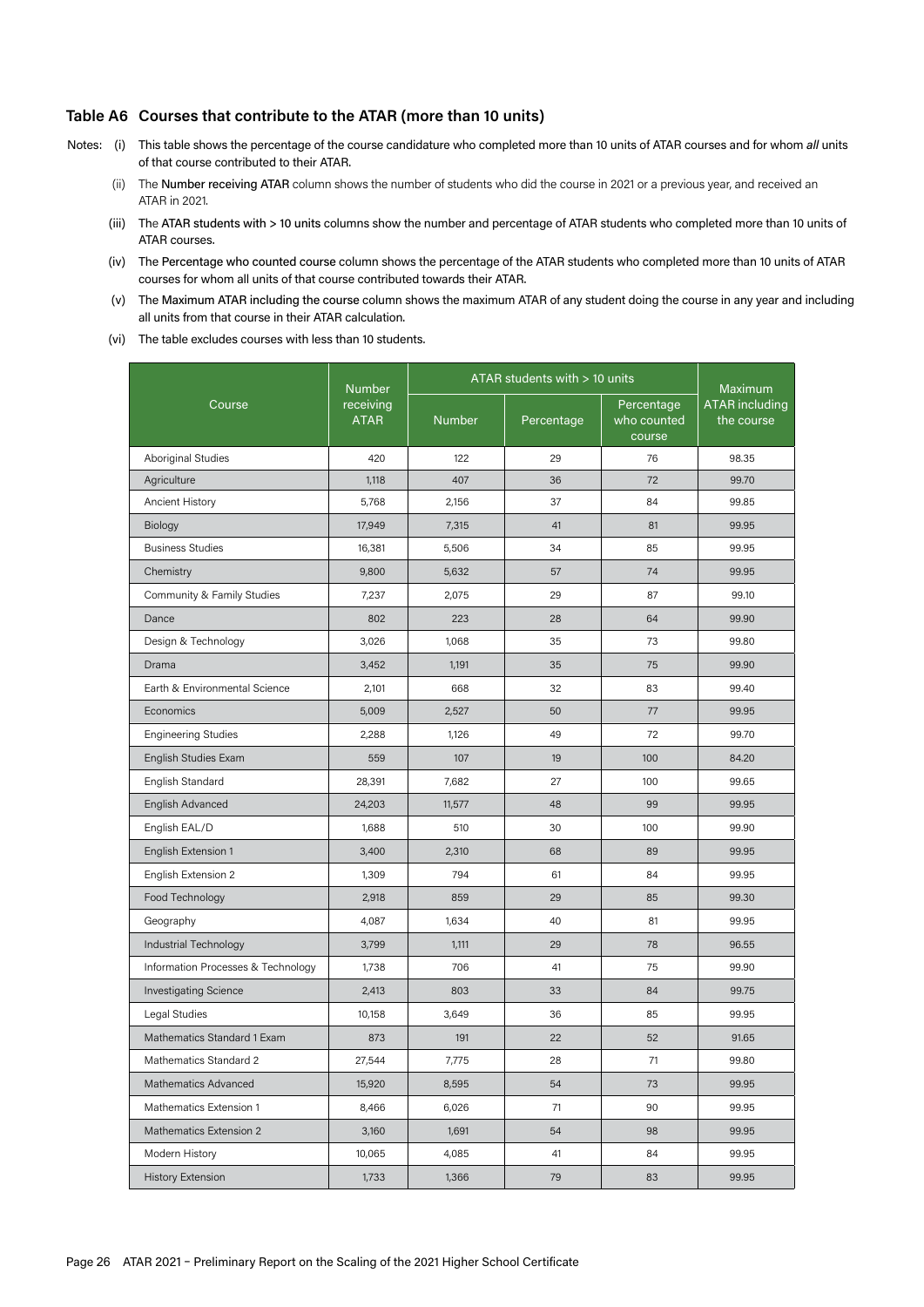### Table A6 Courses that contribute to the ATAR (more than 10 units)

|                                    |                                           |                 | ATAR students with $> 10$ units |                                     |                                                       |
|------------------------------------|-------------------------------------------|-----------------|---------------------------------|-------------------------------------|-------------------------------------------------------|
| Course                             | <b>Number</b><br>receiving<br><b>ATAR</b> | <b>Number</b>   | Percentage                      | Percentage<br>who counted<br>course | <b>Maximum</b><br><b>ATAR</b> including<br>the course |
| Music 1                            | 3,893                                     | 1,374           | 35                              | 67                                  | 99.65                                                 |
| Music 2                            | 722                                       | 506             | 70                              | 71                                  | 99.95                                                 |
| Music Extension                    | 380                                       | 312             | 82                              | 67                                  | 99.95                                                 |
| PDH&PE                             | 14,883                                    | 4,698           | 32                              | 82                                  | 99.85                                                 |
| Physics                            | 7,835                                     | 4,359           | 56                              | 75                                  | 99.95                                                 |
| Science Extension                  | 712                                       | 582             | 82                              | 79                                  | 99,90                                                 |
| Society & Culture                  | 4,357                                     | 1,249           | 29                              | 86                                  | 99.60                                                 |
| Software Design & Development      | 1,612                                     | 762             | 47                              | 72                                  | 99.95                                                 |
| Studies of Religion I              | 8,008                                     | 6,922           | 86                              | 81                                  | 99.95                                                 |
| Studies of Religion II             | 5,949                                     | 1,616           | 27                              | 83                                  | 99.85                                                 |
| Textiles & Design                  | 1,019                                     | 277             | 27                              | 82                                  | 99.40                                                 |
| <b>Visual Arts</b>                 | 7,134                                     | 2,241           | 31                              | 76                                  | 99.90                                                 |
| <b>Arabic Continuers</b>           | 227                                       | 83              | 37                              | 75                                  | 98.15                                                 |
| Arabic Extension                   | 58                                        | 48              | 83                              | 83                                  | 95.25                                                 |
| <b>Armenian Continuers</b>         | 23                                        | 13              | 57                              | 85                                  | 95.65                                                 |
| <b>Chinese Beginners</b>           | 70                                        | 31              | 44                              | 61                                  | 96.80                                                 |
| <b>Chinese Continuers</b>          | 206                                       | 120             | 58                              | 66                                  | 99.95                                                 |
| <b>Chinese Extension</b>           | 48                                        | 40              | 83                              | 78                                  | 99.95                                                 |
| Chinese & Literature               | 364                                       | 133             | 37                              | 63                                  | 99.60                                                 |
| Chinese in Context                 | 124                                       | 66              | 53                              | 56                                  | 99.75                                                 |
| <b>Classical Greek Continuers</b>  | 12                                        | 10              | 83                              | 80                                  | 99.95                                                 |
| <b>Classical Hebrew Continuers</b> | 29                                        | 17              | 59                              | 88                                  | 98.95                                                 |
| Classical Hebrew Extension         | 15                                        | 15              | 100                             | 73                                  | 98.95                                                 |
| <b>French Beginners</b>            | 342                                       | 123             | 36                              | 72                                  | 99.95                                                 |
| <b>French Continuers</b>           | 600                                       | 389             | 65                              | 67                                  | 99.95                                                 |
| French Extension                   | 134                                       | 115             | 86                              | 82                                  | 99.95                                                 |
| German Beginners                   | 96                                        | 42              | 44                              | 71                                  | 99.25                                                 |
| German Continuers                  | 168                                       | 105             | 63                              | 68                                  | 99.95                                                 |
| German Extension                   | 46                                        | 41              | 89                              | 85                                  | 99.95                                                 |
| Hindi Continuers                   | 15                                        | 12 <sup>2</sup> | 80                              | 50                                  | 99.20                                                 |
| Indonesian Beginners               | 19                                        | 3               | 16                              | 67                                  | 82.95                                                 |
| Indonesian Continuers              | 58                                        | 38              | 66                              | 71                                  | 99.45                                                 |
| Indonesian Extension               | 17                                        | 15              | 88                              | 60                                  | 99.45                                                 |
| Indonesian & Literature            | 12                                        | 3               | 25                              | 33                                  | 95.95                                                 |
| Italian Beginners                  | 284                                       | 127             | 45                              | 66                                  | 99.85                                                 |
| Italian Continuers                 | 187                                       | 112             | 60                              | 56                                  | 99.95                                                 |
| Italian Extension                  | 33                                        | 27              | 82                              | 89                                  | 99.95                                                 |
| Japanese Beginners                 | 506                                       | 161             | 32                              | 65                                  | 99.80                                                 |
| Japanese Continuers                | 654                                       | 361             | 55                              | 64                                  | 99.75                                                 |
| Japanese Extension                 | 169                                       | 110             | 65                              | 88                                  | 99.55                                                 |
| Japanese & Literature              | 10 <sup>°</sup>                           | 3               | 30                              | 33                                  | 98.15                                                 |
| Japanese in Context                | 32                                        | 13              | 41                              | 62                                  | 99.10                                                 |
| Korean Beginners                   | 107                                       | 39              | 36                              | 72                                  | 99.80                                                 |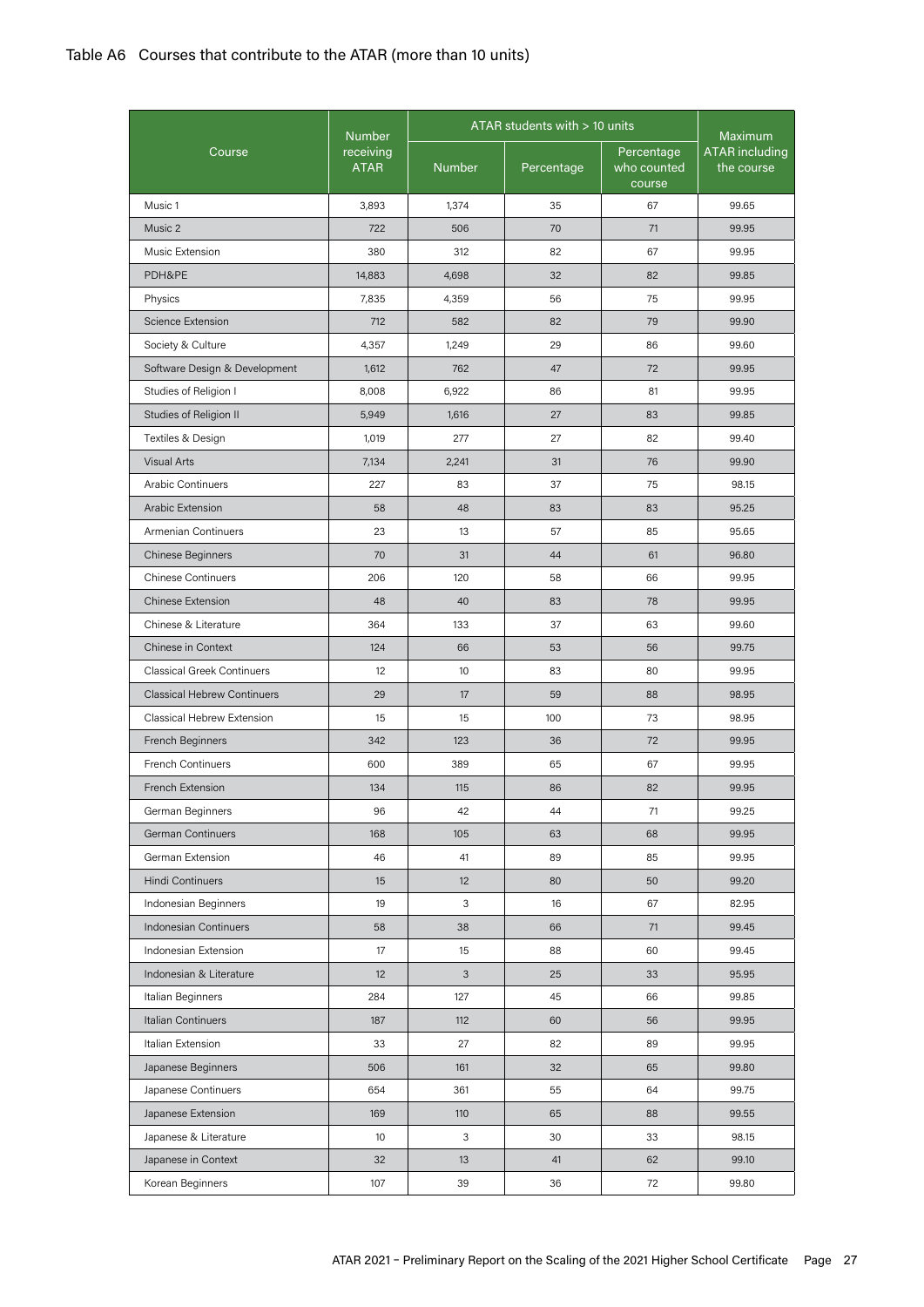### Table A6 Courses that contribute to the ATAR (more than 10 units)

|                                       | <b>Number</b>            | $ATAR$ students with $> 10$ units | Maximum    |                                     |                                     |
|---------------------------------------|--------------------------|-----------------------------------|------------|-------------------------------------|-------------------------------------|
| Course                                | receiving<br><b>ATAR</b> | <b>Number</b>                     | Percentage | Percentage<br>who counted<br>course | <b>ATAR</b> including<br>the course |
| Korean Continuers                     | 18                       | 9                                 | 50         | 67                                  | 96.30                               |
| Korean & Literature                   | 24                       | $\overline{7}$                    | 29         | 43                                  | 98.00                               |
| Korean in Context                     | 42                       | 14                                | 33         | 57                                  | 94.20                               |
| <b>Latin Continuers</b>               | 151                      | 133                               | 88         | 62                                  | 99.95                               |
| Latin Extension                       | 100                      | 88                                | 88         | 65                                  | 99.95                               |
| Macedonian Continuers                 | 25                       | 18                                | 72         | 50                                  | 98.00                               |
| Modern Greek Beginners                | 65                       | 35                                | 54         | 63                                  | 99.50                               |
| Modern Greek Continuers               | 53                       | 38                                | 72         | 53                                  | 99.35                               |
| Modern Greek Extension                | 16                       | 14                                | 88         | 71                                  | 97.70                               |
| Modern Hebrew Continuers              | 32                       | 19                                | 59         | 58                                  | 97.45                               |
| <b>Persian Continuers</b>             | 26                       | 10 <sup>°</sup>                   | 38         | 60                                  | 88.25                               |
| <b>Polish Continuers</b>              | 15                       | 9                                 | 60         | 56                                  | 86.70                               |
| Portuguese Continuers                 | 15                       | $\overline{4}$                    | 27         | 50                                  | 92,85                               |
| Punjabi Continuers                    | 26                       | 20                                | 77         | 60                                  | 99.20                               |
| <b>Russian Continuers</b>             | 16                       | 5                                 | 31         | 80                                  | 98.70                               |
| Serbian Continuers                    | 12                       | $\overline{7}$                    | 58         | 57                                  | 97.85                               |
| Spanish Beginners                     | 248                      | 78                                | 31         | 71                                  | 99.70                               |
| Spanish Continuers                    | 151                      | 74                                | 49         | 74                                  | 99.50                               |
| Spanish Extension                     | 51                       | 43                                | 84         | 86                                  | 96.55                               |
| <b>Tamil Continuers</b>               | 36                       | 22                                | 61         | 45                                  | 98.70                               |
| <b>Turkish Continuers</b>             | 34                       | 11                                | 32         | 45                                  | 91.65                               |
| Vietnamese Continuers                 | 205                      | 77                                | 38         | 70                                  | 99.85                               |
| Automotive Exam                       | 117                      | 41                                | 35         | 61                                  | 86.00                               |
| <b>Business Services Exam</b>         | 1,000                    | 376                               | 38         | 76                                  | 98.25                               |
| <b>Construction Exam</b>              | 1,170                    | 357                               | 31         | 79                                  | 94.00                               |
| Electrotechnology Exam                | 161                      | 47                                | 29         | 72                                  | 93.00                               |
| Entertainment Industry Exam           | 708                      | 233                               | 33         | 73                                  | 98.30                               |
| Financial Services Exam               | 85                       | 24                                | 28         | 67                                  | 99.00                               |
| <b>Hospitality Exam</b>               | 3,895                    | 1,186                             | 30         | 76                                  | 99.00                               |
| Human Services Exam                   | 605                      | 239                               | 40         | 72                                  | 96.35                               |
| Information & Digital Technology Exam | 375                      | 150                               | 40         | 69                                  | 97.35                               |
| Primary Industries Exam               | 400                      | 140                               | 35         | 69                                  | 95.45                               |
| Retail Services Exam                  | 613                      | 219                               | 36         | 62                                  | 97.25                               |
| Tourism, Travel & Events Exam         | 116                      | 34                                | 29         | 68                                  | 96.35                               |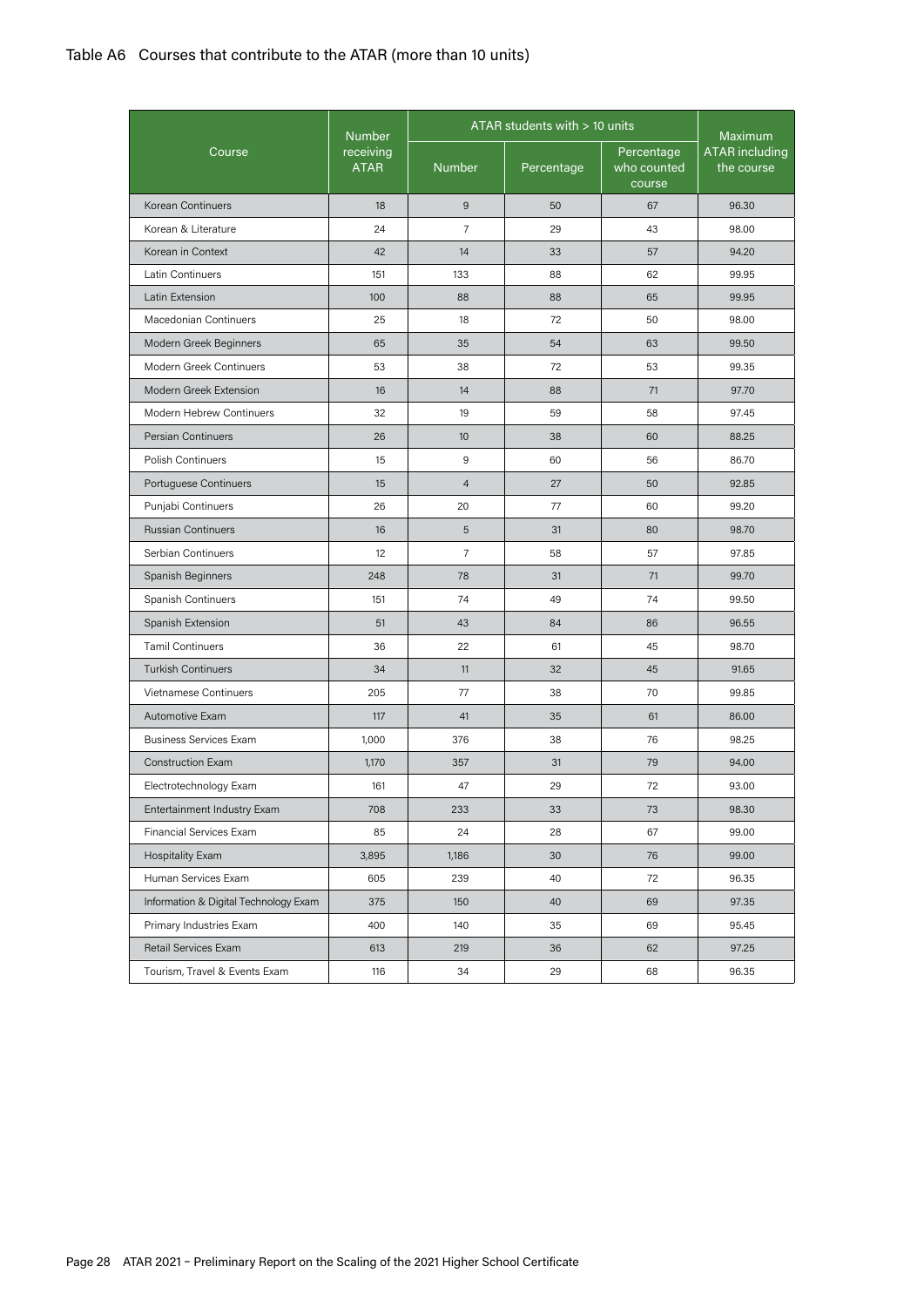### **Table A7 ATAR distribution**

Note: (i) This table shows the number of students receiving each ATAR from 99.95 to 99.00 and the number corresponding to the stated ATAR ranges down to 30.00–30.95.

(ii) The median ATAR in 2021 was 70.40.

| <b>ATAR</b>     | Number | Number on or<br>above | Percentage on<br>or above |
|-----------------|--------|-----------------------|---------------------------|
| 99.95           | 48     | 48                    | 0.1                       |
| 99.90           | 44     | 92                    | 0.2                       |
| 99.85           | 48     | 140                   | 0.3                       |
| 99.80           | 46     | 186                   | 0.3                       |
| 99.75           | 45     | 231                   | 0.4                       |
| 99.70           | 47     | 278                   | 0.5                       |
| 99.65           | 49     | 327                   | 0.6                       |
| 99.60           | 46     | 373                   | 0.7                       |
| 99.55           | 47     | 420                   | 0.8                       |
| 99.50           | 48     | 468                   | 0.9                       |
| 99.45           | 43     | 511                   | 0.9                       |
| 99.40           | 48     | 559                   | 1.0                       |
| 99.35           | 50     | 609                   | 1.1                       |
| 99.30           | 42     | 651                   | 1.2                       |
| 99.25           | 48     | 699                   | 1.3                       |
| 99.20           | 49     | 748                   | 1.4                       |
| 99.15           | 45     | 793                   | 1.4                       |
| 99.10           | 45     | 838                   | 1.5                       |
| 99.05           | 51     | 889                   | 1.6                       |
| 99.00           | 52     | 941                   | 1.7                       |
|                 |        |                       |                           |
| 99.00 - 99.95   | 941    | 941                   | 1.7                       |
| 98.00 - 98.95   | 937    | 1,878                 | 3.4                       |
| 97.00 - 97.95   | 938    | 2,816                 | 5.1                       |
| $96.00 - 96.95$ | 944    | 3,760                 | 6.9                       |
| 95.00 - 95.95   | 939    | 4,699                 | 8.6                       |
| 94.00 - 94.95   | 945    | 5,644                 | 10.3                      |
| $93.00 - 93.95$ | 937    | 6,581                 | 12.0                      |
| $92.00 - 92.95$ | 937    | 7,518                 | 13.7                      |
| 91.00 - 91.95   | 938    | 8,456                 | 15.4                      |
| $90.00 - 90.95$ | 931    | 9,387                 | 17.1                      |
| 89.00 - 89.95   | 943    | 10,330                | 18.8                      |
| 88.00 - 88.95   | 948    | 11,278                | 20.6                      |
| 87.00 - 87.95   | 929    | 12,207                | 22.3                      |
| 86.00 - 86.95   | 944    | 13,151                | 24.0                      |
| 85.00 - 85.95   | 931    | 14,082                | 25.7                      |
| 84.00 - 84.95   | 927    | 15,009                | 27.4                      |
| 83.00 - 83.95   | 939    | 15,948                | 29.1                      |
| 82.00 - 82.95   | 925    | 16,873                | 30.8                      |
| 81.00 - 81.95   | 934    | 17,807                | 32.5                      |
| 80.00 - 80.95   | 951    | 18,758                | 34.2                      |
| 79.00 - 79.95   | 908    | 19,666                | 35.9                      |
| 78.00 - 78.95   | 913    | 20,579                | 37.5                      |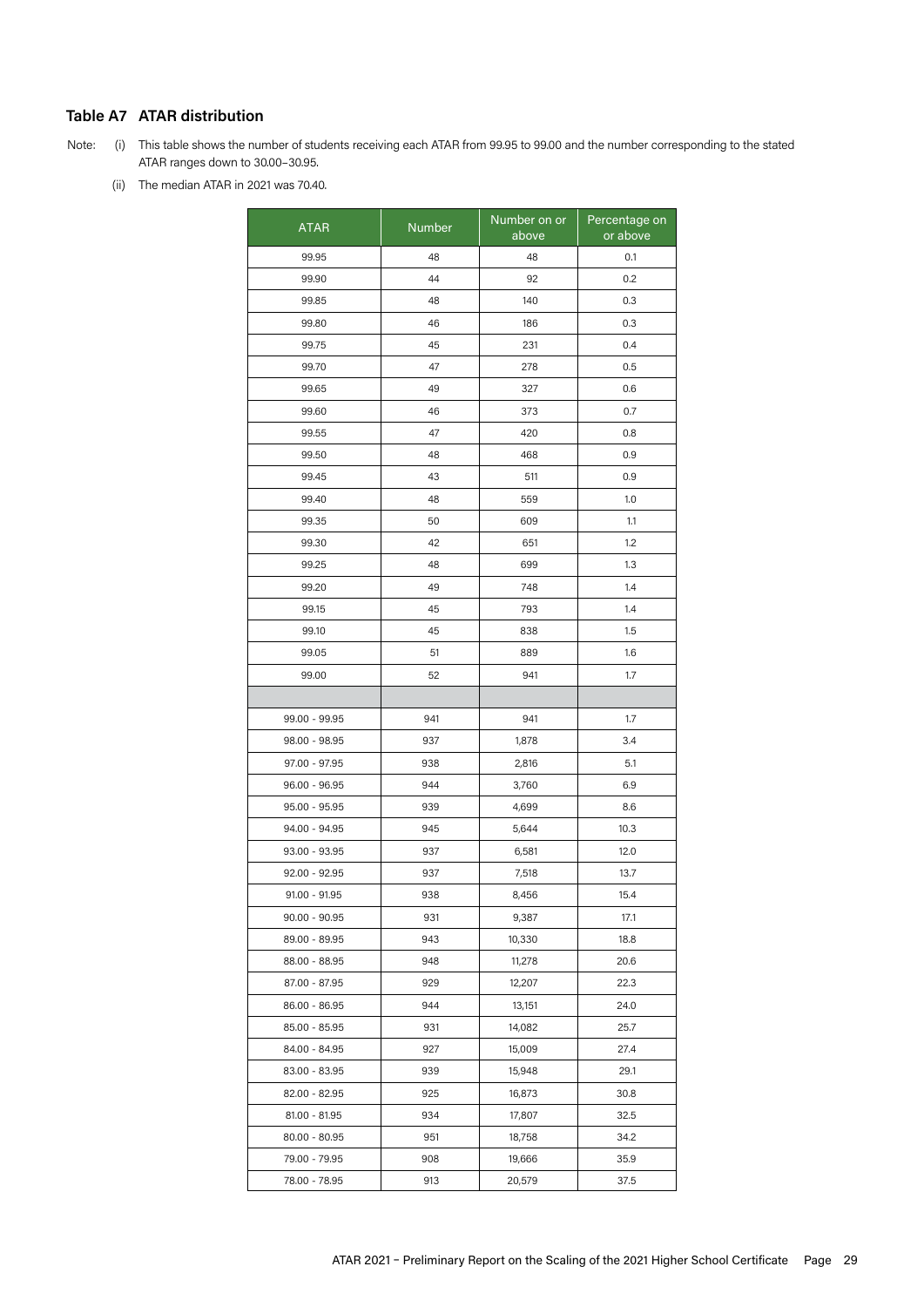| <b>ATAR</b>     | <b>Number</b> | Number on or<br>above | Percentage on<br>or above |
|-----------------|---------------|-----------------------|---------------------------|
| 77.00 - 77.95   | 916           | 21,495                | 39.2                      |
| 76.00 - 76.95   | 925           | 22,420                | 40.9                      |
| 75.00 - 75.95   | 904           | 23,324                | 42.5                      |
| 74.00 - 74.95   | 906           | 24,230                | 44.2                      |
| 73.00 - 73.95   | 906           | 25,136                | 45.8                      |
| 72.00 - 72.95   | 889           | 26,025                | 47.5                      |
| 71.00 - 71.95   | 892           | 26,917                | 49.1                      |
| 70.00 - 70.95   | 891           | 27,808                | 50.7                      |
| 69.00 - 69.95   | 880           | 28,688                | 52.3                      |
| 68.00 - 68.95   | 881           | 29,569                | 53.9                      |
| 67.00 - 67.95   | 858           | 30,427                | 55.5                      |
| 66.00 - 66.95   | 859           | 31,286                | 57.0                      |
| 65.00 - 65.95   | 850           | 32,136                | 58.6                      |
| 64.00 - 64.95   | 844           | 32,980                | 60.1                      |
| 63.00 - 63.95   | 827           | 33,807                | 61.6                      |
| 62.00 - 62.95   | 828           | 34,635                | 63.2                      |
| $61.00 - 61.95$ | 820           | 35,455                | 64.7                      |
| $60.00 - 60.95$ | 784           | 36,239                | 66.1                      |
| 59.00 - 59.95   | 811           | 37,050                | 67.6                      |
| 58.00 - 58.95   | 789           | 37,839                | 69.0                      |
| 57.00 - 57.95   | 769           | 38,608                | 70.4                      |
| 56.00 - 56.95   | 764           | 39,372                | 71.8                      |
| 55.00 - 55.95   | 753           | 40,125                | 73.2                      |
| 54.00 - 54.95   | 749           | 40,874                | 74.5                      |
| 53.00 - 53.95   | 728           | 41,602                | 75.9                      |
| 52.00 - 52.95   | 729           | 42,331                | 77.2                      |
| $51.00 - 51.95$ | 716           | 43,047                | 78.5                      |
| 50.00 - 50.95   | 714           | 43,761                | 79.8                      |
| 49.00 - 49.95   | 701           | 44,462                | 81.1                      |
| 48.00 - 48.95   | 677           | 45,139                | 82.3                      |
| 47.00 - 47.95   | 656           | 45,795                | 83.5                      |
| 46.00 - 46.95   | 636           | 46,431                | 84.7                      |
| 45.00 - 45.95   | 615           | 47,046                | 85.8                      |
| 44.00 - 44.95   | 594           | 47,640                | 86.9                      |
| 43.00 - 43.95   | 558           | 48,198                | 87.9                      |
| 42.00 - 42.95   | 559           | 48,757                | 88.9                      |
| 41.00 - 41.95   | 516           | 49,273                | 89.8                      |
| $40.00 - 40.95$ | 502           | 49,775                | 90.8                      |
| 39.00 - 39.95   | 465           | 50,240                | 91.6                      |
| 38.00 - 38.95   | 446           | 50,686                | 92.4                      |
| 37.00 - 37.95   | 413           | 51,099                | 93.2                      |
| 36.00 - 36.95   | 390           | 51,489                | 93.9                      |
| 35.00 - 35.95   | 352           | 51,841                | 94.5                      |
| 34.00 - 34.95   | 331           | 52,172                | 95.1                      |
| 33.00 - 33.95   | 301           | 52,473                | 95.7                      |
| 32.00 - 32.95   | 270           | 52,743                | 96.2                      |
| 31.00 - 31.95   | 254           | 52,997                | 96.6                      |
| 30.00 - 30.95   | 225           | 53,222                | 97.0                      |